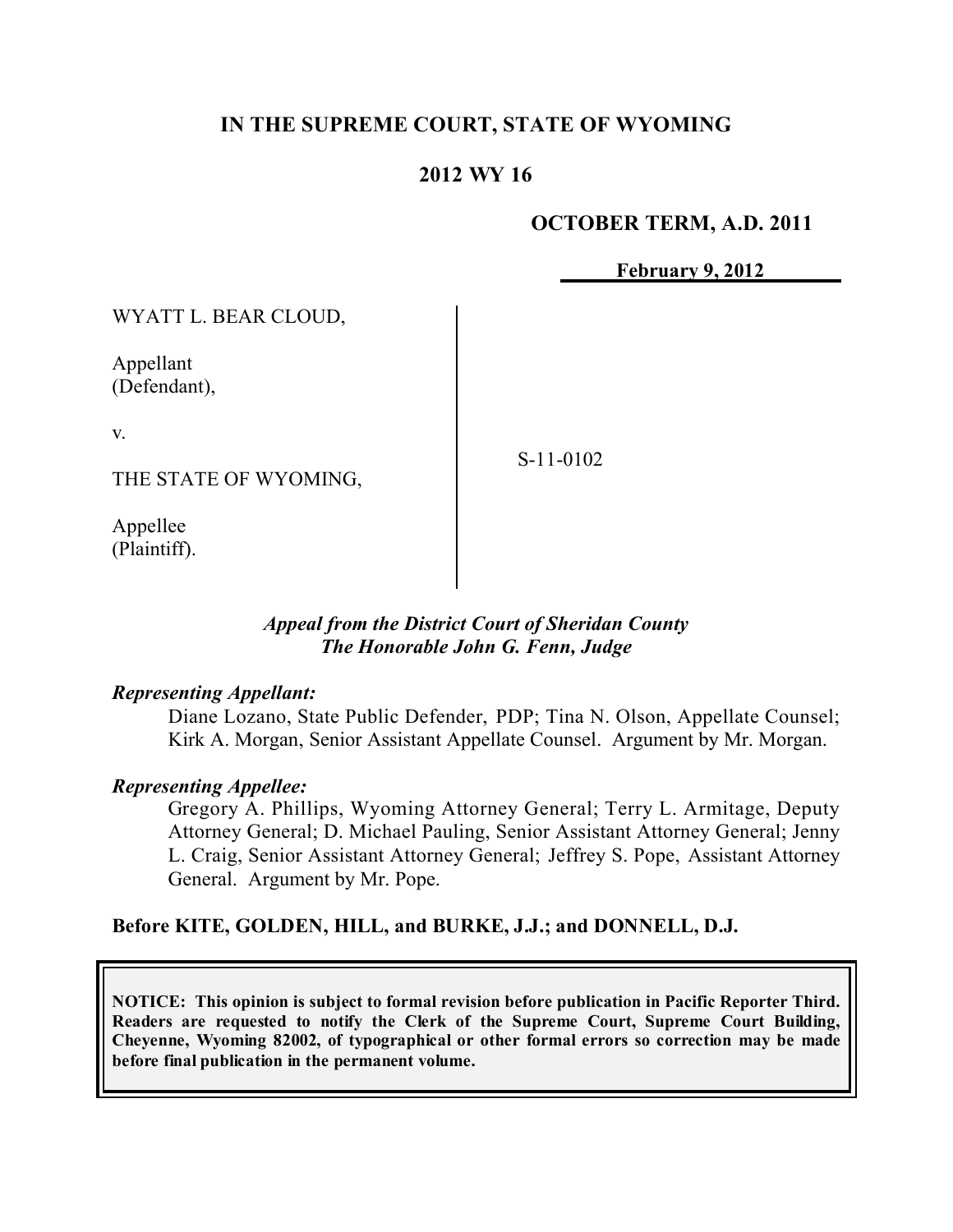### **DONNELL, District Judge.**

[¶1] On August 26, 2009, Appellant Wyatt Bear Cloud and two co-defendants were involved in the armed burglary of a residence in Sheridan, Wyoming. During the course of the burglary, one of Bear Cloud's co-defendants shot and killed one of the home's residents. Bear Cloud was charged with, and ultimately pleaded guilty to, *Murder in the First Degree* (*Felony-Murder*), in violation of Wyo. Stat. Ann. § 6-2-101(a) (LexisNexis 2011); *Conspiracy to Commit Aggravated Burglary*, in violation of Wyo. Stat. Ann. §§ 6- 1-303(a) and 6-3-301(a) and (c)(i) (LexisNexis 2011); and *Aggravated Burglary*, in violation of Wyo. Stat. Ann. § 6-3-301(a) and (c)(i) (LexisNexis 2011). He was sixteen years of age at the time of these offenses.

[¶2] In addition to his sentences on the burglary and conspiracy charges, Bear Cloud was sentenced to life imprisonment for his conviction for felony-murder. He now appeals his convictions and sentences on numerous grounds. For the reasons set forth herein, we affirm Bear Cloud's convictions and sentences in their entireties.

### **ISSUES**

[¶3] Bear Cloud presents the following issues for review:

- 1. Was Appellant's trial counsel ineffective, specifically by: (A) inviting intrusion into the attorney-client relationship, (B) waiving his meritorious appellate issues and (C) incorrectly advising him of the consequences of his pleas, thus rendering his pleas involuntary?
- 2. Is a motion to transfer a case to juvenile court a dispositive motion, so it may be the subject of conditional guilty pleas?
- 3. Did the trial court abuse its discretion when it refused to transfer Appellant to juvenile court?
- 4. Does the sentence of life in prison for a juvenile who did not commit or intend to commit a homicide violate the [Eighth] Amendment of the United States Constitution?
- 5. Does the sentence of life in prison for a juvenile who did not commit or intend to commit a homicide violate Art. 1, § 14 of the Wyoming Constitution?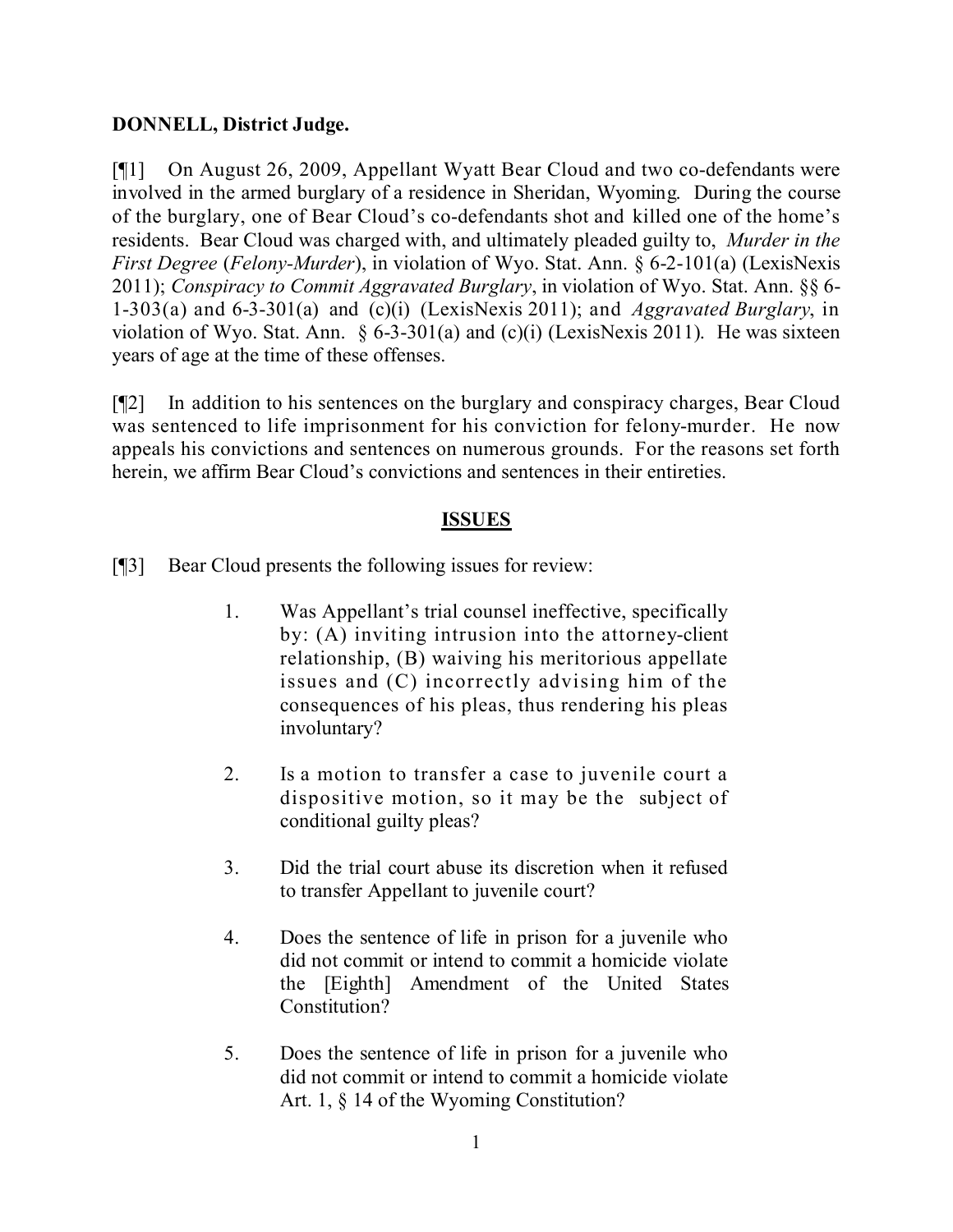- 6. Does the prohibition against cruel and unusual punishment provided in the [Eighth] Amendment of the United States Constitution and Art. 1, § 14 of the Wyoming Constitution, prohibit the imposition of mandatory life imprisonment on a juvenile when the sentencing court cannot take into consideration the child's age, culpability or other mitigating factors?
- 7. Did the trial court abuse its discretion in denying Appellant's motion to withdraw his guilty pleas?

Appellee, the State of Wyoming, generally relies upon the same issues, albeit rephrasing them somewhat.

# **BACKGROUND FACTS**

[¶4] In the early morning hours of August 26, 2009, Bear Cloud, along with codefendants, Dennis Poitra, Jr. and Dharminder Vir Sen, entered the home of Robert and Linda Ernst in Sheridan, Wyoming, with the intent to steal items from the home. During the commission of this burglary, Sen shot and killed Mr. Ernst. Bear Cloud was sixteen years of age; Sen, fifteen; and Poitra, eighteen, at the time.

[¶5] Previously, sometime between August 19-26, 2009, during meetings at Bear Cloud's residence, these three co-defendants had planned to commit a series of burglaries. They obtained weapons (a knife, a 9mm handgun, and a landscaping timber modified to be used as a bat) and a map, planned the location of the burglaries, obtained dark clothing and masks, and then waited until the early morning hours of August 26, 2009, to carry out their plans. In fact, during this planning phase and a few days prior to the murder, Bear Cloud and Sen broke into a pickup truck and stole the handgun that ultimately was used to kill Mr. Ernst.

[¶6] Early in the morning of August 26, 2009, the three donned black bandanas and dark clothing to hide their identities. After first attempting to burglarize another residence, they entered the Ernst home by having Poitra cut the window screen and enter the house. He then unlocked the door, thus permitting Bear Cloud and Sen to enter. Poitra was in possession of the handgun and the knife; Sen was in possession of the bat.

[¶7] Upon gaining entry to the home, the three proceeded to search the basement for items to steal. En route to the basement, they passed the master bedroom and observed Mr. and Mrs. Ernst asleep in their bed. After a period of time spent "rummaging around" the home, Sen obtained the handgun from Poitra, stating that he wanted to "intimidate" or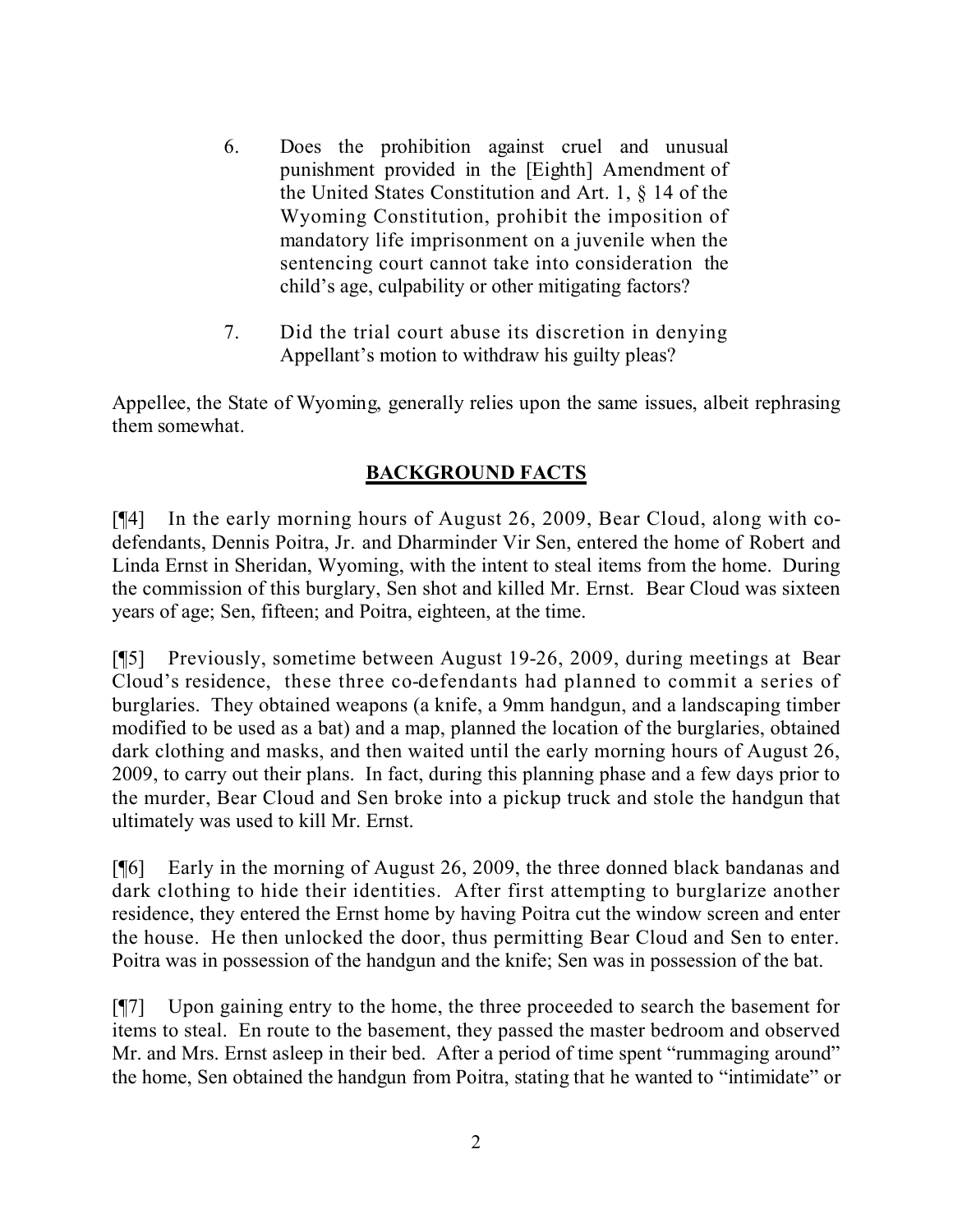"interrogate" Mr. Ernst so as to coerce him into opening a safe that the co-defendants located in the basement.

[¶8] All three co-defendants returned upstairs, at which time Poitra and Sen went into the Ernst bedroom with the intent to confront the Ernsts. Bear Cloud apparently was on the same floor but not in the Ernst bedroom at the time. After shining flashlights into the Ernst bedroom to wake Mr. Ernst, Sen yelled something at Mr. Ernst and then shot him three times, killing him. The three then fled the home and returned to Bear Cloud's residence.

# **PROCEDURAL HISTORY**

[¶9] On August 27, 2009, the State filed an Information, charging Bear Cloud with one count of *Murder in the First Degree*, in violation of Wyo. Stat. Ann. § 6-2-101(a), and one count of *Conspiracy to Commit Aggravated Burglary*, in violation of Wyo. Stat. Ann. §§ 6-1-303(a) and 6-3-301(a) and (c)(i). On September 15, 2009, the State amended the Information to add, as an alternative to the first-degree murder charge, one count of *Accessory Before the Fact to First-Degree Murder*, in violation of Wyo. Stat. Ann. §§ 6- 2-101(a) and 6-1-201, and to add one count of *Aggravated Burglary*, in violation of Wyo. Stat. Ann.  $\S 6-3-301(a)$  and (c)(i).

[¶10] On October 27, 2009, Bear Cloud pleaded "not guilty" to all pending charges: Count I: *Murder in the First Degree* (*Felony Murder*), in violation of Wyo. Stat. Ann. § 6-2-101(a); Count II: *Conspiracy to Commit Aggravated Burglary*, in violation of Wyo. Stat. Ann. §§ 6-1-303(a) and 6-3-301(a) and (c)(i); and Count III: *Aggravated Burglary*, in violation of Wyo. Stat. Ann.  $\S 6-3-301(a)$  and (c)(i).

[¶11] On October 12, 2009, prior to his arraignment in the District Court, Bear Cloud filed a motion to transfer his case to juvenile court. That "transfer motion" was assigned to a different district court judge for consideration and was argued on May 19, 2010. After considering the evidence presented at the transfer hearing, the district court denied Bear Cloud's motion to transfer the case to juvenile court.

[¶12] On July 2, 2010, Bear Cloud filed a motion to suppress any statements he had made to law enforcement officers during two custodial interrogations. He asserted that he had not been adequately advised of his *Miranda* rights and that his statements were involuntary. Following an August 10, 2010 hearing on the matter, the trial court denied the motion, ruling that Bear Cloud had received proper *Miranda* advisements and that his statements were voluntary.

[¶13] On September 8, 2010, Bear Cloud filed his notice of intent to enter a conditional guilty plea, seeking to preserve his right to appeal certain issues. However, the State refused to consent to the conditional guilty plea, asserting that the issues Bear Cloud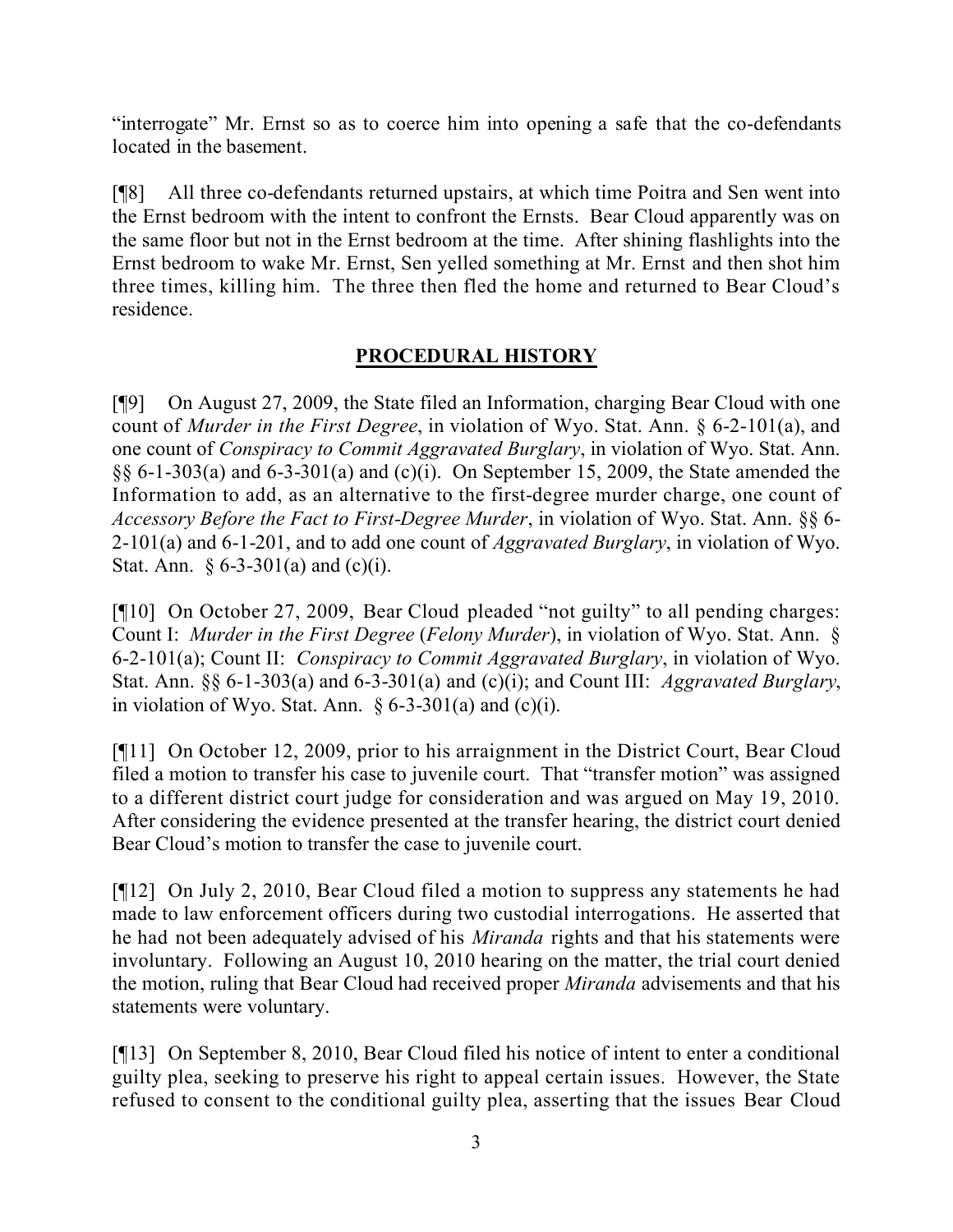sought to preserve for appeal were not dispositive of the case. *See Walters v. State,* 2008 WY 159, 197 P.3d 1273 (Wyo. 2008). Because the State would not consent, and because the district court agreed that the stated issues were not dispositive, the court could not accept a conditional guilty plea. Instead, after consulting with counsel, Bear Cloud appeared before the district judge and entered guilty pleas to all three charges. These were "cold pleas," entered without a plea agreement with the State.

[¶14] On September 21, 2010, with the advice of new defense counsel, Bear Cloud filed a motion to withdraw his guilty pleas, claiming that the district court failed to comply with W.R.Cr.P. 11 and that his previous defense counsel had been ineffective in advising him to plead guilty. On November 30, 2010, the district court held a hearing, at which time it denied the motion.

[¶15] On February 9, 2011, the district court sentenced Bear Cloud to: (1) 20-25 years in prison on Count III (*Aggravated Burglary*); (2) life in prison with the possibility of parole<sup>1</sup> on Count I (*First-Degree Murder*), to be served consecutively to the sentence for aggravated burglary; and (3) 20-25 years in prison on Count II (*Conspiracy to Commit Aggravated Burglary*), to be served concurrently with the first-degree murder sentence but consecutively to the aggravated burglary sentence. This appeal followed.

# **ANALYSIS**

[¶16] In an attempt to best consider the issues raised by Bear Cloud on appeal, and because some of the issues presented are dispositive of others, this Court reorders them and addresses each as follows:

## **I***.* **Denial of Motion to Withdraw Guilty Plea**

## **A. Standard of Review**

[¶17] When a motion to withdraw a guilty plea is made before sentencing, W.R.Cr.P. 32(d) requires only "any fair and just reason" to grant the motion. It is the defendant's burden to show "any fair and just reason," and the burden shifts to the State to prove prejudice to its case only if the defendant first so demonstrates. *See McCard v. State*, 2003 WY 142, ¶ 11, 78 P.3d 1040, 1043 (Wyo. 2003).

[¶18] Our review of the denial of a motion to withdraw a guilty plea, made pursuant to W.R.Cr.P. 32(d), and before sentencing, requires a two-part inquiry: First, this Court

 $\overline{a}$ <sup>1</sup> Wyo. Stat. Ann. § 6-2-101(b) refers to this sentence as "life imprisonment . . . according to law," specifically distinguishing it from "life imprisonment without parole." *Id.* This Court will use the phrase "life imprisonment according to law" interchangeably with the phrase "life with the possibility of parole" throughout this opinion.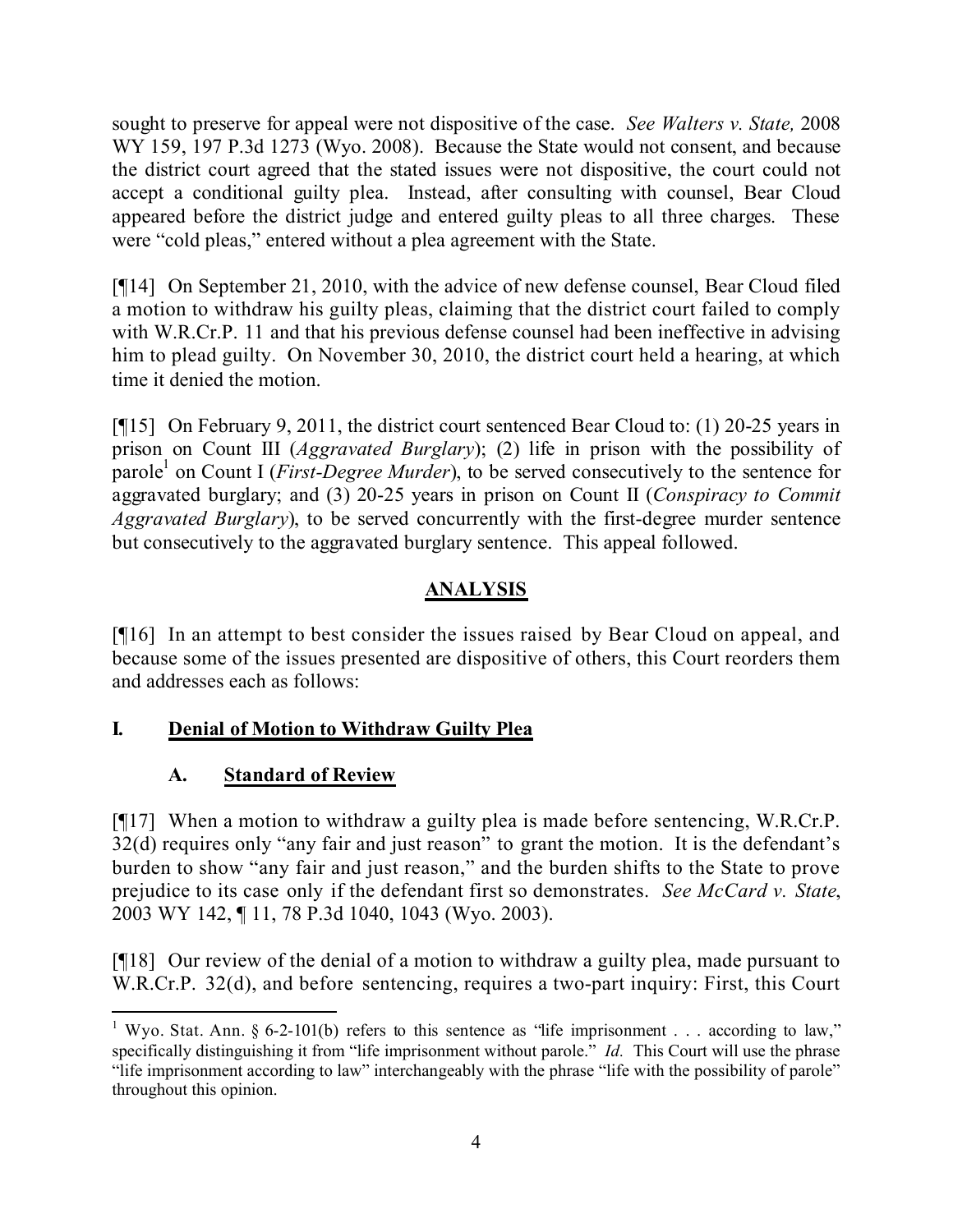inquires as to whether the strictures of W.R.Cr.P. 11 were met and, second, whether the defendant intelligently, knowingly, and voluntarily entered the guilty plea. *See Kruger v. State*, 2012 WY 2, ¶ 25, 268 P.3d 248, 254 (Wyo. 2012). Overall, a trial court's denial of such a motion is reviewed for an abuse of discretion. *See id.*; *Demeulenaere v. State*, 2008 WY 147, 197 P.3d 1238 (Wyo. 2008). To that end, this Court must determine whether the trial court reasonably could conclude as it did and whether any facet of its ruling was arbitrary or capricious. *See Kruger*, ¶ 26, 268 P.3d at 254; *Ingersoll v. State*, 2004 WY 102, ¶ 12, 96 P.3d 1046, 1050 (Wyo. 2004). However, the standard for determining the voluntariness of a guilty plea is *de novo*. *See Krueger*, ¶ 30, 268 P.3d at 254. Further, the denial of a motion to withdraw a guilty plea is subject to the following considerations when, as here, the request is made *prior to* sentence being imposed upon a defendant:

> A defendant does not enjoy an absolute right to withdraw a plea of guilty prior to the imposition of sentence. *Osborn v. State,* 672 P.2d 777, 788 (Wyo. 1983), *cert. denied,* 465 U.S. 1051, 104 S.Ct. 1331, 79 L.Ed.2d 726 (1984); *Ecker v. State,* 545 P.2d 641, 642 (Wyo. 1976). The trial court is vested with discretion to determine whether to grant a motion to withdraw a plea of guilty made prior to sentencing, and it does not abuse that discretion by denying the withdrawal of the plea **so long as the requirements of W.R.Cr.P. 11 were complied with at the time the plea was accepted**. *Kaldwell v. State,* 908 P.2d 987, 990 (Wyo. 1995). **Even when the defendant provides a plausible or just and fair reason for withdrawal of the plea of guilty, the denial of the defendant's motion does not amount to an abuse of discretion if the trial court conducted a careful hearing pursuant to W.R.Cr.P. 11 at which the defendant entered a plea or pleas of guilty that was knowing, voluntary, and intelligent**. *Osborn,* 672 P.2d at 778-79.

> *Stout v. State,* 2001 WY 114, ¶ 8, 35 P.3d 1198, ¶ 8 (Wyo. 2001) (quoting *Nixon v. State,* 4 P.3d 864, 868-69 (Wyo. 2000)); and see *Becker v. State,* 2002 WY 126, ¶ 11, 53 P.3d 94, ¶ 11 (Wyo. 2002)(for purposes of a review such as this, a plea of nolo contendere is functionally equivalent to a guilty plea).

This standard of review has been further refined as follows:

A motion to withdraw a guilty plea, such as that filed here, is governed by W.R.Cr.P. 32(d) which provides that if a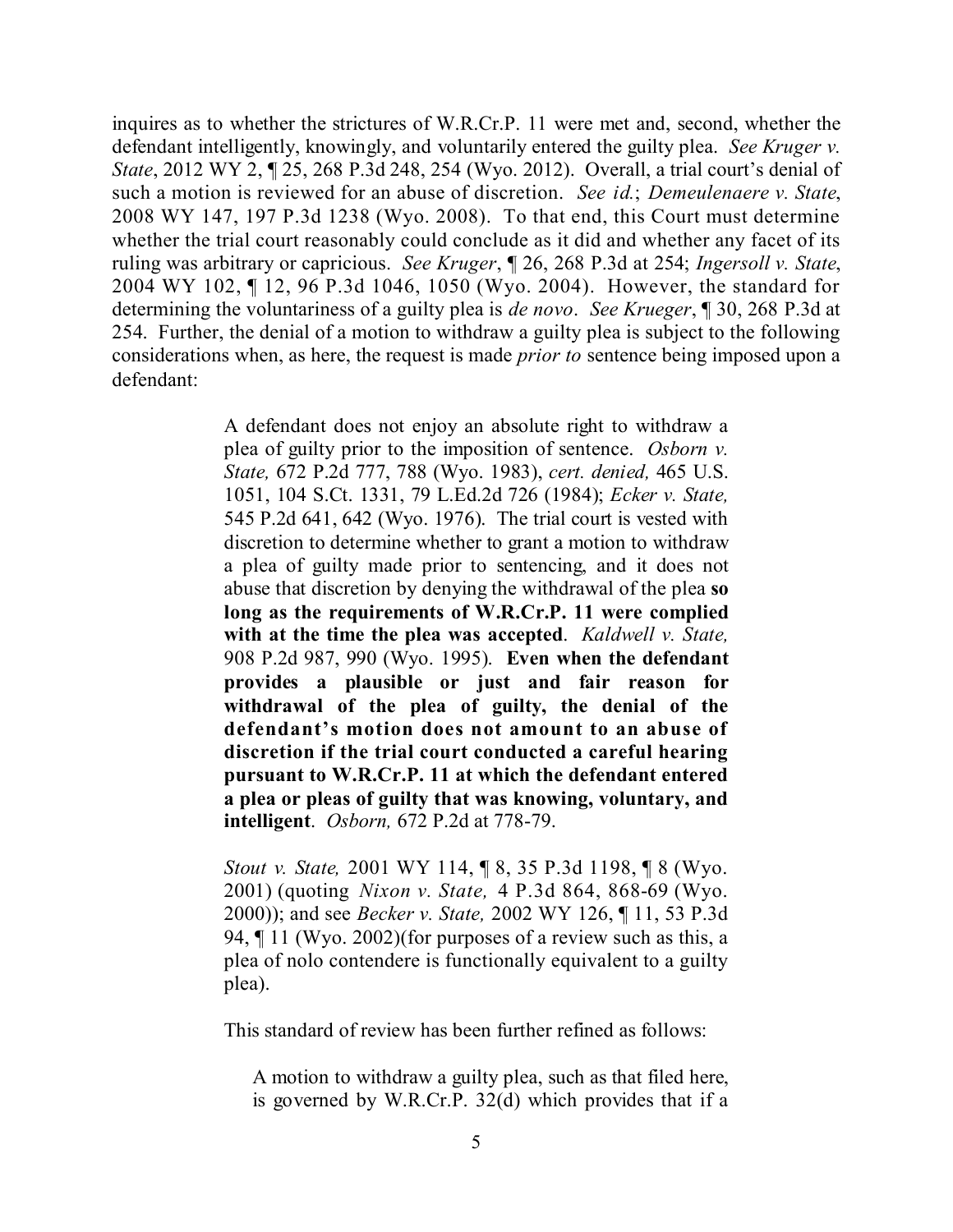motion for withdrawal of a guilty plea is made before sentence is imposed, the court may permit withdrawal upon a showing by the defendant of any fair and just reason. A defendant has no absolute right to withdraw a plea of guilty before sentence is imposed, and where the strictures of W.R.Cr.P. 11 have been met, and the defendant intelligently, knowingly, and voluntarily entered into his plea of guilty, the district court's decision to deny such a motion is within its sound discretion. *Burdine v. State,* 974 P.2d 927, 929-30 (Wyo. 1999); 3 Charles Alan Wright, Federal Practice and Procedure: Criminal 2d § 538 (1982 and Supp. 2001). **Seven factors have been suggested as pertinent to the exercise of the court's discretion: (1) Whether the defendant has asserted his innocence; (2) whether the government would suffer prejudice; (3) whether the defendant has delayed in filing his motion; (4) whether withdrawal would substantially inconvenience the court; (5) whether close assistance of counsel was present; (6) whether the original plea was knowing and voluntary; and (7) whether the withdrawal would waste judicial resources**. 3 Wright, Federal Practice and Procedure: Criminal 2d § 538 (Supp. 2001); *United States v. Black,* 201 F.3d 1296, 1299-1300 (10th Cir. 2000).

*Frame v. State,* 2001 WY 72, ¶ 7, 29 P.3d 86, ¶ 7 (Wyo. 2001).

Furthermore, "[t]he findings of fact that led to denial of a motion to withdraw a guilty plea are subject to the clearly erroneous standard of review, while the decision to deny the motion is reversed only if it constituted an abuse of discretion." 3 Charles Alan Wright, Nancy J. King and Susan R. Klein, Federal Practice and Procedure: Criminal 2d § 538 (Supp. 2003).

*McCard v. State,* 2003 WY 142, ¶¶ 6-8, 78 P.3d 1040, 1042- 43 (Wyo. 2003).

*Demeulenaere*, ¶ 13, 197 P.3d at 1241 (quoting *Hirsch v. State,* 2006 WY 66, ¶ 14, 135 P.3d 586, 593 (Wyo. 2006)) (emphasis added).

### **B. Denial of Bear Cloud's Request to Withdraw His Guilty Pleas**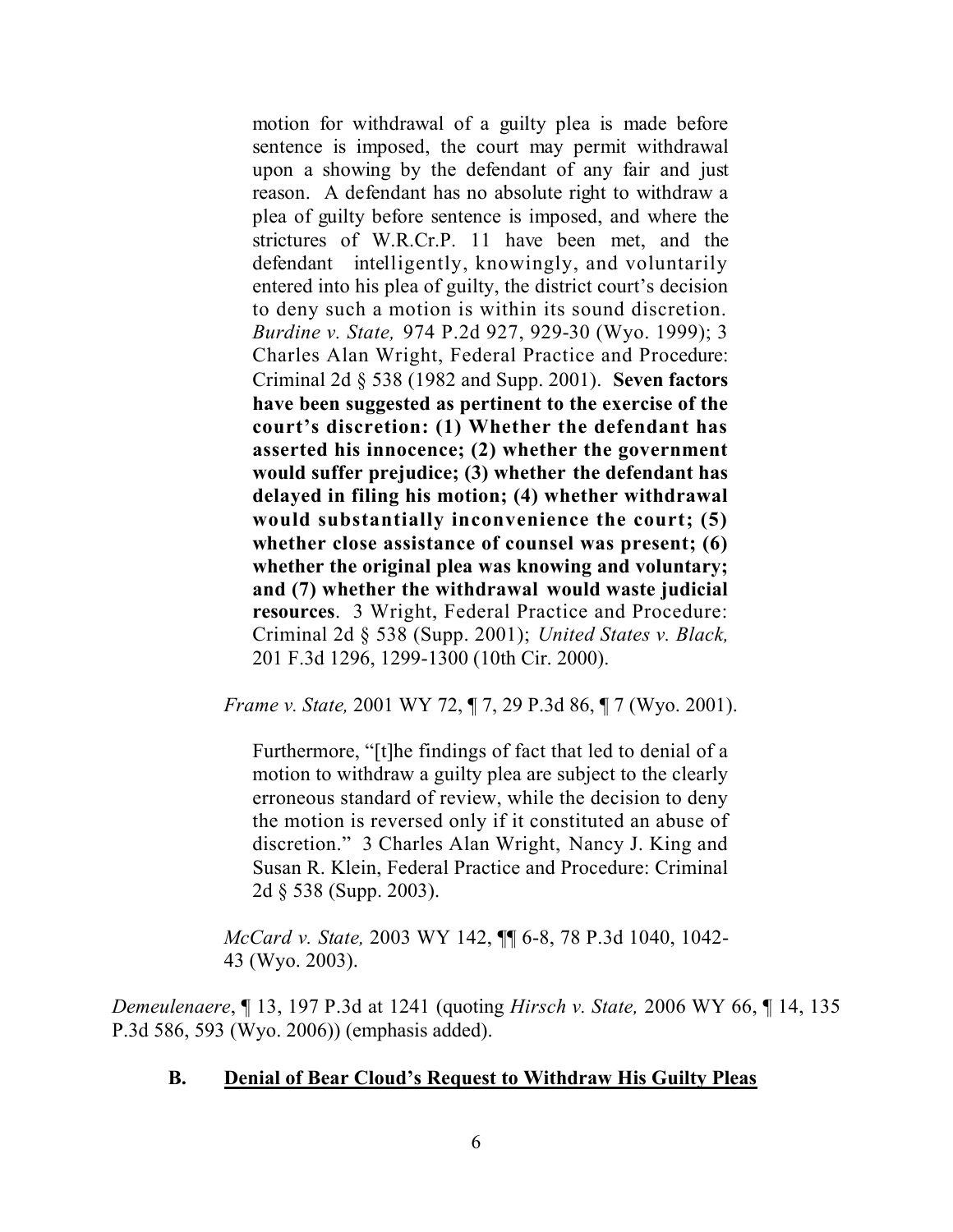[¶19] On September 8, 2010, Bear Cloud pleaded guilty to all three pending felony criminal charges against him. Thirteen days later, and with the assistance of new defense counsel, he filed a motion to withdraw his guilty pleas pursuant to W.R.Cr.P.  $32<sub>1</sub><sup>2</sup>$ asserting that he was not adequately informed by his defense counsel that "life without parole" was a possible consequence of his guilty pleas. He also faulted the district court for not adequately verifying that he understood the ramifications of his pleas. After considering the evidence at a November 30, 2010 motion hearing, and addressing the seven factors discussed in *Frame*, *supra*, the district court denied Bear Cloud's request. Bear Cloud now asks this Court to conclude that the district court abused its discretion in so doing.

[¶20] To reach a conclusion on this claim of error, this Court first must review the proceedings at the *Change of Plea* hearing conducted by the district court on September 8, 2010, to determine whether the court complied with Rule 11. "Even if a "plausible" or a "just and fair" reason for withdrawal is presented, an abuse of discretion is not demonstrated if the requirements of Rule 11 have been met and the record clearly shows that the defendant intelligently, knowingly, and voluntarily entered the plea." *Kruger*, ¶ 36, 268 P.3d at 255 (quoting *Major v. State*, 2004 WY 4, ¶ 24, 83 P.3d 468, 479 (Wyo. 2004)). At the change of plea hearing, Bear Cloud was present with defense counsel. Bear Cloud's father also was present, with a private attorney retained by the family. The court first addressed the non-conditional nature of Bear Cloud's intended change of pleas. Bear Cloud conceded that his potentially-preserved issues regarding the denial of his suppression motion and the exclusion from the public from the transfer hearing were not dispositive and, thus, could not be preserved for appeal by a conditional plea. However, he argued that the denial of his motion to transfer his case to juvenile court was dispositive and should be preserved, to which the State objected. The district court concluded that the denial of the transfer to juvenile court was not a dispositive issue and, as a result, the State had appropriately refused consent to a conditional plea. The court then addressed Bear Cloud and inquired as to his competence to enter his guilty pleas on that date. Additionally, the court specifically engaged in the following colloquy:

> THE COURT: . . . You understand that it leaves only the sentencing, which is in the discretion of the Court. You will not be allowed to withdraw your guilty plea if you do not like the sentence that may be imposed. Do you understand that?

THE DEFENDANT: Yes, Your Honor.

 $\overline{a}$ 

<sup>2</sup> W.R.Cr.P. 32(d) provides: "If a motion for withdrawal of a plea of guilty or nolo contendere is made before sentence is imposed, the court may permit withdrawal of the plea upon a showing by the defendant of any fair and just reason. At any later time, a plea may be set aside only to correct manifest injustice."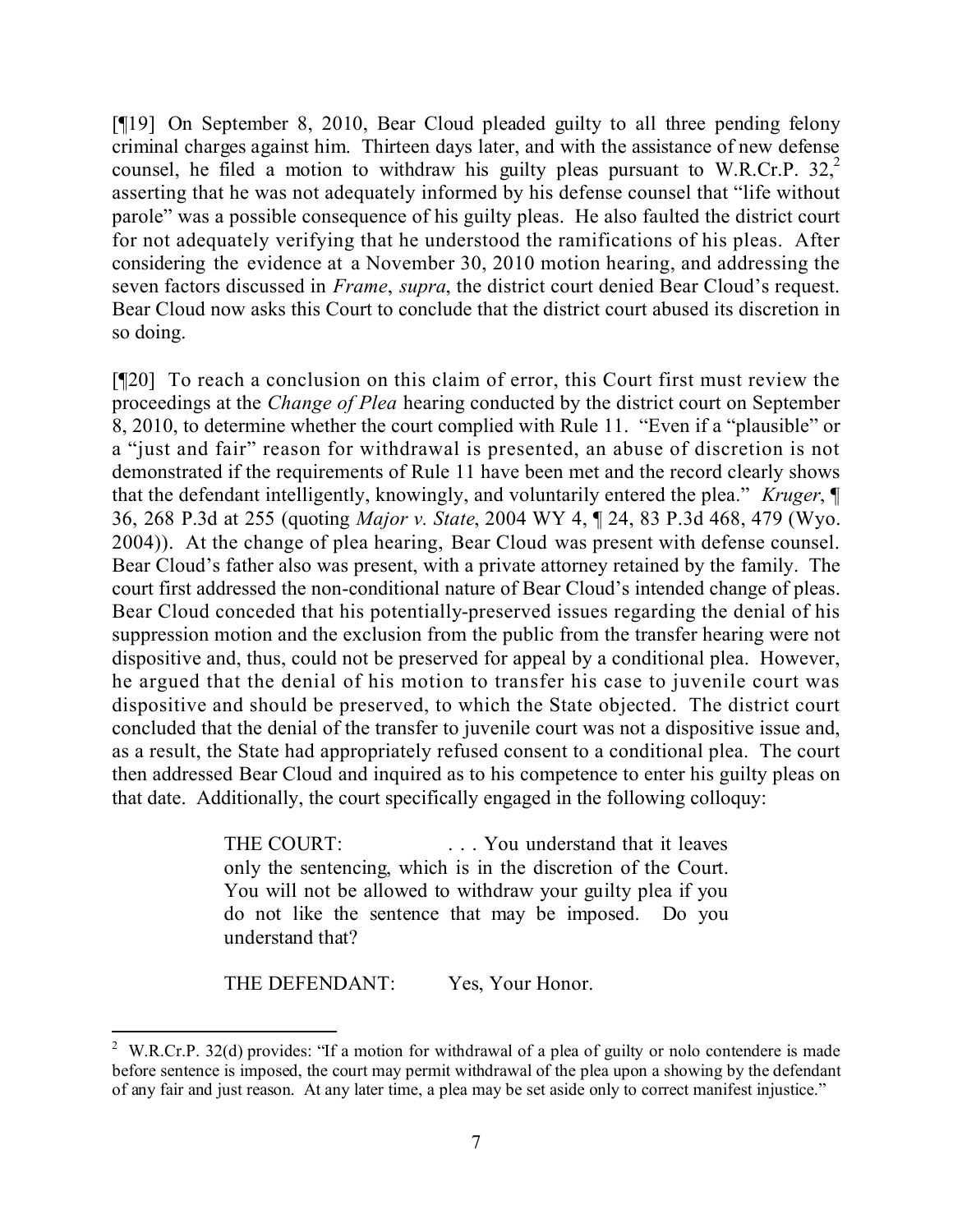THE COURT: I was advised in Chambers that this change of plea is not pursuant to a plea agreement. Is that correct?

THE DEFENDANT: Yes, Your Honor.

. . . .

THE COURT: You have had an arraignment many months ago. The law does not require me to go over the mandatory minimum or maximum sentences a second time, but it is important that you understand what they are. Do you recall those and have you had opportunity to visit with your attorney about them?

THE DEFENDANT: Yes, Your Honor. THE COURT: Would you like me to go over them a second time with you? THE DEFENDANT: No, Your Honor. THE COURT: Do you have any questions of the Court whatsoever before I allow you to change your pleas?

THE DEFENDANT: No, Your Honor.

At this point, the district court permitted Bear Cloud to enter his guilty pleas and verified, once again, that he understood the nature and consequences of those pleas after having had the opportunity to consult with defense counsel. The district court expressly inquired of Bear Cloud whether he was entering into his pleas "freely and voluntarily." To every inquiry, Bear Cloud responded affirmatively.

[¶21] In his motion to withdraw his guilty plea, Bear Cloud asserted, as his chief complaint, that he did not, in fact, understand that he faced a *potential* sentence of life without the possibility of parole. Yet, at the motion hearing, he expressly testified that, about a month before he actually entered his guilty pleas, it was he, not defense counsel, who first proposed the notion of pleading guilty to the charges. He testified that he was "told that [he] potentially could face life without parole[.]" Bear Cloud also conceded that, about one week prior to the change of plea hearing, he was advised, by defense counsel, that his maximum potential sentence could consist of life imprisonment without parole, plus two consecutive sentences and that he "would never, ever get out again." Despite this accurate information, he asserted at the hearing that he was unclear on the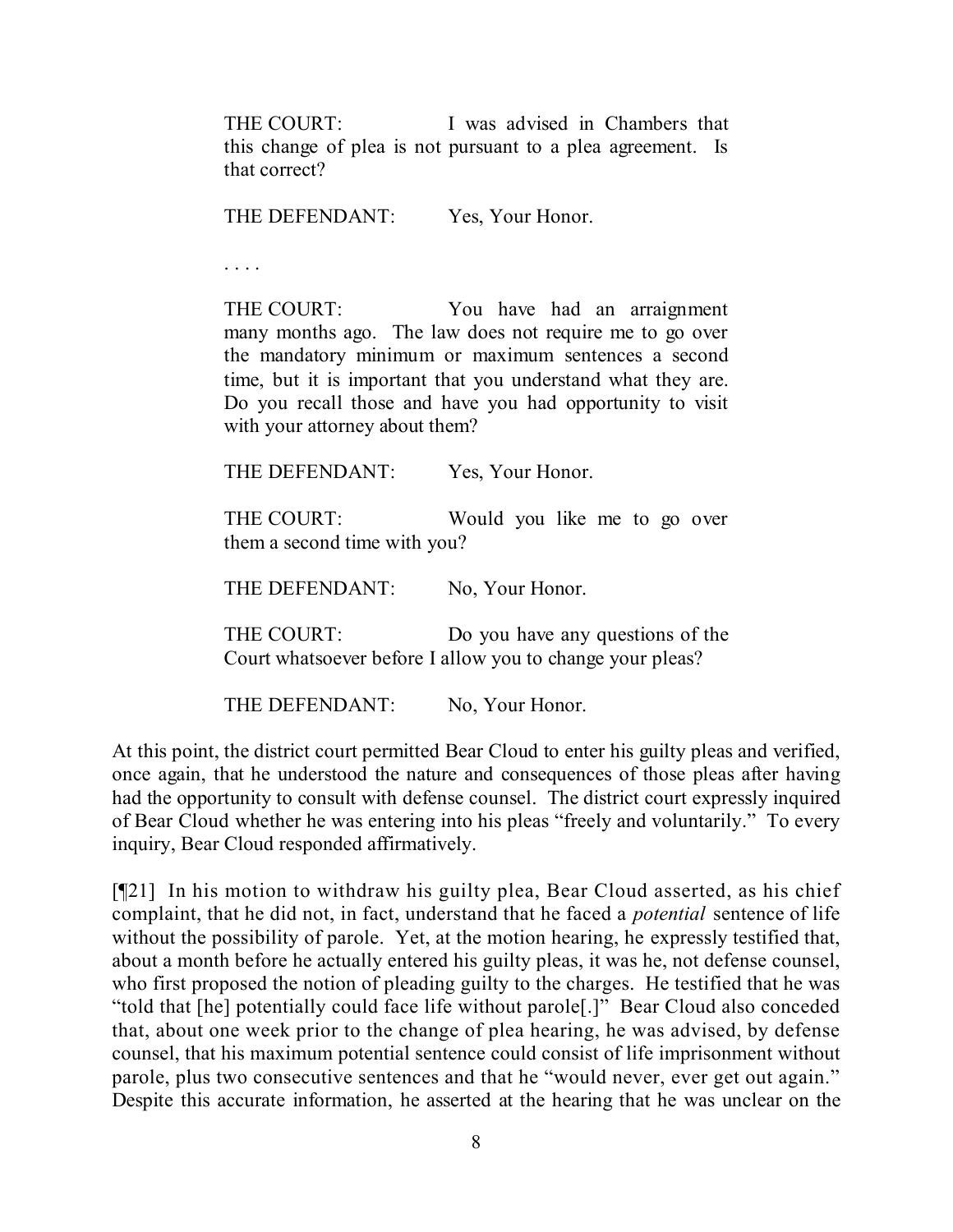practical consequences of his guilty pleas, believing that he would be released from incarceration at *some* future date. Bear Cloud further asserted he "mostly" did not understand the questions from and statements made by the district court during the change of plea hearing but proceeded with his guilty pleas because he "wanted to get on with it and get on to sentencing."

[¶22] At the motion hearing, defense counsel also testified as to having discussed the potential sentences that could be imposed on Bear Cloud and denied giving him any "guarantees" regarding the sentence that the court would impose. Counsel expressed a "personal belief" that Bear Cloud would be released from prison some day, recognizing there was no guarantee that event would occur. Counsel even testified as to conversations with Bear Cloud about "what he needed to do while he was in prison that would put him in a good light to get those type of treatments [to assist with commutation of his life sentence by the Governor]."

[¶23] After considering the evidence presented at the hearing on the motion to withdraw Bear Cloud's guilty plea and the seven *Frame* factors, the district court concluded that "there has been an insufficient showing by the Defendant to establish a fair and just reason for the withdrawal of the plea before sentencing[.]" The district court, in considering the first *Frame* factor, noted that Bear Cloud had not asserted, and was not asserting, his innocence. Rather, his complaint lay in the "cold" nature of his guilty pleas, absent any sentencing recommendation by the State. Defense counsel went so far as to concede: "If we were in a position where there was a life [sentence with the possibility of parole] and that was the agreement, I wouldn't be standing here[.]"<sup>3</sup> Second, while the State undoubtedly would suffer some prejudice, at least in the sense that it might be forced to try the case, the district court did not find that prejudice to be particularly high. Third, Bear Cloud had filed his motion in a timely fashion, only thirteen days after he entered his guilty pleas. Fourth, the district court noted that a jury trial would inconvenience the court but did not weigh that factor heavily given the gravity of the case. Fifth, the court found that Bear Cloud had been afforded "close assistance of counsel," noting that defense counsel historically had been competent and capable in dealings with the court. Sixth, the district court noted its review of the transcript from the change of plea hearing and concluded that Bear Cloud's guilty pleas were knowing and voluntary. The court remarked that defense counsel "clearly" knew the implications of Bear Cloud's guilty pleas and adequately consulted with him about the situation.

 $\overline{a}$ <sup>3</sup> Interestingly, at the motion hearing, Bear Cloud focused on the fact that, because "life without parole" remained a sentencing possibility, he should be permitted to withdraw his guilty plea because he was in no better a position than if he proceeded to trial. He suggested that, had he made a plea agreement with the State whereby "life without parole" was removed as a sentencing option, he would have been satisfied with his decision to enter guilty pleas. Ultimately, Bear Cloud did *not* receive a "life without parole" sentence and yet, despite the lack of prejudice to him, he now argues that the denial of his motion to withdraw his guilty plea was an abuse of the district court's discretion.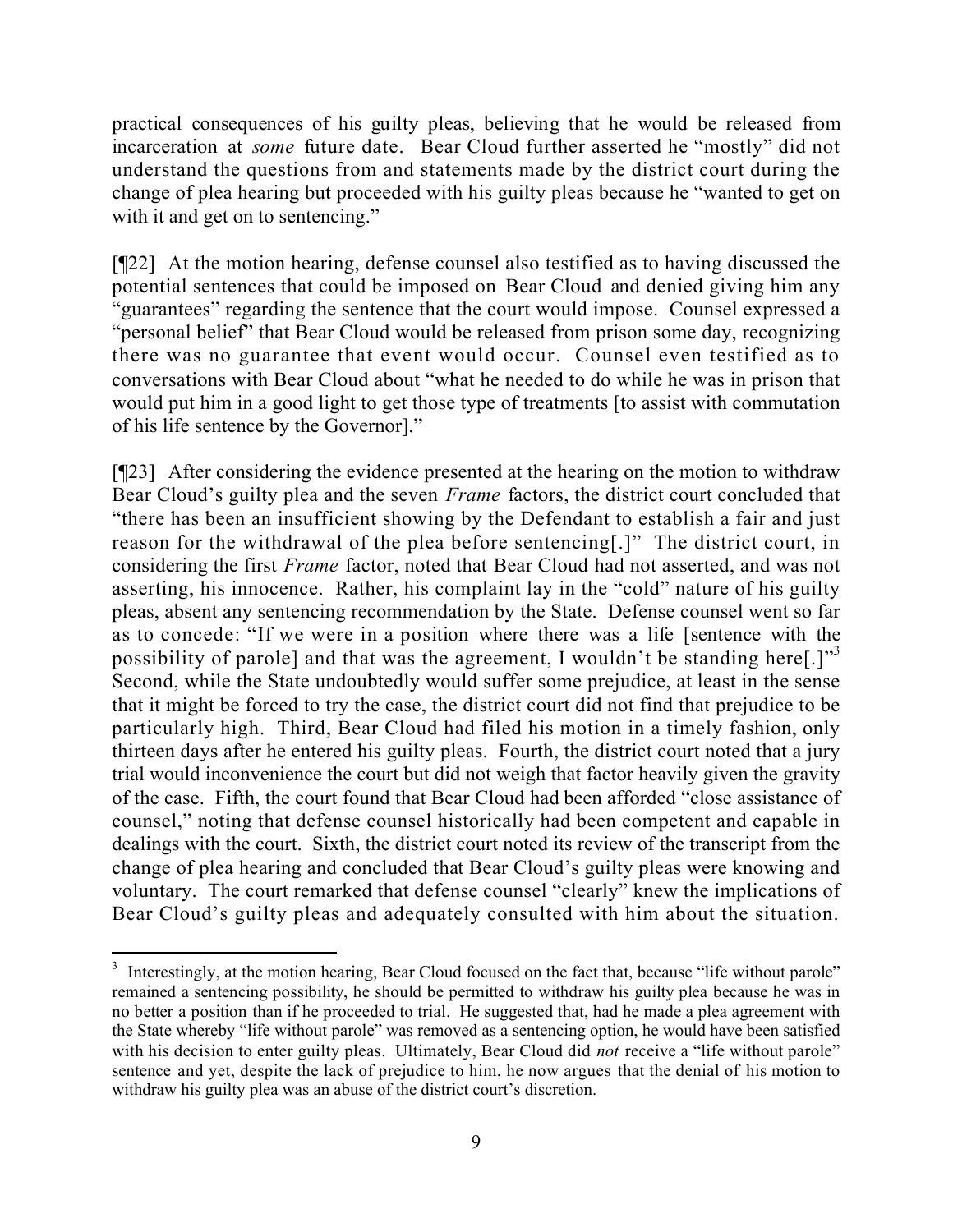Although Bear Cloud, as well as his counsel, personally believed he ultimately would be released from incarceration at some unknown future date, the district court did not find this optimism to equate to the entry of an involuntary or unknowing plea. Finally, the court found that the withdrawal of Bear Cloud's guilty pleas would waste judicial resources but found this factor not to be particularly compelling.

[¶24] This Court is charged with determining whether the district court abused its discretion in denying Bear Cloud's motion to withdraw his guilty plea. While recognizing that the standard for permitting a pre-sentence withdrawal of a guilty plea requires only a "fair and just reason," *see* W.R.Cr.P. 32(d), this Court also notes that a defendant does not enjoy an absolute right to withdraw his plea. *See Osborn v. State,* 672 P.2d 777, 788 (Wyo. 1983), *cert. denied,* 465 U.S. 1051, 104 S.Ct. 1331, 79 L.Ed.2d 726 (1984); *Ecker v. State,* 545 P.2d 641, 642 (Wyo. 1976). Here, during the change of plea hearing, the district court complied with W.R.Cr.P.  $11<sup>4</sup>$  in every respect and, therefore,

(1) The nature of the charge to which the plea is offered, the mandatory minimum penalty provided by law, if any, and the maximum possible penalty provided by law and other sanctions which could attend a conviction including, when applicable, the general nature of any mandatory assessments (such as the surcharge for the Crime Victim Compensation Account), discretionary assessments (costs, attorney fees, restitution, *etc.*) and, in controlled substance offenses, the potential loss of entitlement to federal benefits. . . .

(2) The defendant has the right to be represented by an attorney at every stage of the proceeding and, if necessary, one will be appointed to represent the defendant;

(3) The defendant has the right to plead not guilty or to persist in that plea if it has already been made, the right to be tried by a jury and at that trial the right to the assistance of counsel, the right to confront and crossexamine adverse witnesses, the right to court process to obtain the testimony of other witnesses, and the right against compelled selfincrimination;

(4) If a plea of guilty or nolo contendere is accepted by the court there will not be a further trial of any kind, so that by pleading guilty or nolo contendere the defendant waives the right to a trial; and

(5) If the court intends to question the defendant under oath, on the record, and in the presence of counsel, about the offense to which the defendant has pleaded guilty, that the defendant's answers may later be used against the defendant in a prosecution for perjury or false statement.

 $\overline{a}$ <sup>4</sup> W.R.Cr.P. 11 provides, in part:

<sup>(</sup>b) *Advice to Defendant*. - Except for forfeitures on citations (Rule 3.1) and pleas entered under Rule 43(c)(2), before accepting a plea of guilty or nolo contendere to a felony or to a misdemeanor when the defendant is not represented by counsel, the court must address the defendant personally in open court and, unless the defendant has been previously advised by the court on the record and in the presence of counsel, inform the defendant of, and determine that the defendant understands, the following: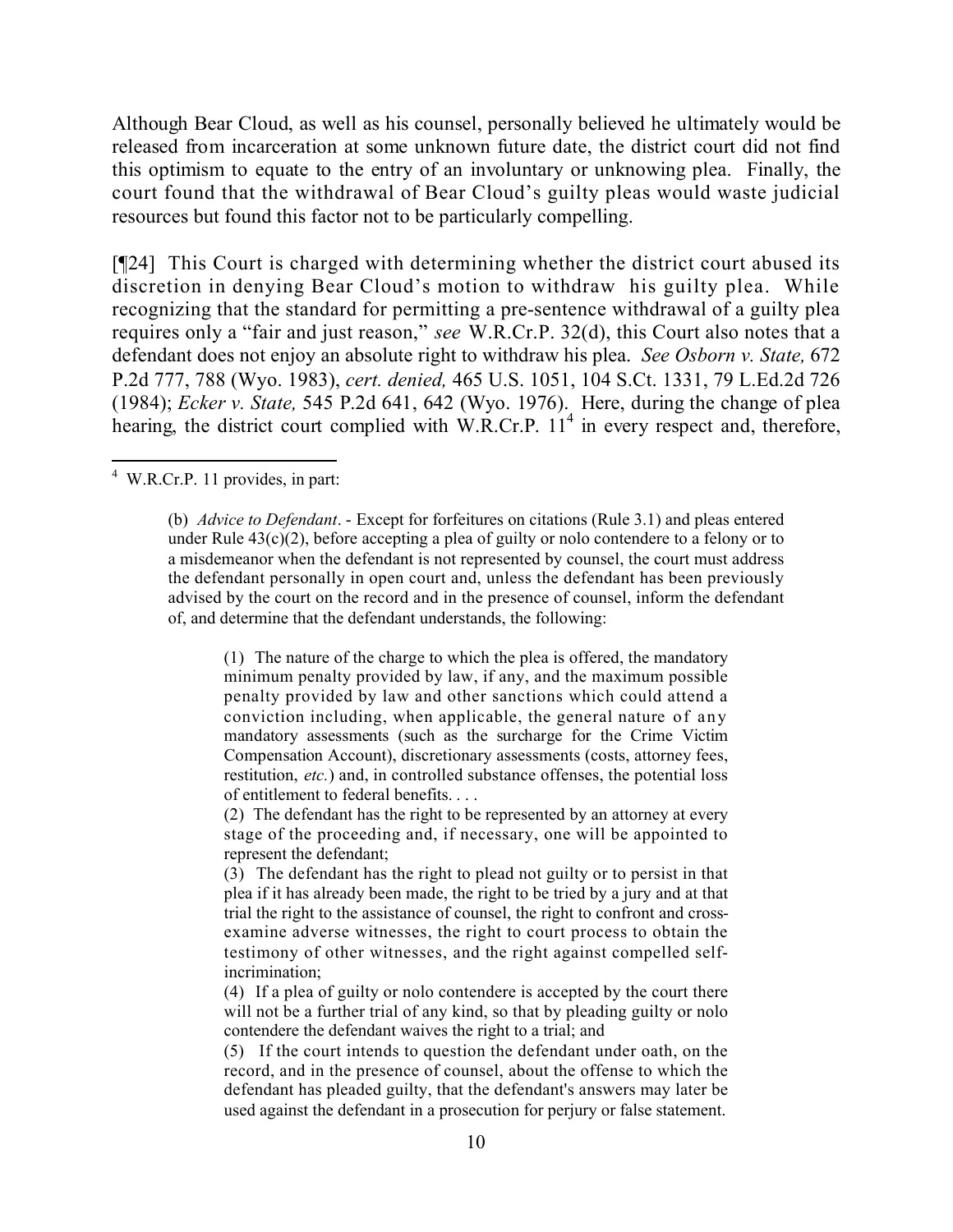cannot be found to have abused its discretion in denying Mr. Bear Cloud's request to withdraw that plea. *See Kaldwell v. State,* 908 P.2d 987, 990 (Wyo. 1995) (discussing the court's discretion in motions to withdraw guilty pleas).

[¶25] Although the district court complied with Rule 11's requirements, this Court still considers, *de novo*, the totality of the circumstances to determine the voluntariness of the guilty plea. *See Kruger*, ¶ 30, 268 P.3d at 254. Here, the district court affirmatively inquired of Bear Cloud whether his guilty pleas were knowing, voluntary, and intelligent. That Bear Cloud later contended that he did not truly understand the potential sentencing outcomes or that he just wanted to "get on with it" does not negate the district court's attempts to ensure the constitutionality of the pleas or Bear Cloud's testimony that he was accurately advised of the extent of possible consequences of a guilty plea. To allow a defendant to later assert that his pleas were unknowing or involuntary, despite his earlier assurances to the court to the contrary, would negate the Rule 11 process entirely and support the perpetration of fraud on the court.

[¶26] Even given the testimony and evidence at the hearing on the motion to withdraw Bear Cloud's guilty plea, the district court was justified in concluding that he intelligently, knowingly, and voluntarily entered his pleas of guilty. The district court appropriately weighed the seven *Frame* factors, placing particular emphasis on the voluntary and knowing nature of Bear Cloud's pleas. Although Bear Cloud later contended that he did not truly understand the ramifications of his plea, his own testimony at the hearing on the motion to withdraw the guilty plea belies that argument in that he conceded his knowledge of a potential sentence of life without possibility of parole. Where a plea of guilty is entered by "one fully aware of the direct consequences, including the actual value of any commitments made to him by the court, prosecutor, or his own counsel," it is considered knowing and voluntary and "must stand unless induced by threats (or promises to discontinue improper harassment), misrepresentation (including unfulfilled or unfulfillable promises), or perhaps by promises that are by their nature improper as having no proper relationship to the prosecutor's business (e.g. bribes)." *Major*, ¶ 11, 83 P.3d 468 at 472. There simply is no credible evidence that Bear Cloud was induced by threats, misrepresentation, or improper promises made by the court, the prosecutor, or his own counsel, to plead guilty. Bear Cloud's plea, under the

<sup>(</sup>c) *Waiver of Advisements*. **-** A misdemeanor defendant represented by counsel may waive the advisements required in subdivision (b).

<sup>(</sup>d) *Insuring That Plea Is Voluntary*. - The court shall not accept a plea of guilty or nolo contendere without first, by addressing the defendant personally in open court, determining that the plea is voluntary and not the result of force or threats or of promises apart from a plea agreement. The court shall also inquire as to whether the defendant's willingness to plead guilty or nolo contendere results from prior discussions between the attorney for the state and the defendant or the defendant's attorney.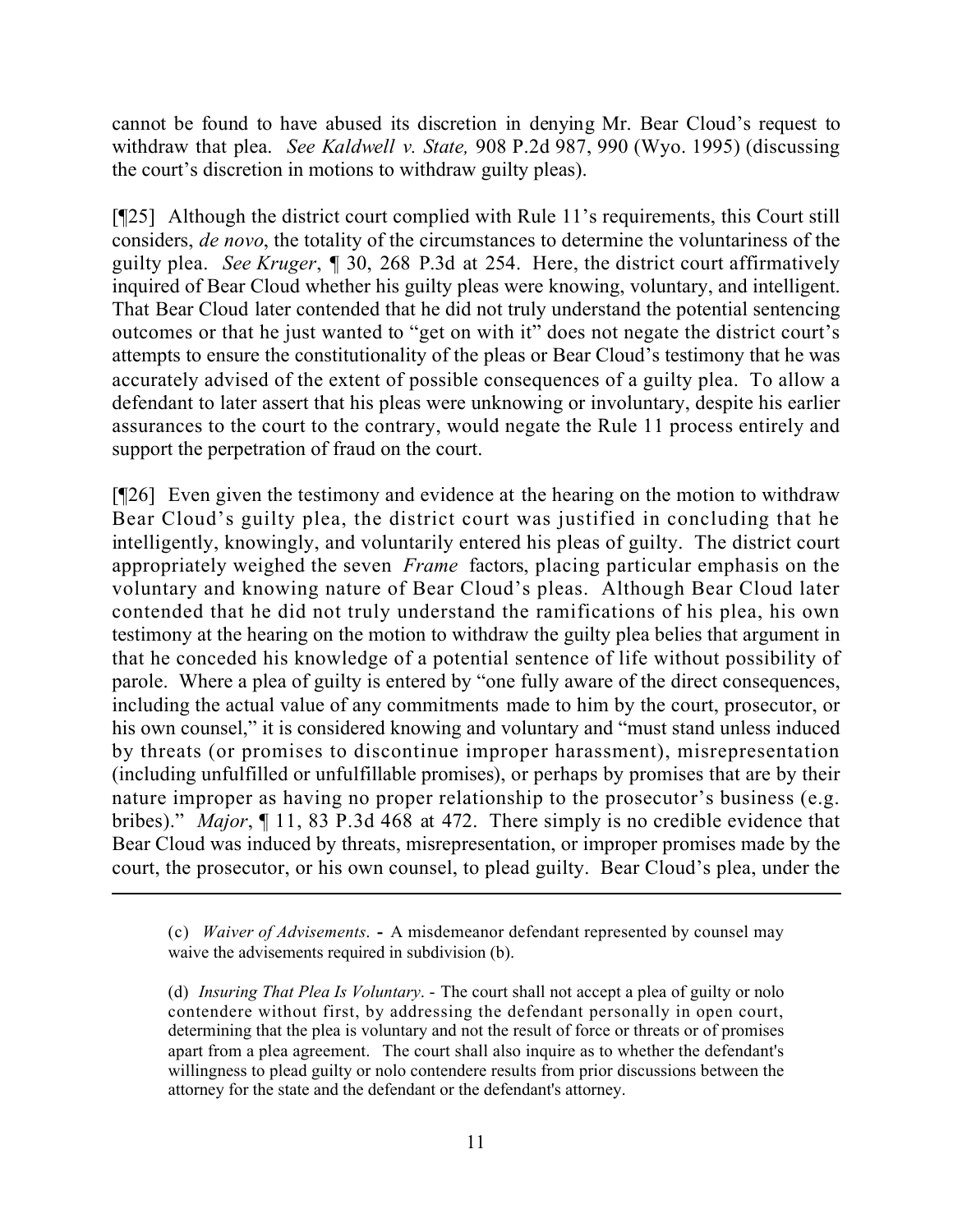totality of the circumstances, was knowing and voluntary. Recognizing that findings of fact that lead to the denial of a motion to withdraw a guilty plea are subject to the "clearly erroneous" standard, this Court concludes that the district court could have rationally concluded as it did—that Bear Cloud did not present any "fair and just reason" to withdraw his guilty plea. The district court did not err in finding that Bear Cloud's guilty pleas were knowingly, intelligently, and voluntarily made nor did it abuse its sound discretion in refusing to allow the withdrawal of his guilty plea.

# **II. Denial of Motion to Transfer to Juvenile Court**

[¶27] Bear Cloud next seeks a reversal of the district court's denial of his motion to transfer his case to juvenile court. Having concluded that the district court did not abuse its discretion in denying his motion to withdraw his guilty pleas, Bear Cloud is permitted to appeal only jurisdictional issues. Accordingly, before reaching the substantive merits of the issue, this Court must determine whether the district court's denial of the request to transfer the case to juvenile court is, in fact, a jurisdictional issue.

# **A. Jurisdictional Nature of a Motion to Transfer to Juvenile Court**

[¶28] "By entering an unconditional guilty plea, [Bear Cloud] admitted all of the essential elements of the crime and waived appellate review of all non-jurisdictional defenses to his conviction." *Jones v. State*, 2011 WY 115, ¶ 6, 256 P.3d 536, 539 (Wyo. 2011) (citation omitted). The only claims that remain are those that go to the jurisdiction of the court or the voluntariness of the plea. *Id.* (citing *Wilson v. United States,* 962 F.2d 996, 997 (11th Cir. 1992)).

> Examples of jurisdictional defects are unconstitutionality of the statute defining the crime, failure of the indictment or information to state an offense, and double jeopardy. Nonjurisdictional defects include the use of inadmissible evidence, the use of unlawfully obtained statements, a claim that a grand jury was improperly convened and conducted, and a claim of violation of the right to speedy trial.

*Taylor v. State*, 2003 WY 97, ¶ 11 74 P.3d 1236, 1239 (Wyo. 2003) (quoting *Kitzke v. State,* 2002 WY 147, ¶ 9, 55 P.3d 696, 699 (Wyo. 2002)).

[¶29] The State argues that the potential transfer of Bear Cloud's case to juvenile court is *not* a jurisdictional matter in that it results only in a change of forum. Essentially, the case against Bear Cloud would have resumed, but in the juvenile court. In contrast, Bear Cloud relies on the premise that "[p]roceedings in juvenile court are equitable as opposed to being criminal. Juveniles are not convicted; they are merely adjudicated delinquents."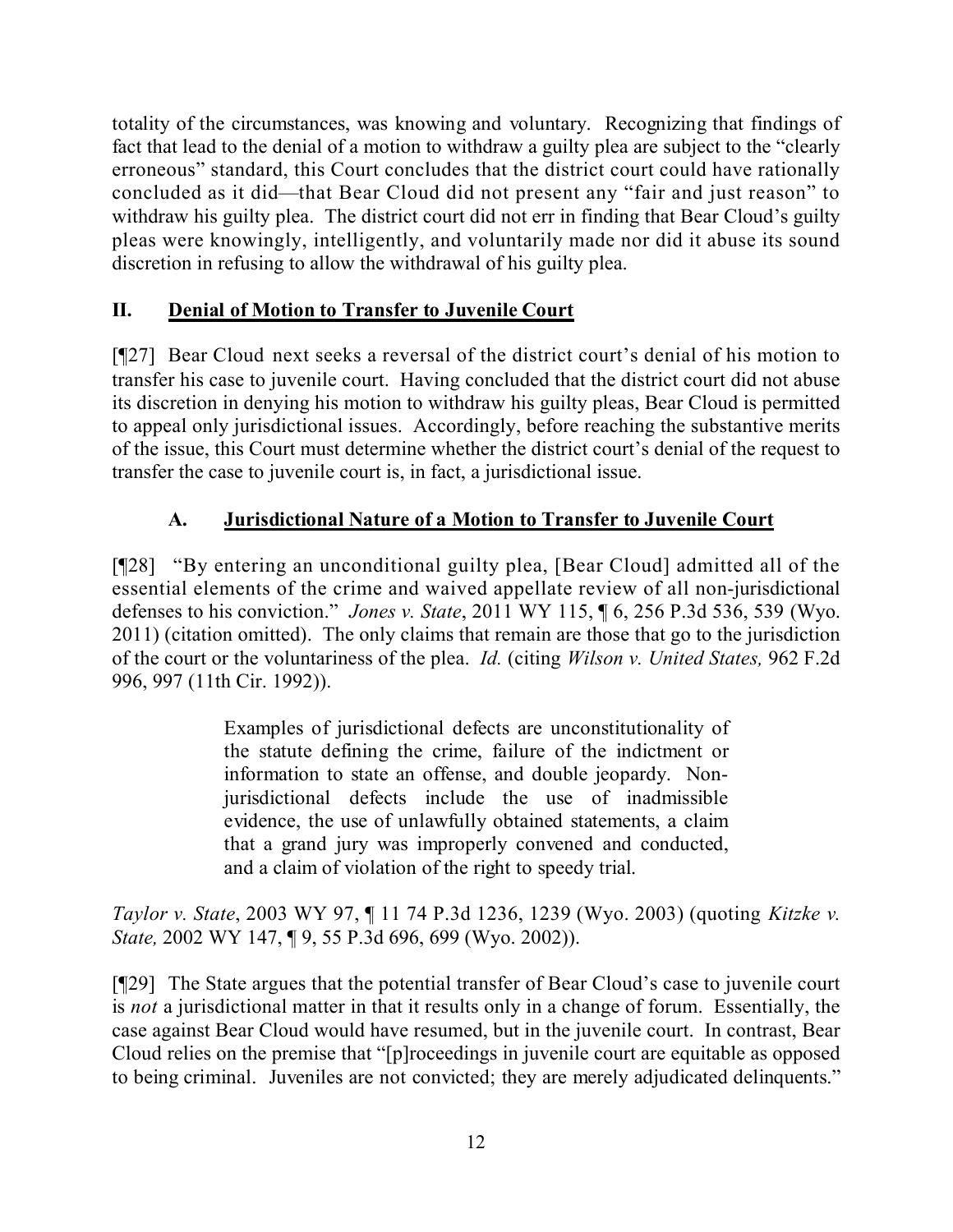*In re WJH*, 2001 WY 54, ¶ 10, 24 P.3d 1147, 1151 (Wyo. 2001) (internal quotations omitted).

[¶30] Indeed, juvenile delinquency proceedings are *not* criminal prosecutions. *Id.* And, if the case against Bear Cloud had been transferred to juvenile court, the *criminal* case against him would have terminated. This Court has stated that conditional guilty pleas will be allowed only when "the decision of the appellate court . . . will dispose of the case either by allowing the plea to stand or by such action as compelling dismissal of the [charges] or suppressing essential evidence." *Walters*, ¶ 15, 197 P.3d at 1278-79. Simply put, the question is whether the preserved issue on appeal would "dispose of the case." *Id.*, ¶¶ 15-18, 197 P.3d at 1277-78.

> The essential problem created by use of the conditional guilty plea when the issues reserved are not dispositive is that further judicial proceedings will be required if the defendant prevails on appeal. In that situation, upon remand, the defendant will be entitled to withdraw the plea. At that point, the defendant may then enter another guilty plea or proceed to trial. In either case, the proceeding may result in another appeal and further delay. If the defendant opts for trial, the ability of both parties to present their case may be compromised. The delay may be more significant to the government because it bears the burden of proof. Use of the conditional guilty plea, when the issues reserved are not dispositive, "'only serve[s] to postpone the trial and require the government to try the case after substantial delay, during which time witnesses may be lost, memories dimmed, and the offense grown so stale as to lose jury appeal.'" *Bouch,* ¶ 28, 143 P.3d at 652 (quoting F.R.Cr.P. 11, Notes of Advisory Committee on Rules, 1983 Amendment).

> Use of the conditional guilty plea when the reserved issues are not dispositive may also negatively impact appellate review. Proper appellate review requires an adequate factual record. It is important that the issues presented to this Court be "capable of disposition on a pretrial record." *Bundy,* 392 F.3d at 646. The factual record is particularly important when we attempt a harmless error analysis. If an appellate court finds error in a pretrial ruling, it may not be able to determine whether the error is harmful. "Permitting conditional guilty pleas to preserve non-case-dispositive pretrial issues for appeal would undermine harmless-error analysis." *Id.* at 647.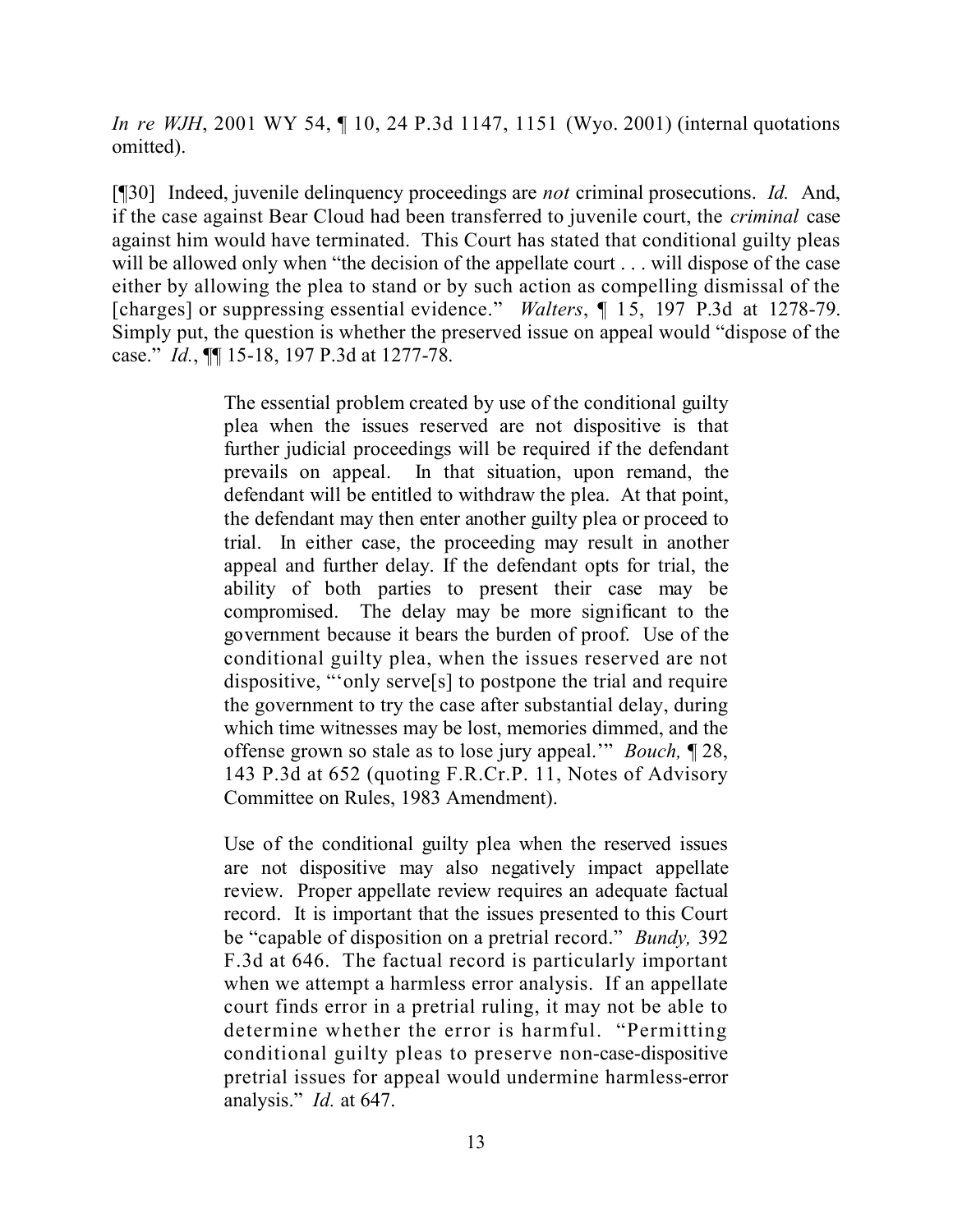These concerns compel us to enforce compliance with W.R.Cr.P. 11(a)(2) in this case. The dispositive issue rule minimizes the risks of unnecessary trial and appellate litigation and avoids the possibility of appellate courts deciding appeals without an adequate record. Moreover, we agree with the following statement by the *Bundy* court:

[W]e believe it is the duty of the [trial] court in the first instance "to ensure that the defendant reserves only issues that can adequately be reviewed without a full trial record, resolution of which by this court would dispose of the case." . . . A [trial] court should reject any conditional guilty plea that purports to preserve for appellate review pretrial issues that, in the [trial] court's own judgment, are not fully case-dispositive.

392 F.3d at 647. **An issue is dispositive if (1) an appellate ruling in the defendant's favor would require dismissal of the charges or suppression of evidence necessary for conviction, or (2) where an appellate ruling in the State's favor would require affirming the conviction**. *Id.* at 648. The State's assessment of the case has considerable weight, but the ultimate decision belongs to the trial court. The question for the court is whether the appeal will end the case. *Id.*

*Walters*, ¶¶ 19-21, 197 P.3d at 1278-79 (emphasis added).

[¶31] Here, a ruling in Bear Cloud's favor that the district court *should have* transferred the matter to juvenile court necessarily would result in dismissal of the criminal charges against him. Although juvenile proceedings almost certainly would result, the test is not whether there would be *some consequence* to Bear Cloud, or whether the State would have *other* avenues of relief, but whether the criminal charges against Bear Cloud would be dismissed. Obviously, such would have been the case had the matter been transferred to the juvenile court. Additionally, the issue of whether transfer to juvenile court was appropriate can adequately be reviewed by this Court on appeal and does not undermine the "harmless error" analysis. This Court concludes that the denial of a motion to transfer to juvenile court is a jurisdictional issue and must be addressed on its merits despite Bear Cloud's guilty pleas.

## **B. Denial of Transfer of Bear Cloud's Case to Juvenile Court**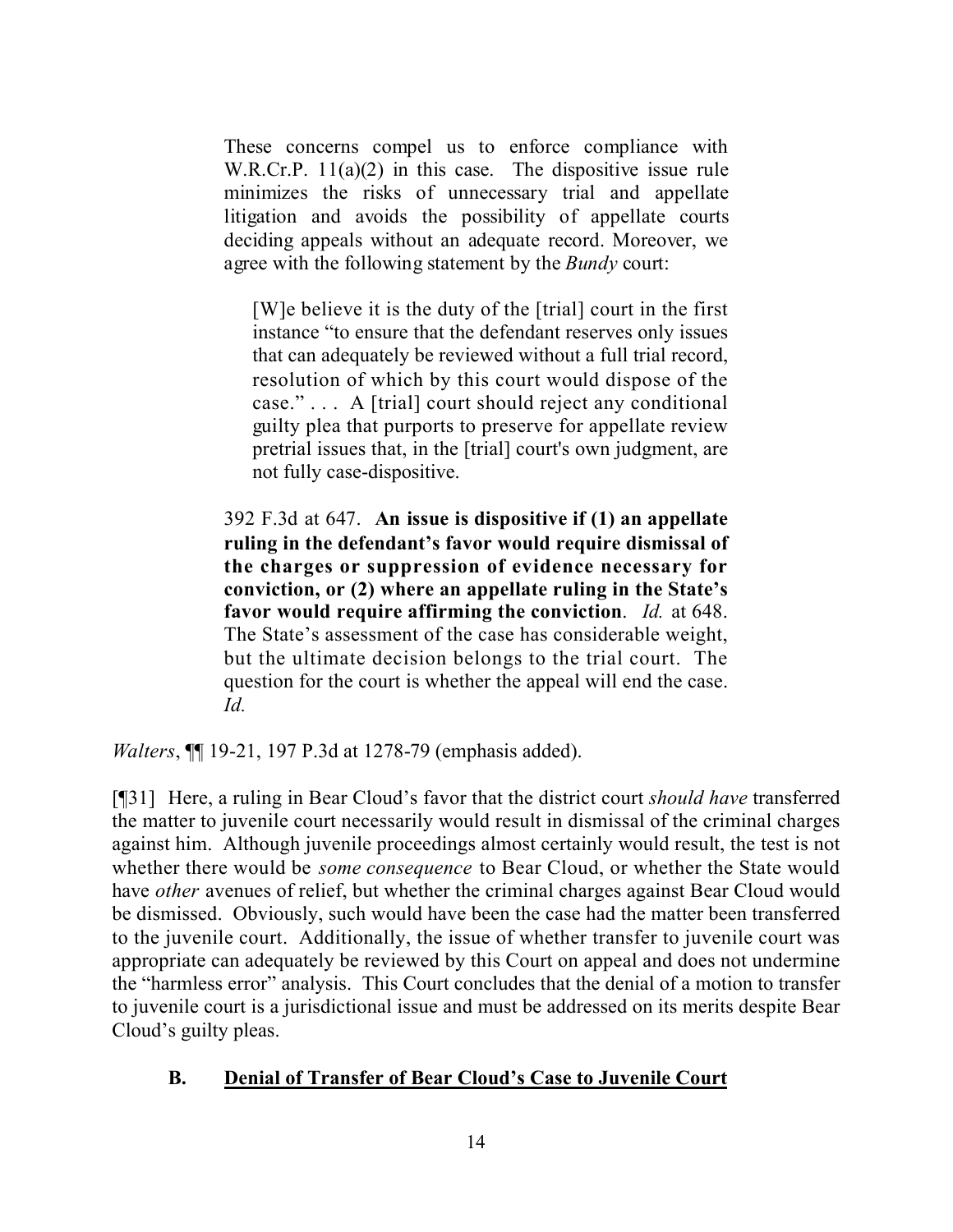[¶32] In Wyoming, a case in which the defendant has attained the age of fourteen years and is charged with a "violent felony" may be commenced either in juvenile court or in the district court. *See* Wyo. Stat. Ann. § 14-6-203(f)(iv) (LexisNexis 2011). Regardless of whether the matter is initiated in the juvenile court or the district court, the court may order the transfer of the proceedings to another court having jurisdiction. *See* Wyo. Stat. Ann. § 14-6-237 (LexisNexis 2011). A district court's decision to transfer a matter to juvenile court is reviewed for an abuse of discretion. *See Rubio v. State*, 939 P.2d 238, 241 (Wyo. 1997).

[¶33] A determination to transfer proceedings commenced in district court to juvenile court is governed by the factors enumerated in Wyo. Stat. Ann. § 14-6-237(b):

> (b) The court shall order the matter transferred to the appropriate court for prosecution if after the transfer hearing it finds that proper reason therefor exists. The determinative factors to be considered by the judge in deciding whether the juvenile court's jurisdiction over such offenses will be waived are the following:

> (i) The seriousness of the alleged offense to the community and whether the protection of the community required waiver;

> (ii) Whether the alleged offense was committed in an aggressive, violent, premeditated or willful manner;

> (iii) Whether the alleged offense was against persons or against property, greater weight being given to offenses against persons especially if personal injury resulted;

> (iv) The desirability of trial and disposition of the entire offense in one (1) court when the juvenile's associates in the alleged offense are adults who will be charged with a crime;

> (v) The sophistication and maturity of the juvenile as determined by consideration of his home, environmental situation, emotional attitude and pattern of living;

> (vi) The record and previous history of the juvenile, including previous contacts with the law enforcement agencies, juvenile courts and other jurisdictions, prior periods of probation to this court, or prior commitments to juvenile institutions;

> (vii) The prospects for adequate protection of the public and the likelihood of reasonable rehabilitation of the juvenile (if he is found to have committed the alleged offense) by the use of procedures, services and facilities currently available to the juvenile court.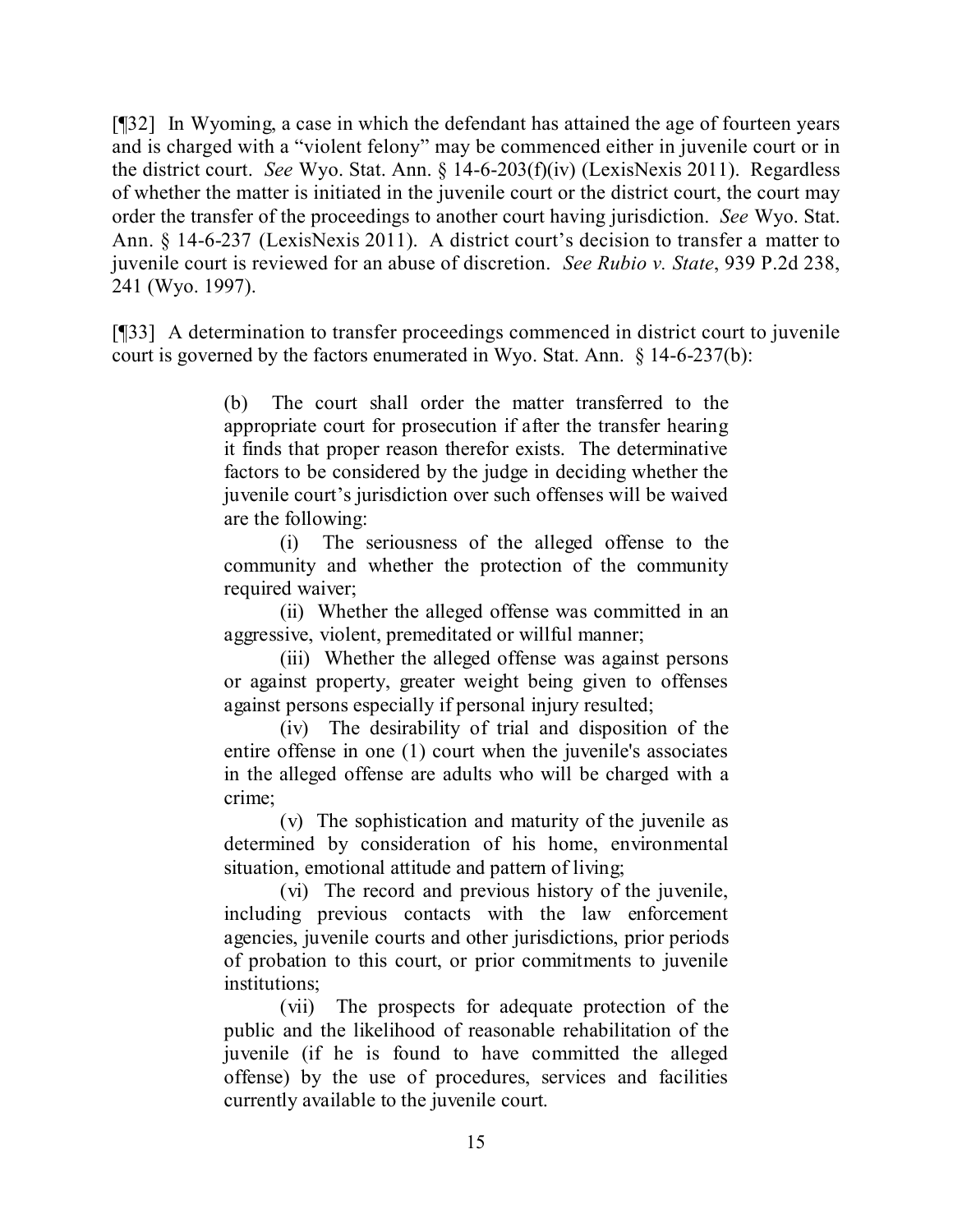[¶34] Here, the district court was briefed by the parties and heard evidence during the transfer hearing. In particular, the court heard testimony from Bear Cloud's juvenile probation officer, who testified that Bear Cloud had been expelled from school for willful disobedience and was on probation with the truancy program at the time he was arrested. Although Bear Cloud had failed to comply with numerous program requirements, the probation officer commented that Bear Cloud "did well on probation[.]" The court also heard evidence from a speech and language pathologist and a psychologist who testified that Bear Cloud tested at the "receptive vocabulary" level of a thirteen year-old and at the "problem solving" level of an eleven year-old. He possessed developmentally appropriate social-language skills, but his language competence was that of a ten yearold. Still, Bear Cloud showed no learning disabilities or frontal lobe problems and was of "average intelligence." Finally, Bear Cloud exhibited signs of drug and alcohol dependence, oppositional defiant disorder, adolescent anti-social behavior, and an adjustment disorder. The court also heard testimony regarding the nature of the charged crimes and Bear Cloud's participation in the planning and execution of them. Law enforcement officers also testified that, during his interview, Bear Cloud made an unsolicited statement that the Ernsts were "lucky that he did not have the handgun because he would have shot Mrs. Ernst, picked up the shell casings, and burned down the house."

[¶35] After hearing all of the evidence, the district court considered the above-quoted statutory factors and found that they weighed against transferring the matter to juvenile court. The court considered (1) the seriousness of the offenses; (2) that the murder was committed in a violent manner, even though Bear Cloud did not fire the weapon himself; (3) that the murder was committed against a person, and that this was not just a property crime; and (4) that the co-defendants also were being tried in "adult court." The court also considered Bear Cloud's previous juvenile history and contact with law enforcement, and his prior failure to complete probation. The district court noted that there could be no more serious offense, not only in the way it was conducted but in the manner in which it was intricately planned in advance. And, the court found that, although Bear Cloud possessed diminished problem-solving and critical thinking skills, those factors paled in light of the maturity and sophistication exhibited in carrying out the planned burglaries. The court considered Bear Cloud's minor criminal record and his notable juvenile record, focusing on his "spotty compliance" with court orders. Finally, the court expressed its concerns about adequately protecting society from the types of offenses that Bear Cloud was accused of committing, commenting on his statements about what he would have done had he been in possession of the firearm. While the court specifically recognized that greater rehabilitative services were available to Bear Cloud through the juvenile court, the court had reservations about the likelihood of rehabilitation. Considering, as a whole, the factors of Wyo. Stat. Ann.  $\frac{14-6-237}{b}$ , the district court concluded that Bear Cloud's case should remain in the district court.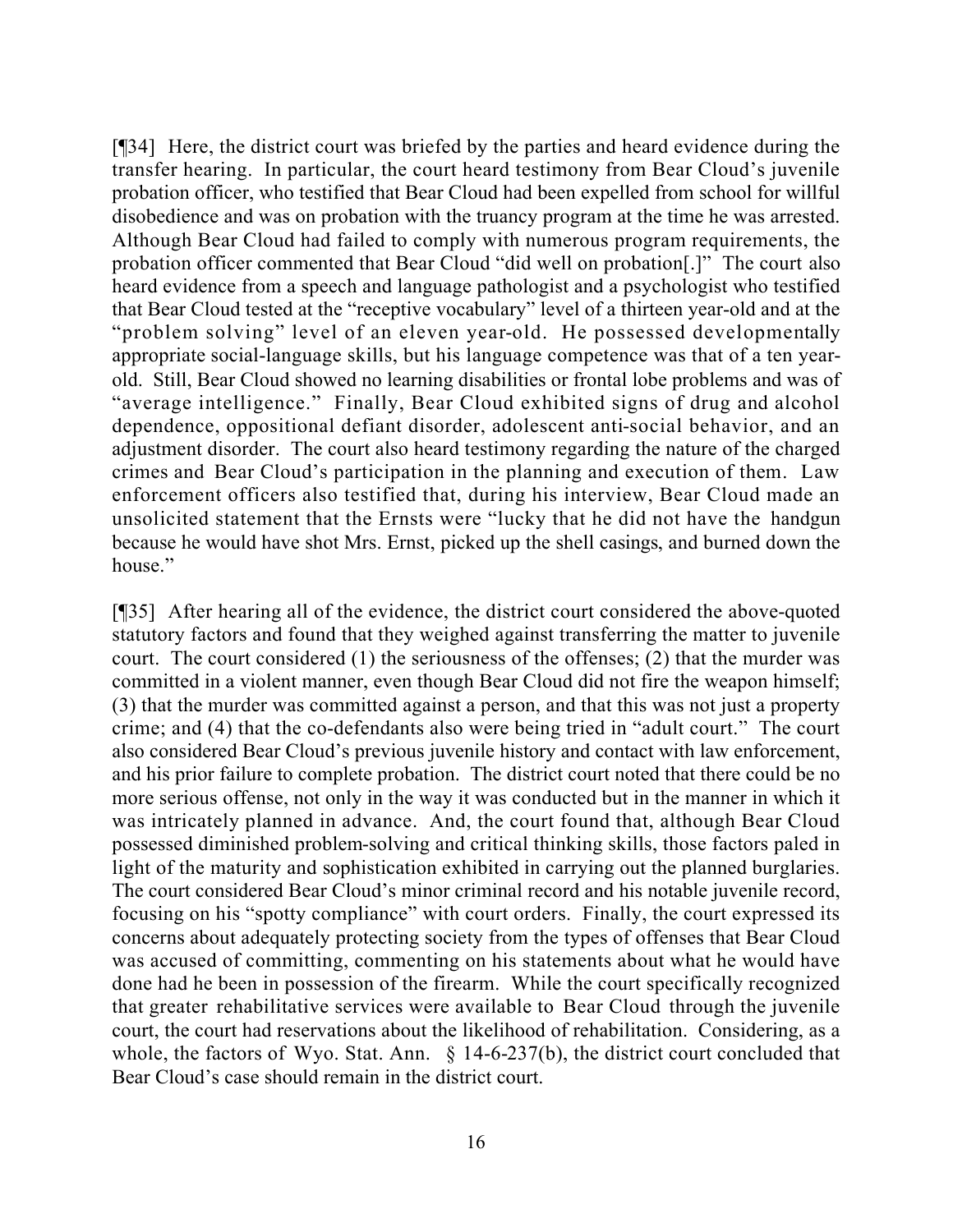[¶36] This Court does not find an abuse of discretion on the part of the district court in reaching that conclusion. The district court's thoughtful analysis demonstrated that it exercised appropriate judicial discretion in denying a transfer to juvenile court. The court thoroughly considered the evidence and argument presented to it, giving suitable weight to Bear Cloud's lack of sophistication and maturity. While Bear Cloud may assert that the court *should have* weighed the evidence differently, that function belongs to the trial court and will not be disturbed absent an abuse of discretion. *See Hansen v. State*, 904 P.2d 811, 828 (Wyo. 1995). Quite frankly, it is hard to conceive that a district court would conclude that Bear Cloud's case would be better resolved in juvenile court given the particularly unique and egregious nature of the crimes involved. Despite the fact that the district court heard some evidence that Bear Cloud might benefit from additional rehabilitative treatment, there was ample evidence by which the court could conclude that juvenile court rehabilitative measures would not be efficacious. Taken together with the other statutory considerations, this Court concludes that the district court did not abuse its discretion in denying Bear Cloud's request to transfer proceedings to juvenile court.

## **III. Ineffective Assistance of Trial Counsel**

[¶37] Bear Cloud's next claim of error is that his trial counsel was ineffective on several grounds.

# **A. Standard of Review**

[¶38] In the particular circumstances, as here, where a defendant has entered a guilty plea, this Court has summarized the following standards applicable to an assertion of ineffective assistance of trial counsel:

> We recently set forth in detail our standard for reviewing claims of ineffective assistance of counsel and, in particular, the specialized test for claims of ineffectiveness where the entry of a guilty plea is challenged:

> Wyoming has a well-established and oft-repeated standard for reviewing claims of ineffective assistance of counsel:

"When reviewing a claim of ineffective assistance of counsel, the paramount determination is whether, in light of all the circumstances, trial counsel's acts or omissions were outside the wide range of professionally competent assistance. *Herdt v. State,* 891 P.2d 793, 796 (Wyo. 1995); *Starr v. State,* 888 P.2d 1262, 1266-67 (Wyo. 1995); *Arner v. State,* 872 P.2d 100, 104 (Wyo. 1994); *Frias v. State,* 722 P.2d 135, 145 (Wyo. 1986). The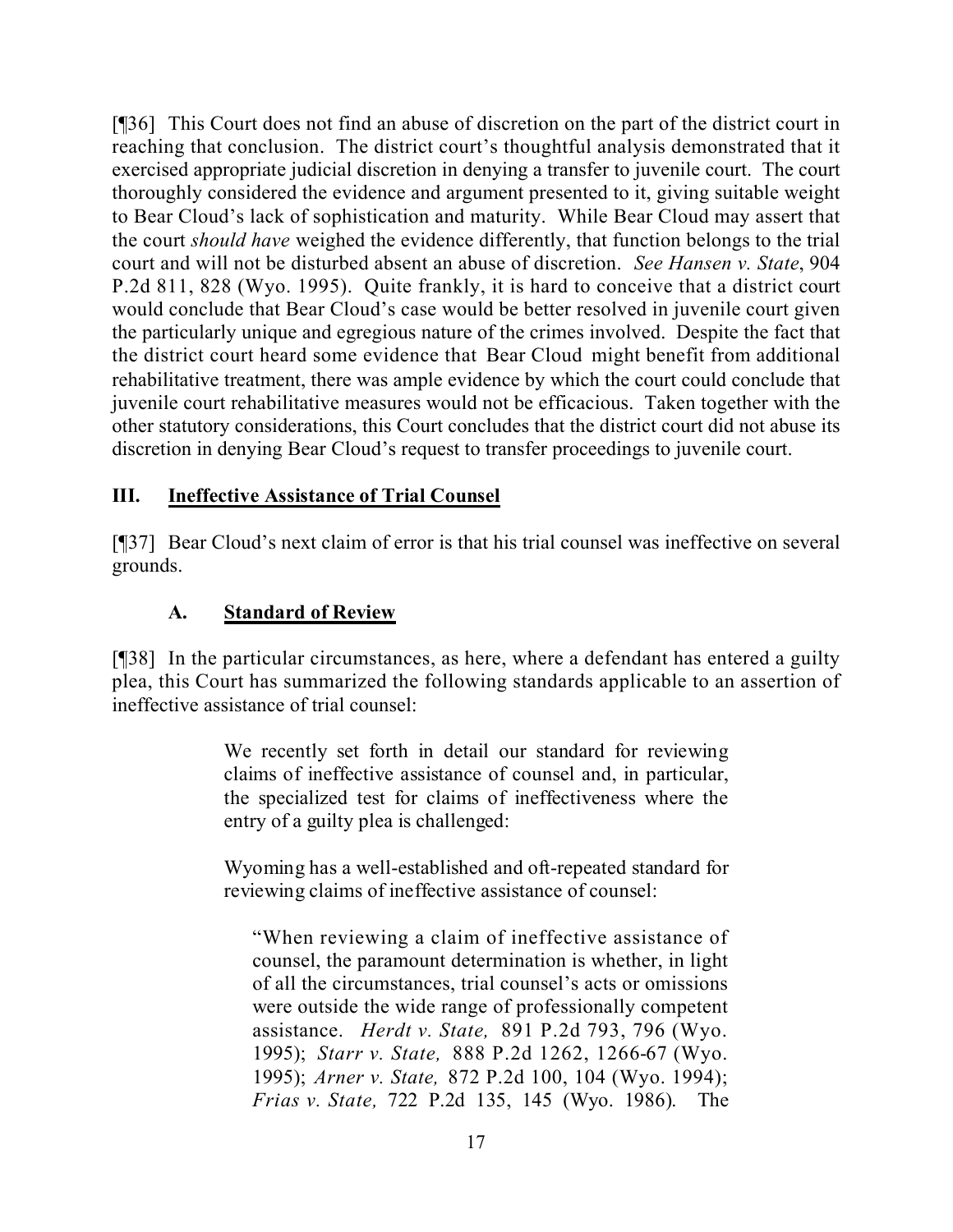reviewing court should indulge a strong presumption that counsel rendered adequate assistance and made all significant decisions in the exercise of reasonable professional judgment. *Herdt* at 796; *Starr,* at 1266; *Arner,* at 104; *Strickland v. Washington,* 466 U.S. 668, 689, 104 S.Ct. 2052, 2065, 80 L.Ed.2d 674 (1984).

**Under the two-prong standard articulated in** *Strickland* **and** *Frias,* **an appellant claiming ineffective assistance of counsel must demonstrate on the record that counsel's performance was deficient and that prejudice resulted**. *Strickland,* 466 U.S. at 687, 104 S.Ct. at 2064; *Starr,* at 1266; *King v. State,* 810 P.2d 119, 125 (Wyo. 1991) (Cardine, J., dissenting); *Campbell v. State,* 728 P.2d 628, 629 (Wyo. 1986); *Frias,* 722 P.2d at 145. In other words, to warrant reversal on a claim of ineffective assistance of counsel, an appellant must demonstrate that his counsel failed to 'render such assistance as would have been offered by a reasonably competent attorney' and that 'counsel's deficiency prejudiced the defense of [the] case.' *Lower v. State,* 786 P.2d 346, 349 (Wyo. 1990). 'The benchmark for judging any claim of ineffectiveness must be whether counsel's conduct so undermined the proper functioning of the adversarial process that the trial cannot be relied on as having produced a just result.' *Strickland,* 466 U.S. at 686, 104 S.Ct. at 2064.'

*Chapman v. State,* 2001 WY 25, ¶ 6, 18 P.3d 1164, 1168-69 (Wyo. 2001) (*quoting Grainey v. State,* 997 P.2d 1035, 1038- 39 (Wyo. 2000)). This test has been specialized for cases where entry of a guilty plea is challenged on the basis of ineffective assistance of counsel:

**When an attorney has allegedly misadvised his client with respect to the entry of a guilty plea, a determination must be made of whether the decision to plead and forego the defense of his case resulted in prejudice to the client. That determination involves two interrelated questions: whether, in the absence of counsel's error, the recommendation of a reasonably competent attorney concerning the plea would differ from that given; and, whether, absent the error, the**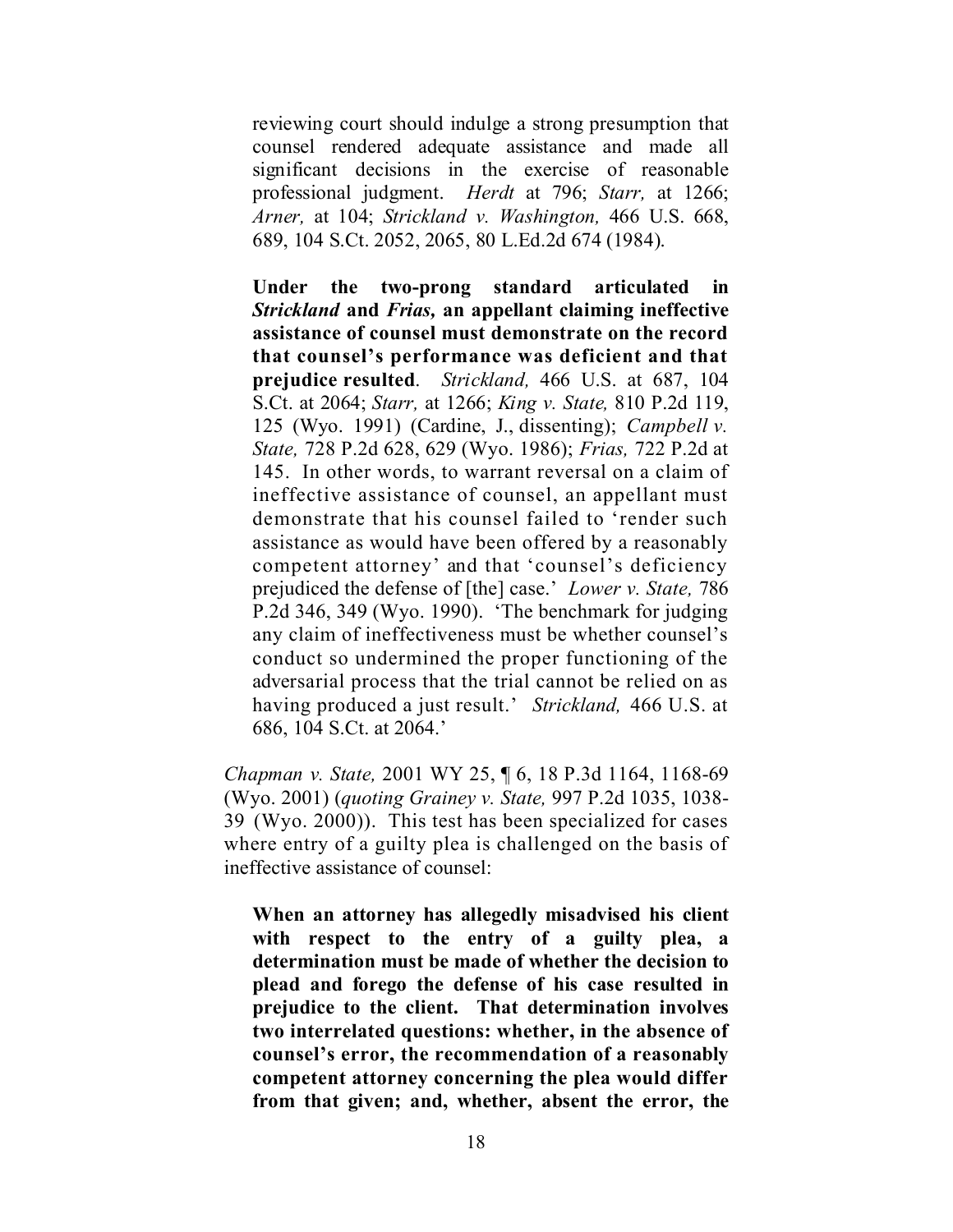**outcome of a trial would have been more advantageous to the client than the result of his plea**. *Hill [v. Lockhart],* 474 U.S. [52] at 59-60, 106 S.Ct. [366] at 370- 71 [88 L.Ed.2d 203 (1985)]. The defendant may also establish the necessary prejudice by proof of circumstances indicating that, in deciding whether or not to plead guilty, he placed special emphasis on the challenged aspect of his attorney's advice. He must suggest to the reviewing court a plausible reason why, had his representation been as he claims it should have been, he would have chosen to forsake the benefits of his plea agreement for the risks of trial. *Id.; see also Worthen [v. Meachum],* 842 F.2d [1179] at 1184 [(10th Cir. 1988)].

*Lower v. State,* 786 P.2d 346, 349 (Wyo. 1990); *see also Brock v. State,* 981 P.2d 465, 469 (Wyo. 1999). The burden of proving that counsel was ineffective rests on the appellant. *Sorensen v. State,* 6 P.3d 657, 660 (Wyo. 2000), *cert. denied,* 531 U.S. 1093, 121 S.Ct. 818, 148 L.Ed.2d 702 (2001) (*quoting Frias v. State,* 722 P.2d 135, 145 (Wyo. 1986)).

*Becker v. State*, 2002 WY 126, ¶ 12, 53 P.3d 94, 98-99 (Wyo. 2002) (quoting *Reyna v. State,* 2001 WY 105, ¶ 19, 33 P.3d 1129, 1134-35 (Wyo. 2001)) (emphasis added).

### **B. Bear Cloud's Ineffective Assistance of Counsel Claims**

[¶39] Bear Cloud has asserted that his trial counsel was ineffective in three ways: (a) inviting intrusion into the attorney-client relationship by seeking assistance from another attorney; (b) waiving his meritorious appellate issues; and (c) incorrectly advising him of the consequences of his guilty pleas, thus rendering his pleas involuntary. All three claims can be disposed of fairly quickly.

[¶40] As to Bear Cloud's first two claims of ineffective assistance of trial counsel, those non-jurisdictional claims were waived by the voluntary entry of Bear Cloud's guilty pleas. This Court has noted:

> With regard to claims of ineffective assistance of counsel occurring prior to the defendant's guilty plea, the only ineffective assistance of counsel claims that survive [a defendant's] guilty pleas are claims directly related to the voluntariness of the pleas entered: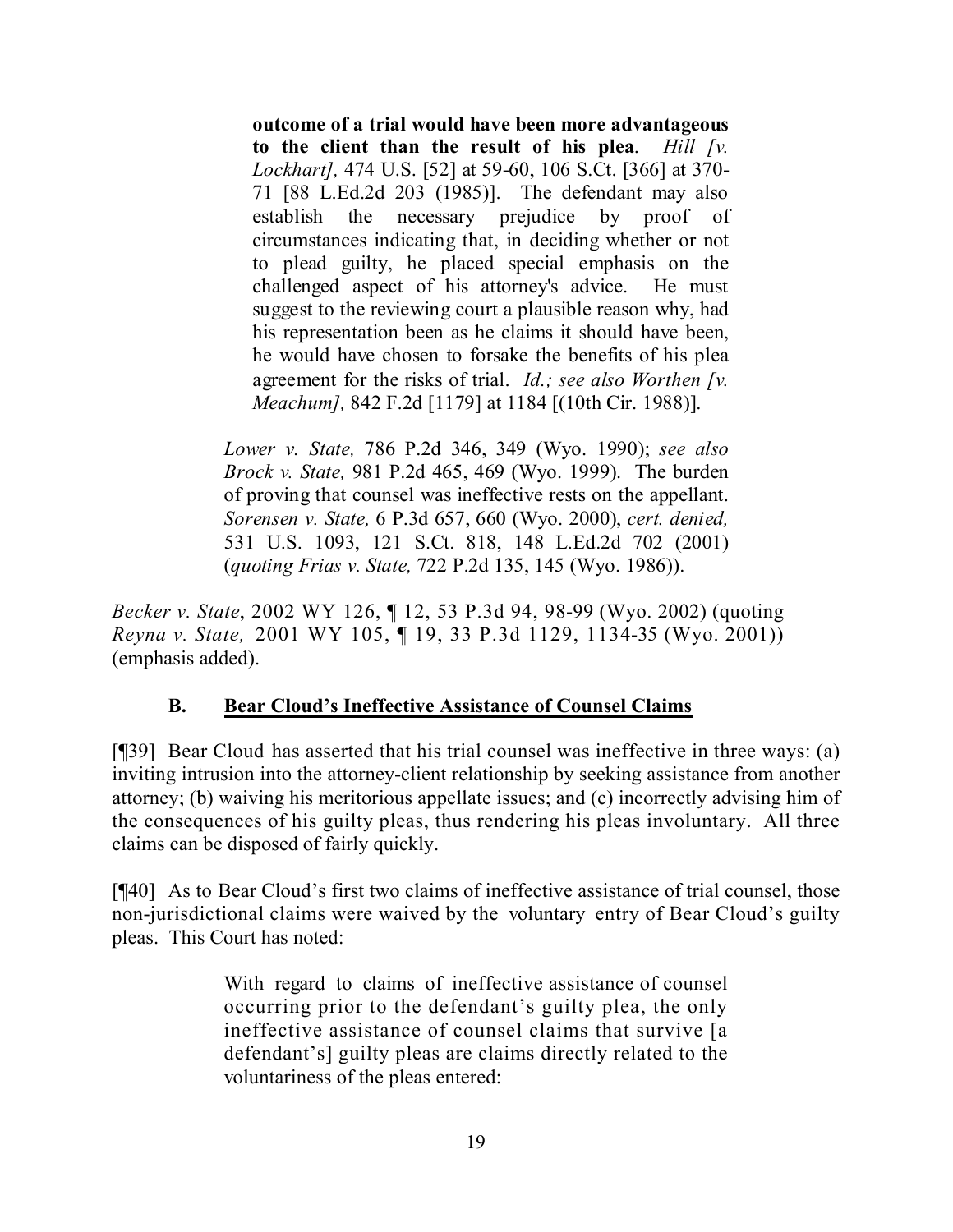[W]here a defendant has entered a guilty plea, he may challenge his subsequent conviction on appeal only with respect to matters which affect the voluntariness of his plea or the subject-matter jurisdiction of the trial court. *Zanetti v. State,* 783 P.2d 134, 137-38 (Wyo. 1989). When a guilty plea has been entered upon the advice of counsel, the voluntariness of that plea may depend on the extent to which that advice comports with the constitutional guarantee to the effective assistance of counsel.

*Floyd v. State*, 2006 WY 135, ¶ 13, 144 P.3d 1233, 1235-36 (Wyo. 2006) (quoting *Lower v. State,* 786 P.2d 346, 348-49 (Wyo. 1990)).

[¶41] Neither an assertion that defense counsel erred by seeking the advice of another attorney nor that counsel erred in waiving Bear Cloud's "meritorious" appellate issues are directly related to the voluntariness of his guilty pleas. "A guilty plea . . . simply renders irrelevant those constitutional violations not logically inconsistent with the valid establishment of factual guilt and which do not stand in the way of conviction if factual guilt is validly established." *Floyd*, ¶ 13, 144 P.3d at 1239 (internal citations omitted). *See generally Davila v. State,* 831 P.2d 204, 206 (Wyo. 1992) (examples of nonjurisdictional defects waived by a guilty plea include use of inadmissible evidence and claim of violation of the right to speedy trial).

[¶42] With respect to his third allegation, regarding the allegedly improper advisement as to the consequences of his guilty plea, that issue is resolved by looking to the "prejudice prong" of the test rearticulated in *Reyna*, *supra*. At the hearing on his motion to withdraw his guilty pleas, Bear Cloud did *not* assert his innocence or that he would be successful at trial; he did *not* contend that he had suffered prejudice beyond the *possibility* of facing a sentence of "life without parole." Indeed, Bear Cloud's only reason for seeking to withdraw his guilty pleas was his argument that he should have negotiated a plea agreement with the State to remove the potential for "life without possibility of parole" as a sentencing alternative to his felony-murder charge. At the motion hearing, his counsel specifically stated:

> If we were in a position where there was a life [sentence *with* possibility of parole] and that was the agreement, I wouldn't be standing here, because I understand the risk involved, but that's not where we're at.

[¶43] Ultimately, Bear Cloud received the very sentence he sought and, notably, the *least severe* sentence statutorily available to him: life *with* the possibility of parole. Bear Cloud cannot now argue that he was prejudiced by his trial counsel's failure to advise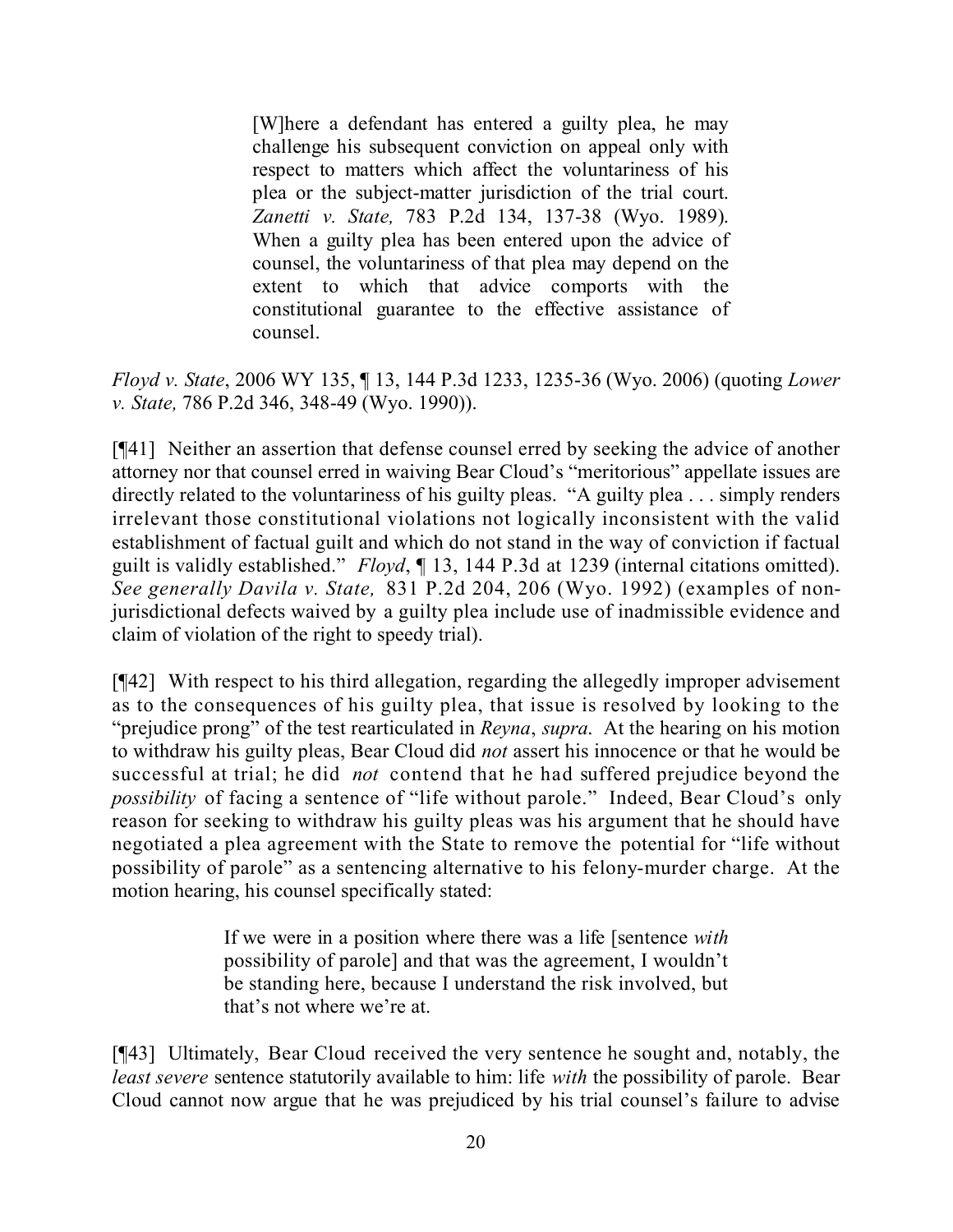him of those potential consequences of his guilty pleas or that he was prejudiced by the imposition of a harsher sentence. There was, in fact, no actual prejudice to him. And, "[if] we conclude that a defendant fails to satisfy the prejudice prong, we need not address the performance of counsel prong[.]" *Floyd* ¶ 13, 144 P.3d at 1238.

[¶44] Finally, in any event, the record supports a conclusion that trial counsel did, in fact, advise Bear Cloud of *all* of the possible consequences of entering a guilty plea and had specific, strategic reasons why she believed it to be in his best interests to enter his guilty pleas (e.g. that he might gain some leniency by taking responsibility for his actions and also that it would spare the trial judge from hearing additional, negative information about Bear Cloud that might affect his sentencing decision). This Court cannot conclude that Bear Cloud has demonstrated ineffective assistance of defense counsel as to this claim. Bear Cloud's claims of ineffective assistance of trial counsel must fail.

### **IV. Constitutional Challenges: Violation of Eighth Amendment of the United States Constitution or Article 1, § 14 of the Wyoming Constitution**<sup>5</sup>

[¶45] Bear Cloud argues that a life sentence, imposed under Wyo. Stat. Ann. § 6-2- 101(b), for a juvenile convicted of felony-murder, violates the Eighth Amendment of the United States Constitution and/or Article 1, § 14 of the Wyoming Constitution where that juvenile did not commit or intend to commit a homicide. He does not assert that a life sentence is *per se* unconstitutional on its face but, rather, that such a sentence is categorically unconstitutional "as applied" to juveniles and, even more specifically, "as applied" to juveniles who are "mere accomplices" to a homicide.

## **A. Standard of Review**

[¶46] When the constitutionality of a statute is challenged, this Court applies the following standard of review:

> Issues of constitutionality present questions of law. We review questions of law under a *de novo* standard of review and afford no deference to the district court's

<sup>&</sup>lt;sup>5</sup> When asked about the practical application of his request, appellate counsel was unable to explain the precise nature of his suggested outcome, should this Court conclude that his sentence is unconstitutional. Wyo. Stat. Ann. § 6-2-101 does not allow for a term-of-years sentence for felony murder, though Bear Cloud suggested that this Court should somehow impose one. Essentially, he asks this Court to serve as the Legislature on this matter and to "create" a term-of-years sentence. In the alternative, he suggests that his felony-murder conviction simply be stricken. Without specifically deciding now, this Court found authority to suggest that, in such a situation, the proper procedure would be to modify a first-degree murder conviction to that of second-degree murder, which carries with it the potential for a term-of-years sentence that could then be imposed upon Bear Cloud. *See Contreras v. Harrington*, 2011 WL 3740850, 5-8 (E.D. Cal. 2011); *People v. Dillon, supra,* 34 Cal.3d 441, 488, 668 P.2d 697, 727 (Cal. 1983).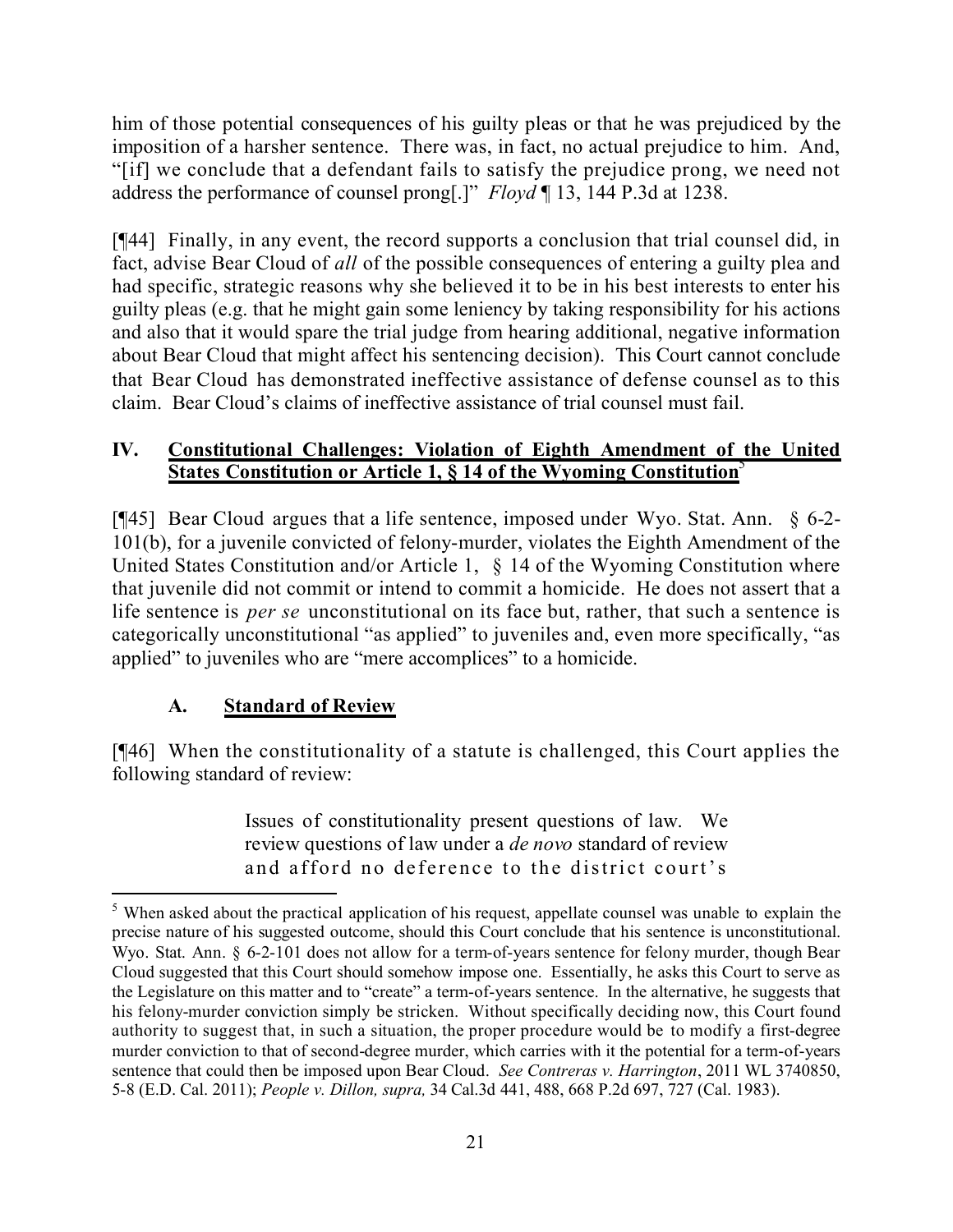determinations on the issues. *Anderson v. Bommer*, 926 P.2d 959, 961 (Wyo. 1996). In reviewing a constitutionally based challenge to a statute, we presume the statute to be constitutional and any doubt in the matter must be resolved in favor of the statute's constitutionality. *Thomson v. Wyoming In-Stream Flow Committee*, 651 P.2d 778, 789-90 (Wyo. 1982). [Appellant] bears the burden of proving the statute is unconstitutional. *Pfeil v. Amax Coal West, Inc.*, 908 P.2d 956, 961 (Wyo. 1995).

Normally, this burden is "heavy" in that appellant must "'clearly and exactly show the unconstitutionality beyond any reasonable doubt.'" *Michael v. Hertzler*, 900 P.2d 1144, 1146 (Wyo. 1995) (*quoting Miller v. City of Laramie*, 800 P.2d 594, 597 (Wyo. 1994)).

*Reiter v. State*, 2001 WY 116, ¶ 7, 36 P.3d 586, 589 (Wyo. 2001) (quoting *V-1 Oil Co. v. State*, 934 P.2d 740, 742 (Wyo. 1997)).

## **B. Wyoming Constitutional Analysis**

[¶47] Because Bear Cloud argues that, even if this Court concludes that his life sentence is constitutional under the Eighth Amendment, the Wyoming Constitution affords him greater protections and prohibits his life sentence for felony-murder, it is appropriate first to consider whether that may be the case.<sup>6</sup> This Court has summarized issues involving the Eighth Amendment to the United States Constitution thusly:

> The United States Supreme Court recently revisited its Eighth Amendment jurisprudence in *Graham v. Florida,* ––– U.S. –– ––, 130 S.Ct. 2011, 2021, 176 L.Ed.2d 825, 835 (2010):

The Eighth Amendment states: "Excessive bail shall not be required, nor excessive fines imposed, nor cruel and unusual punishments inflicted." **To determine whether a punishment is cruel and unusual, courts must look beyond historical conceptions to 'the evolving standards of decency that mark the progress of a maturing society**.'" *Estelle v. Gamble,* 429 U.S. 97, 102, 97 S.Ct. 285, [290,] 50 L.Ed.2d 251 (1976) (quoting *Trop* 

 <sup>6</sup> If this Court concludes that Bear Cloud's sentence is constitutional under Wyoming state-law standards, there is no need to enter into a separate, potentially broader federal-law analysis.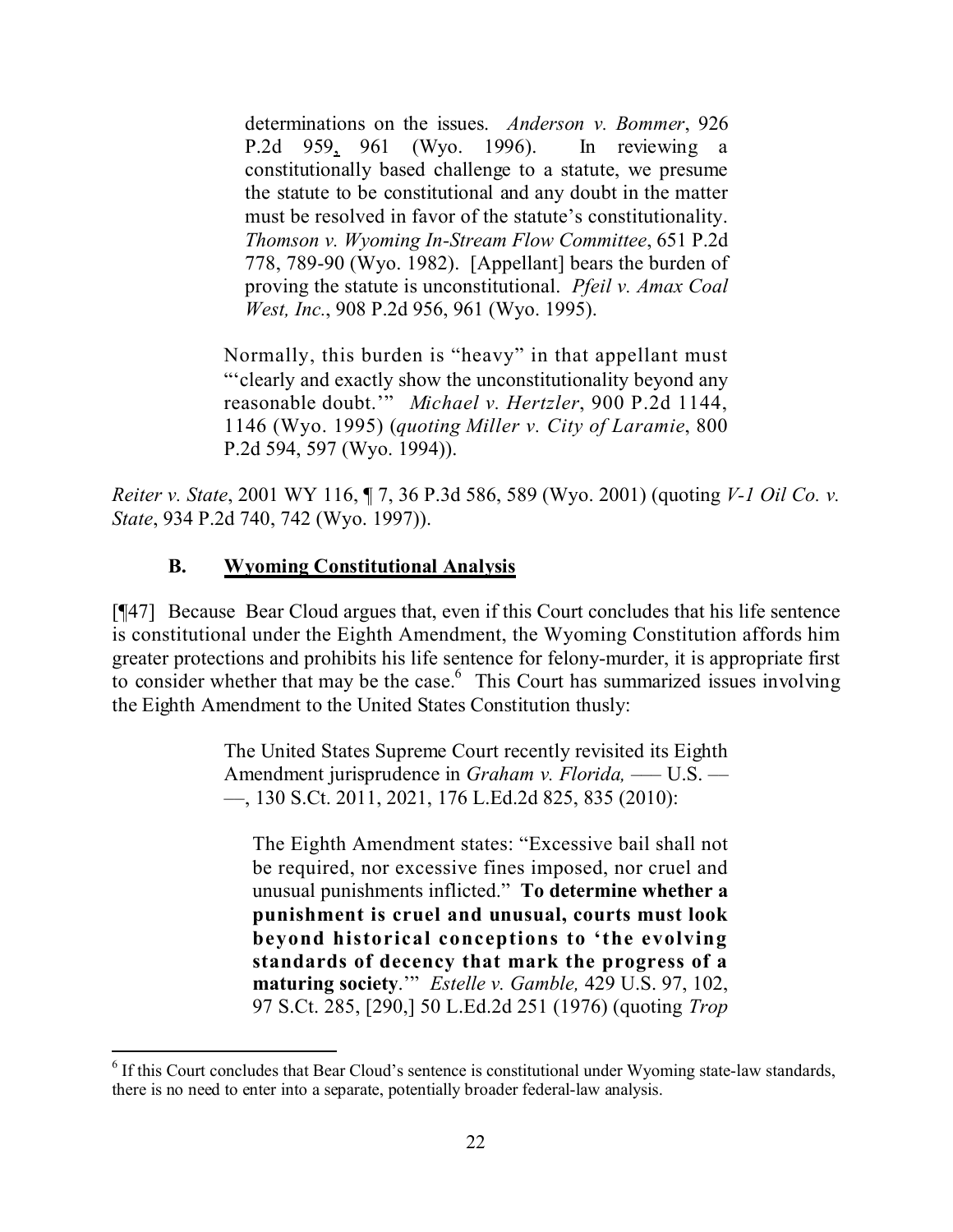*v. Dulles,* 356 U.S. 86, 101, 78 S.Ct. 590, [598,] 2 L.Ed.2d 630 (1958) (plurality opinion)). "This is because '[t]he standard of extreme cruelty is not merely descriptive, but necessarily embodies a moral judgment. The standard itself remains the same, but its applicability must change as the basic mores of society change.'" *Kennedy v. Louisiana,* 554 U.S. 407, 419, 128 S.Ct. 2641, 2649, 171 L.Ed.2d 525, 538 (2008) (quoting *Furman v. Georgia,* 408 U.S. 238, 382, 92 S.Ct. 2726, [2800,] 33 L.Ed.2d 346 (1972) (Burger, C.J., dissenting)).

The Cruel and Unusual Punishments Clause prohibits the imposition of inherently barbaric punishments under all circumstances. *See, e.g., Hope v. Pelzer,* 536 U.S. 730, 122 S.Ct. 2508, 153 L.Ed.2d 666 (2002). "[P]unishments of torture," for example, "are forbidden." *Wilkerson v. Utah,* 99 U.S. 130, 136, 25 L.Ed. 345 (1879). These cases underscore the essential principle that, under the Eighth Amendment, the State must respect the human attributes even of those who have committed serious crimes.

For the most part, however, the Court's precedents consider punishments challenged not as inherently barbaric but as disproportionate to the crime. The concept of proportionality is central to the Eighth Amendment. Embodied in the Constitution's ban on cruel and unusual punishments is the "precept of justice that punishment for crime should be graduated and proportioned to [the] offense." *Weems v. United States,* 217 U.S. 349, 367, 30 S.Ct. 544, [549,] 54 L.Ed. 793 (1910).

*Tucker v. State*, 2010 WY 162, ¶¶ 49-50, 245 P.3d 301, 314-15 (Wyo. 2010) (emphasis added).

In contrast,

Article 1, § 14 of the Wyoming Constitution provides: "All persons shall be bailable by sufficient sureties, except for capital offenses when the proof is evident or the presumption great. Excessive bail shall not be required, nor excessive fines imposed, nor shall **cruel or unusual** punishment be inflicted." (Emphasis added.) The Eighth Amendment to the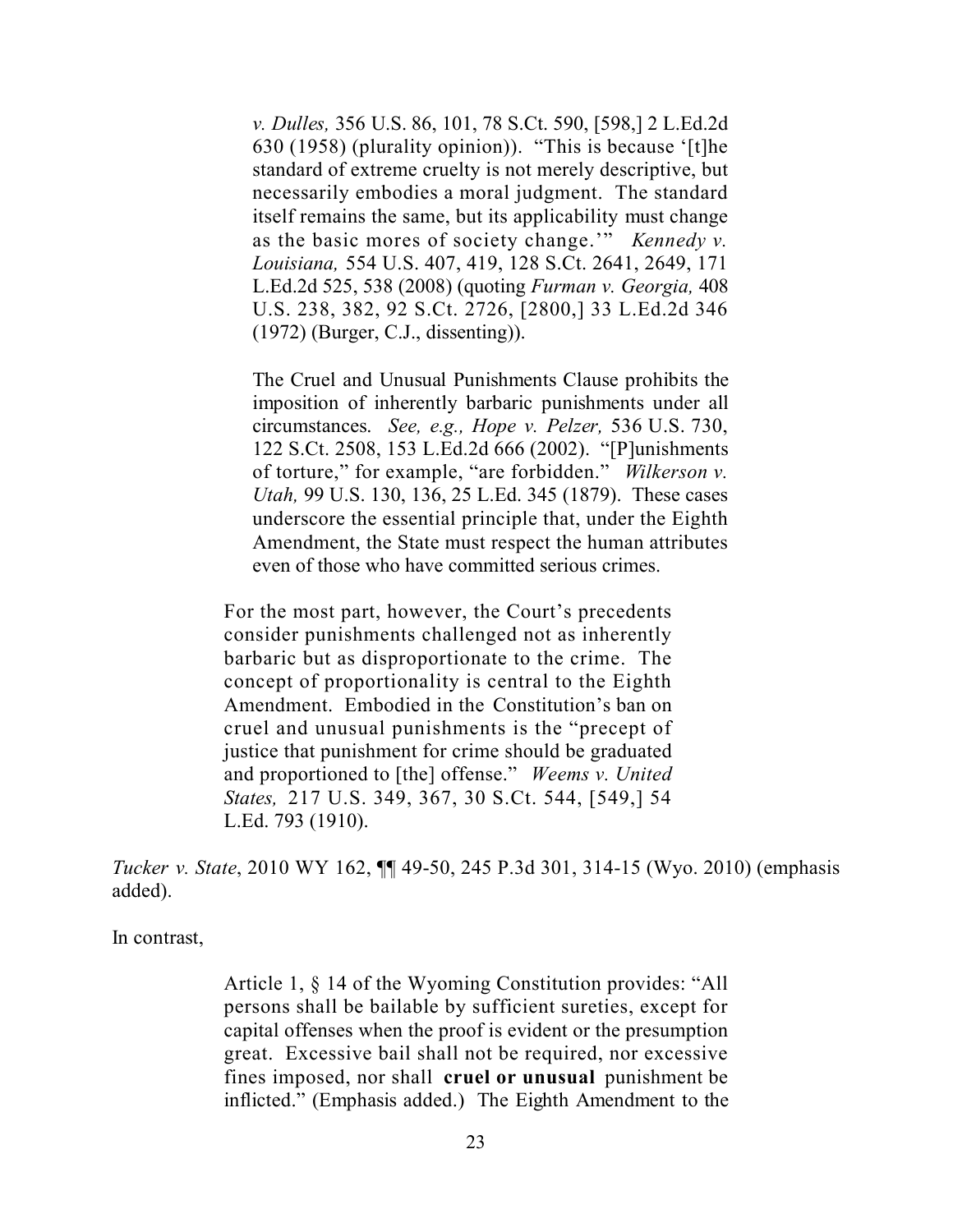United States Constitution provides: "Excessive bail shall not be required, nor excessive fines imposed, nor **cruel and unusual** punishments inflicted." (Emphasis added.) **Our state constitution articulates the standard in the disjunctive and the federal constitution in the conjunctive**. We have at least tacitly recognized that under our state constitution we will look at the two words individually. *Sampsell v. State,* 2001 WY 12, ¶¶ 10-11, 17 P.3d 724 ¶¶ 10- 11 (Wyo. 2001).

*Johnson v. State*, 2003 WY 9, ¶ 35, 61 P.3d 1234, 1248 (Wyo. 2003) (emphasis added).

Because Wyoming's Constitution potentially provides Bear Cloud greater protection from cruel or unusual punishment, this Court first proceeds with an analysis of State constitutional law.

### i. Categorical Challenge

[¶48] Perhaps recognizing that both state and federal precedent have upheld the constitutionality of life sentences, as well as the constitutionality of life sentences for felony-murder, Bear Cloud does not present a facial challenge to his life sentence for felony-murder. *See, e.g., Johnson* ¶ 36, 61 P.3d at 1248-49 ("The imposition of a life sentence for a homicide is a time honored and entirely humane method of punishing that crime."); *Mares v. State*, 939 P.2d 724, 727-28 (Wyo. 1997) (recognizing the constitutionality of the felony-murder rule). Instead, he narrows the issue, presenting a *categorical* challenge to a life sentence for juveniles convicted of felony murder. Some explanation as to the standard for analyzing such categorical challenges is useful. The United States Supreme Court fairly recently clarified:

> The [United States Supreme] Court's cases addressing the proportionality of sentences fall within two general classifications. The first involves challenges to the length of term-of-years sentences given all the circumstances in a particular case. The second comprises cases in which the Court implements the proportionality standard by certain categorical restrictions on the death penalty.

> In the first classification the Court considers all of the circumstances of the case to determine whether the sentence is unconstitutionally excessive. Under this approach, the Court has held unconstitutional a life without parole sentence for the defendant's seventh nonviolent felony, the crime of passing a worthless check. *Solem v. Helm,* 463 U.S. 277, 103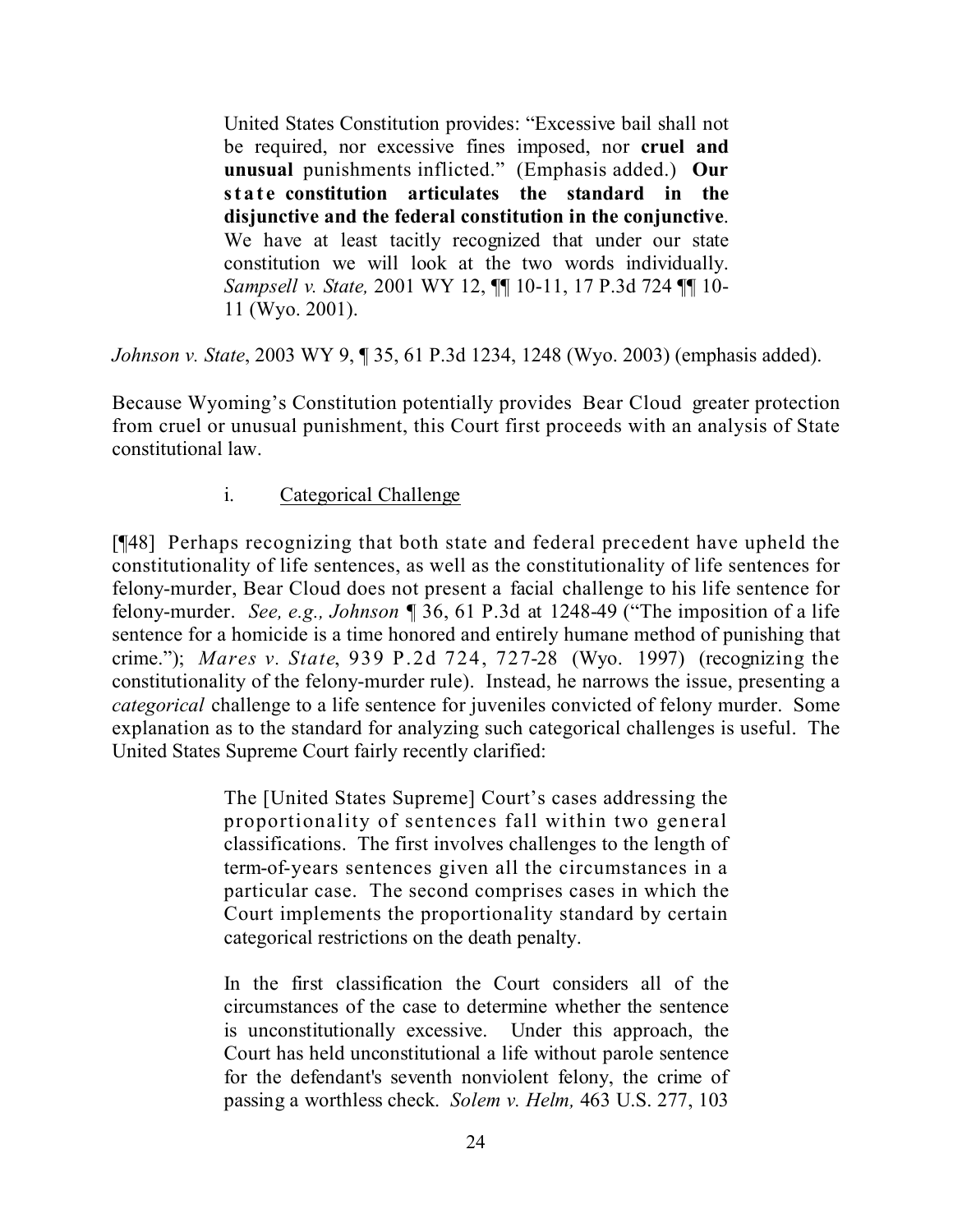S.Ct. 3001, 77 L.Ed.2d 637 (1983). In other cases, however, it has been difficult for the challenger to establish a lack of proportionality. A leading case is *Harmelin v. Michigan,* 501 U.S. 957, 111 S.Ct. 2680, 115 L.Ed.2d 836 (1991), in which the offender was sentenced under state law to life without parole for possessing a large quantity of cocaine. A closely divided Court upheld the sentence. The controlling opinion concluded that the Eighth Amendment contains a "narrow proportionality principle," that "does not require strict proportionality between crime and sentence" but rather "forbids only extreme sentences that are 'grossly disproportionate' to the crime." *Id.,* at 997, 1000–1001, 111 S.Ct. 2680 (KENNEDY, J., concurring in part and concurring in judgment). Again closely divided, the Court rejected a challenge to a sentence of 25 years to life for the theft of a few golf clubs under California's so-called three-strikes recidivist sentencing scheme. *Ewing v. California,* 538 U.S. 11, 123 S.Ct. 1179, 155 L.Ed.2d 108 (2003); see also *Lockyer v. Andrade,* 538 U.S. 63, 123 S.Ct. 1166, 155 L.Ed.2d 144 (2003). The Court has also upheld a sentence of life with the possibility of parole for a defendant's third nonviolent felony, the crime of obtaining money by false pretenses, *Rummel v. Estelle,* 445 U.S. 263, 100 S.Ct. 1133, 63 L.Ed.2d 382 (1980), and a sentence of 40 years for possession of marijuana with intent to distribute and distribution of marijuana, *Hutto v. Davis,* 454 U.S. 370, 102 S.Ct. 703, 70 L.Ed.2d 556 (1982) *(per curiam)*.

The controlling opinion in *Harmelin* explained its approach for determining whether a sentence for a term of years is grossly disproportionate for a particular defendant's crime. A court must begin by comparing the gravity of the offense and the severity of the sentence. 501 U.S., at 1005, 111 S.Ct. 2680 (opinion of KENNEDY, J.). "[I]n the rare case in which [this] threshold comparison ... leads to an inference of gross disproportionality" the court should then compare the defendant's sentence with the sentences received by other offenders in the same jurisdiction and with the sentences imposed for the same crime in other jurisdictions. *Ibid.* If this comparative analysis "validate[s] an initial judgment that [the] sentence is grossly disproportionate," the sentence is cruel and unusual. *Ibid.*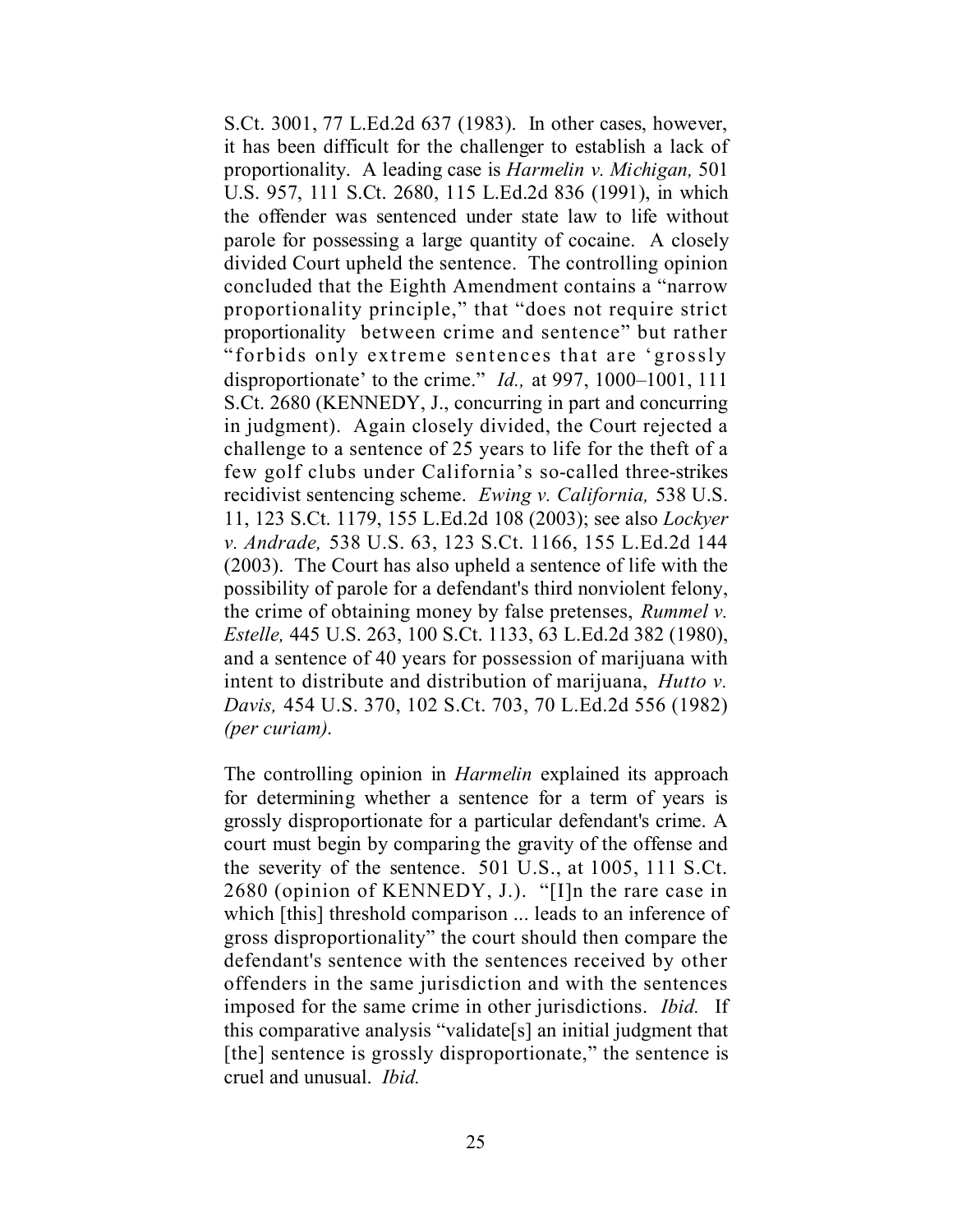The second classification of cases has used categorical rules to define Eighth Amendment standards. The previous cases in this classification involved the death penalty. The classification in turn consists of two subsets, one considering the nature of the offense, the other considering the characteristics of the offender. With respect to the nature of the offense, the Court has concluded that capital punishment is impermissible for nonhomicide crimes against individuals. *Kennedy, supra,* at ––––, 128 S.Ct., at 2660; see also *Enmund v. Florida,* 458 U.S. 782, 102 S.Ct. 3368, 73 L.Ed.2d 1140 (1982); *Coker v. Georgia,* 433 U.S. 584, 97 S.Ct. 2861, 53 L.Ed.2d 982 (1977). In cases turning on the characteristics of the offender, the Court has adopted categorical rules prohibiting the death penalty for defendants who committed their crimes before the age of 18, *Roper v. Simmons,* 543 U.S. 551, 125 S.Ct. 1183, 161 L.Ed.2d 1 (2005), or whose intellectual functioning is in a low range, *Atkins v. Virginia,* 536 U.S. 304, 122 S.Ct. 2242, 153 L.Ed.2d 335 (2002). See also *Thompson v. Oklahoma,* 487 U.S. 815, 108 S.Ct. 2687, 101 L.Ed.2d 702 (1988).

In the cases adopting categorical rules the Court has taken the following approach. The Court first considers "objective indicia of society's standards, as expressed in legislative enactments and state practice" to determine whether there is a national consensus against the sentencing practice at issue. *Roper, supra,* at 572, 125 S.Ct. 1183. Next, guided by "the standards elaborated by controlling precedents and by the Court's own understanding and interpretation of the Eighth Amendment's text, history, meaning, and purpose," *Kennedy,* 554 U.S., at ——, 128 S.Ct., at 2650, the Court must determine in the exercise of its own independent judgment whether the punishment in question violates the Constitution. *Roper, supra,* at 572, 125 S.Ct. 1183.

The present case involves an issue the Court has not considered previously: a categorical challenge to a term-ofyears sentence. The approach in cases such as *Harmelin* and *Ewing* is suited for considering a gross proportionality challenge to a particular defendant's sentence, but here a sentencing practice itself is in question. This case implicates a particular type of sentence as it applies to an entire class of offenders who have committed a range of crimes. As a result,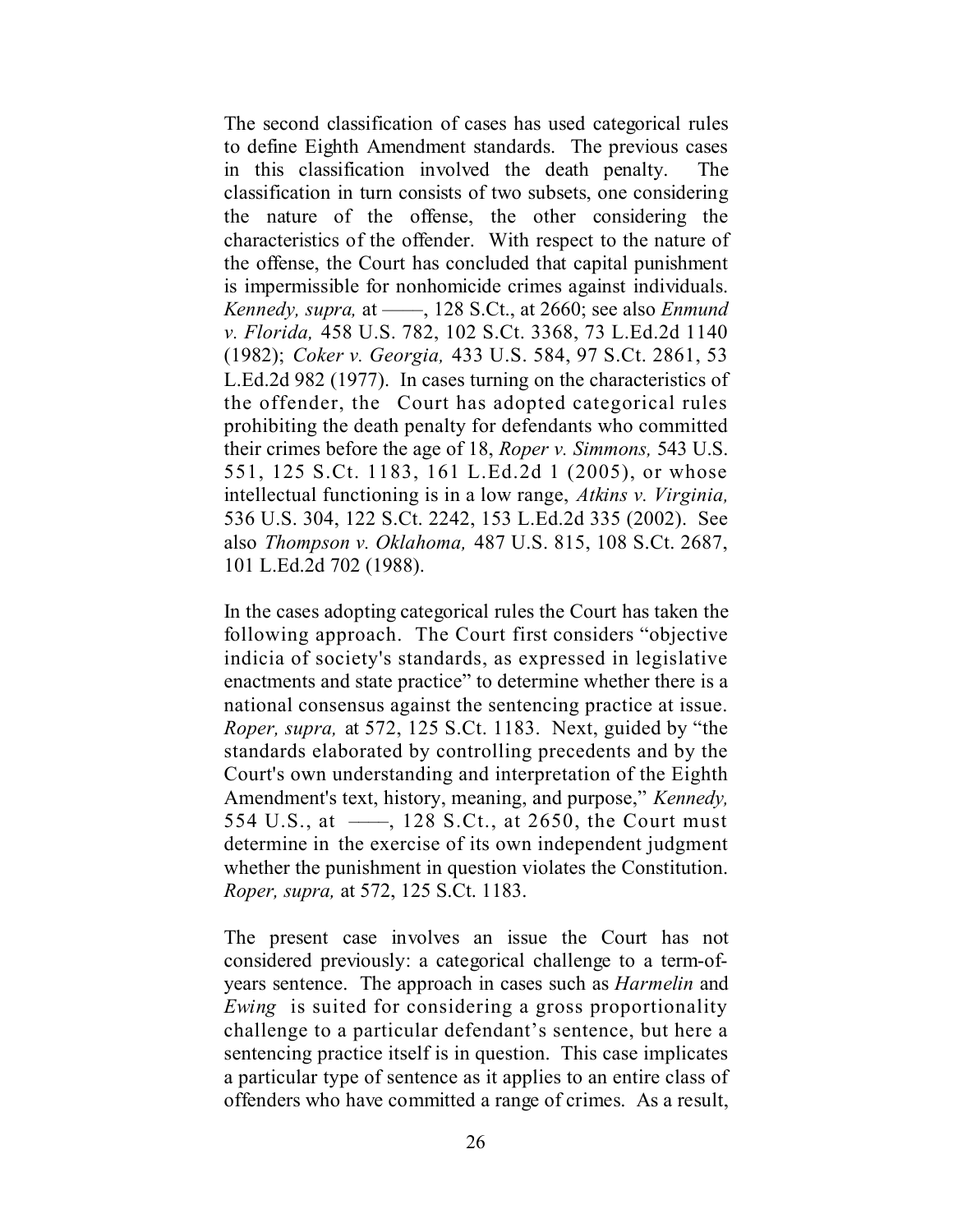a threshold comparison between the severity of the penalty and the gravity of the crime does not advance the analysis. Here, in addressing the question presented, the appropriate analysis is the one used in cases that involved the categorical approach, specifically *Atkins, Roper*, and *Kennedy*.

*Graham v. Florida,* 130 S.Ct. 2011, 2021-23, 176 L.Ed.2d 825 (2010). Thus, the real issue before this Court is not whether a sentence of life imprisonment is constitutional or even whether a life sentence for felony-murder is constitutional, but whether (1) persons under the age of eighteen should be exempt from it and/or (2) whether "accomplices" convicted of felony-murder who are juveniles should be exempt from it. *Compare Harmelin v. Michigan*, 501 U.S. 957, 976, 111 S.Ct. 2680, 2692 (1991). This Court considers each categorical challenge separately:

[¶49] First, and bearing in mind other cases that Bear Cloud cites, the Court notes that Bear Cloud specifically and primarily relies upon *Graham*, 130 S. Ct. 2011; *Roper v. Simons*, 543 U.S. 551, 125 S.Ct. 1183, 161 L.Ed.2d 1 (2005); and *Atkins v. Virginia*, 536 U.S. 304, 122 S.Ct. 2242, 153 L.Ed.2d 335 (2002), to argue that, although he pleaded guilty to a felony-murder charge, the Eighth Amendment of the United States Constitution prohibits a life sentence because he was "solely an accessory with no showing that [he] committed the homicide, had knowledge, or intent to commit the homicide." Bear Cloud mentions two other cases, yet, neither *Atkins*, *supra* (holding that a state may not execute a mentally retarded individual) nor *Roper*, *supra* (holding that it is unconstitutional to execute an individual for a crime that he committed as a juvenile) are particularly helpful to Bear Cloud, as his case is distinguishable in that he is of "average intelligence" and not facing execution. Even in the most applicable case, *Graham*, 130 S. Ct. 2011, the United States Supreme Court determined that the Eighth Amendment of the United States Constitution prohibits the imposition of a life *without parole* sentence on a *juvenile offender* in a *non-homicide* case. The United States Supreme Court specifically limited its holding to these circumstances. *See Graham*, 130 S.Ct. at 2015-17.<sup>7</sup>

 $\overline{a}$ 

<sup>7</sup> On November 7, 2011, the United States Supreme Court granted *certiorari* to two cases involving the constitutionality of the sentence of life *without* parole for a juvenile convicted of homicide. In *Miller v. Alabama,* 132 S.Ct. 548, 80 USLW 3275, 80 USLW 32802011 WL 5322568 (2011), the United States Supreme Court will examine the following issues:

<sup>1.</sup> Does imposition of a life-without-parole sentence on a fourteen-year-old child convicted on homicide violate the Eighth and Fourteenth Amendments' prohibition against cruel and unusual punishment when the extreme rarity of such sentences in practice reflects a national consensus regarding the reduced criminal culpability of young children?

<sup>2.</sup> Does imposition of a mandatory sentence of life imprisonment without parole on a fourteen-year-old child convicted of homicide - a sentence imposed pursuant to a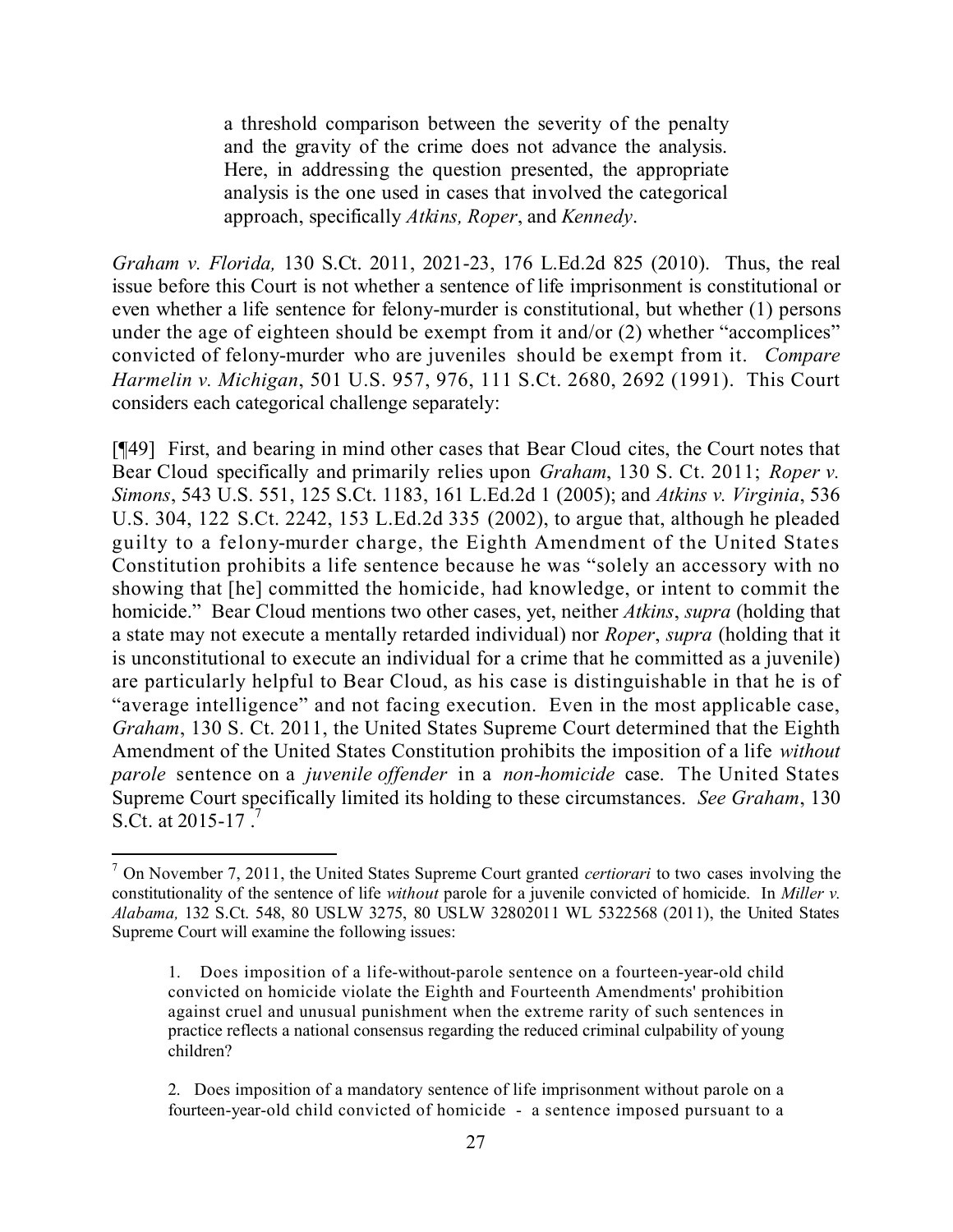[¶50] Other courts have refused to extend the *Graham* decision to cases involving either: (a) adults; (b) homicide; or (c) sentences involving the possibility of parole. *See, e.g., Smith v. State*, 258 P.3d 913, 920 (Alaska Ct. App. 2011) (recognizing that it *is* constitutionally permissible to impose a life sentence on a juvenile]*; Jackson v. Norris*, 2011 Ark. 49, 5, \_\_\_ S.W.3d \_\_\_ (Ark. 2011) (declining to extend *Graham* to homicide cases involving a juvenile where the death penalty is not at issue.); *Bell v. Haws*, No. CV09-3346-JFW, 2010 WL 3447218, at 11 (C.D. Cal. July 14, 2010) (not reported) (refusing to apply *Graham* where the defendant was eligible for parole); *Jensen v. Zavaras*, No. 08-CV-01670-RPM, 2010 WL 2825666, at 1 (D. Colo. July 16, 2010) (unpublished) (involving conviction for a homicide where the defendant's "actions ultimately [caused] death"). In fact, other courts have commented on the *lack* of judicial precedent holding that a "mandatory life sentence without the possibility for parole for a juvenile homicide offender violates the Eighth Amendment's prohibition against cruel and unusual punishment." *State v. Andrews*, 329 S.W.3d 369, 376-77 n.6 (Mo. 2010).

[¶51] Here, while Bear Cloud was a juvenile at the time of the commission of the offenses involved, this case involves homicide (vis-à-vis felony-murder as applied to Bear Cloud) for which a sentence of life with the possibility of parole was imposed. Two of the distinguishing characteristics of *Graham* are absent from the present case: This matter involved a homicide and Bear Cloud's sentence includes the possibility of parole. As a result, this Court can, and does, refuse to apply *Graham* so as to hold that a sentence

statutory scheme that categorically precludes consideration of the offender's young age or any other mitigating circumstances - violate the Eighth and Fourteenth Amendments' prohibition on cruel and unusual punishment ?

 $\overline{a}$ 

In the "tandem" case, *Jackson v. Hobbs,* 132 S.Ct. 548, 80 USLW 3275, 80 USLW 3280, 2011 WL 5322575 (2011), the United States Supreme Court will consider:

1. Does imposition of a life-without-parole sentence on a fourteen-year-old child convicted of homicide violate the Eighth and Fourteenth Amendments' prohibition against cruel and unusual punishments, when the extreme rarity of such sentences in practice reflects a national consensus regarding the reduced criminal culpability of young children?

2. Does such a sentence violate the Eighth and Fourteenth Amendments when it is imposed upon a fourteen-year-old who did not personally kill the homicide victim, and was not shown even to have anticipated, let alone intended, that anyone be killed?

3. Does such a sentence violate the Eighth and Fourteenth Amendments when it is imposed upon a fourteen-year-old as a result of a mandatory sentencing scheme that categorically precludes consideration of the offender's young age or any other mitigating circumstances?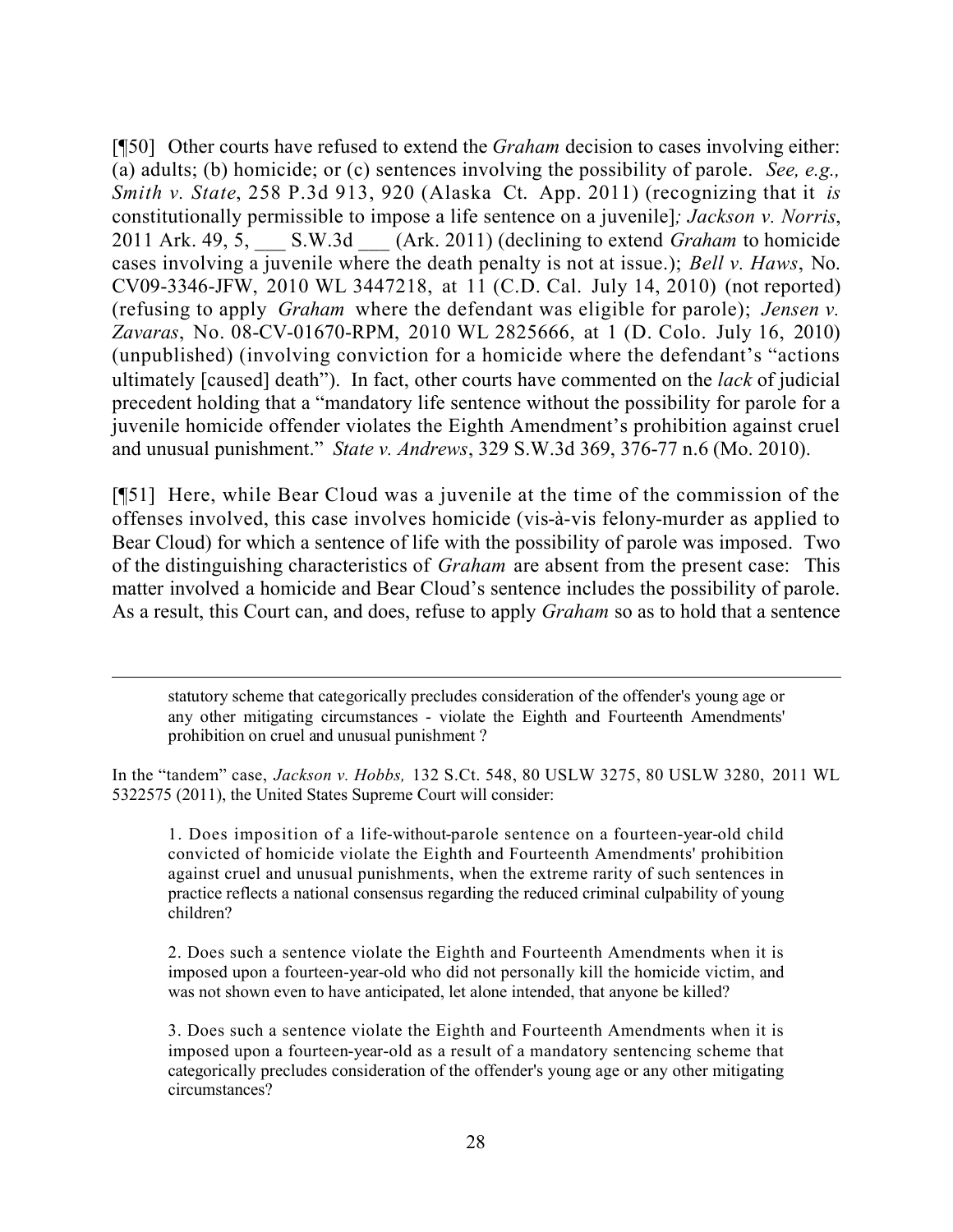of life with the possibility of parole imposed upon a juvenile offender for a homicide case is a violation of the Eight Amendment of the United States Constitution.

[¶52] Recognizing the inherent limitations of *Graham* and Wyoming precedent, Bear Cloud asks this Court to *extend Graham* to the following situations: (a) homicide situations where the juvenile was not the individual who "pulled the trigger" (i.e. an accomplice to the homicide) and (b) life sentences for juveniles. Bear Cloud's argument, in effect, is that life imprisonment in Wyoming is a grossly disproportionate punishment when assessed against an accomplice to murder and/or against a juvenile offender.

# *a. Extension of Graham to Felony-Murder*

[¶53] Bear Cloud's felony-murder conviction and life sentence was imposed pursuant to Wyo. Stat. Ann. § 6-2-101, which provides:

> (a) **Whoever** purposely and with premeditated malice, or **in the perpetration of, or attempt to perpetrate**, any sexual assault, sexual abuse of a minor, arson, **robbery**, **burglary**, escape, resisting arrest, kidnapping or abuse of a child under the age of sixteen (16) years**, kills any human being is guilty of murder in the first degree**.

> (b) **A person convicted of murder in the first degree shall be punished by death, life imprisonment without parole or life imprisonment according to law, except that no person shall be subject to the penalty of death for any murder committed before the defendant attained the age of eighteen (18) years**.

*Id.* (emphasis added).

[¶54] In the parlance of the United States Supreme Court, Bear Cloud's argument is "a categorical challenge" to a life sentence for felony-murder. *See Graham*, 130 S.Ct. at 2022. And, where a sentencing practice itself is in question, and where the case implicates a particular type of sentence as it applies to an *entire class* of offenders who have committed a range of crimes, a threshold comparison between the severity of the penalty and the gravity of the crime does not advance the analysis. *Id.* at 2023. When faced with such a categorical challenge, the judiciary, in determining whether the punishment at issue is grossly disproportionate to the offense, must consider: (1) whether there is a national consensus against imposing the punishment for the offense; (2) the moral culpability of the offenders at issue in light of their crimes and characteristics; (3) the severity of the punishment; and (4) whether the punishment serves legitimate penalogical goals. *See id*. at 2022, 2026. Accordingly, this Court considers all of the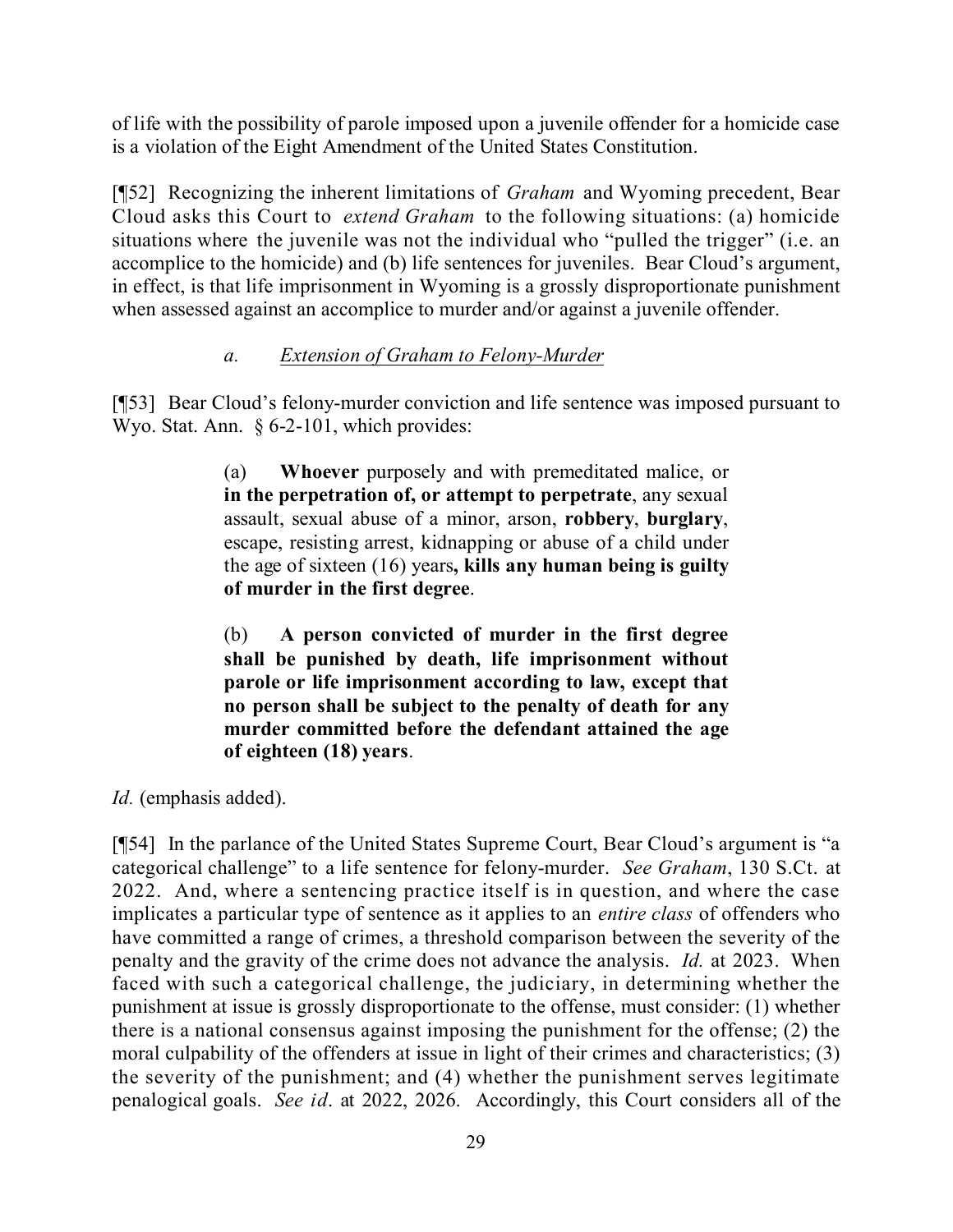circumstances of the case to determine whether the sentence is unconstitutionally excessive:

[¶55] *National Consensus*: The best evidence of a national consensus with respect to the appropriateness of a particular punishment for a particular offense is the legislation enacted by the nation's legislatures. *See Atkins,* 536 U.S. at 312, 122 S.Ct. at 2247. "Actual sentencing practices are [also] an important part of [a court's] inquiry into consensus." *Graham,* 130 S.Ct. at 2023.

[¶56] Regarding Bear Cloud's request to extend *Graham* to felony-murder situations where the defendant is not the individual who "pulled the trigger," but merely an accomplice, this Court notes that Wyoming has long-recognized the Felony-Murder Rule thusly: "If two or more persons are jointly engaged in the perpetration of or an attempt to perpetrate a robbery, and a human being is killed during its commission by any one of the persons so jointly engaged, then each of the offenders are equally guilty of the homicide." *Jones*, 568 P.2d at 846. *See also Richmond v. State,* 554 P.2d 1217 (Wyo. 1976), *reh'g denied* 558 P.2d 509 (Wyo. 1977). The required elements of first degree murder premeditation, deliberation and malice aforethought — are imputed by a conclusive statutory presumption when one commits felony murder in the course of a robbery. *Id.*

[¶57] Wyoming is by no means alone in this approach. *See, e.g., Simpson v. Lockhart,* 942 F.2d 493 (8 th Cir. 1991) (upholding Arkansas felony murder statute); *State v. Frazier*, 646 N.W.2d 744, 750-53 (S.D. 2002) ("Courts have generally upheld the constitutionality of felony murder statutes."); *State v. Murphy*, 747 N.E.2d 765 (Ohio 2001) (upholding death penalty in robbery-murder case even though defendant did not intend to kill anyone); *People v. Musselwhite*, 954 P.2d 475 (Cal. 1998) (holding no Eighth Amendment requirement that felony murder statute applies only to premeditated and deliberate murders); *People v. Cisneros,* 855 P.2d 822 (Colo. 1993) (upholding automatic sentence of life imprisonment for felony murder); *State v. Dixon*, 467 N.W.2d 397 (Neb. 1991) (denying claim that felony murder statute allows cruel and unusual punishment without requisite intent to kill); *State v. Gilmer*, 981 P.2d 902 (Wash. App. 1999) (holding felony murder statute may be harsh but not unconstitutional). There is, among the majority of jurisdictions, an "apparent consensus that substantial participation in a violent felony under circumstances likely to result in the loss of innocent human life may justify the death penalty even absent an intent to kill." *Tison v. Arizona,* 481 U.S. 137, 154-55, 107 S.Ct. 1676, 1686, 95 L.Ed.2d 127 (1987) (citations omitted). Specific intent is not required in order to satisfy Eighth Amendment analysis because "major participation in the felony committed, combined with reckless indifference to human life, is sufficient to satisfy the *Enmund* culpability requirement." *Tison*, 481 U.S. at 158, 107 S.Ct. at 1688 (citing *Enmund v. Florida,* 458 U.S. 782 (1982)). Indeed, numerous cases have rejected cruel and/or unusual punishment challenges to life sentences imposed on minors for felony-murder. *See, e.g., People v. Archuleta*, No. D057609, 2011 WL 4912576, at 11 (Cal. App. 4 Dist. Oct. 17, 2011) (not reported); *State v. Wonnum*, No.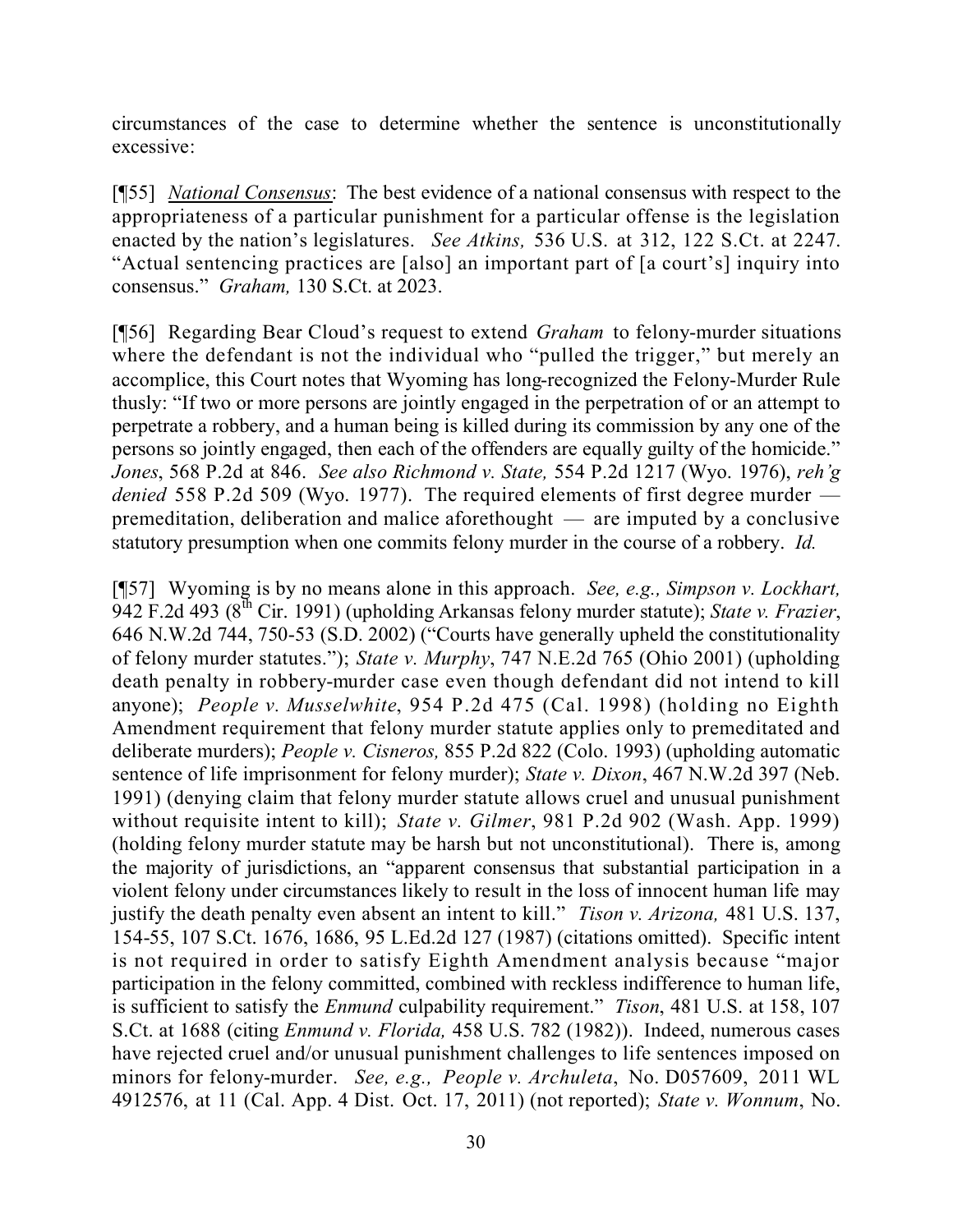0505004361, 2006 WL 2808148, at \*1 (Del. Super. Ct., Sept. 22, 2006) (not reported) (mandatory life sentence given to 17 year-old for felony murder did not violate state or federal prohibition against cruel and unusual punishment), *rev'd on other grounds,* 942 A.2d 569 (Del. 2007). In short, Bear Cloud has not established a national consensus against the appropriateness of a life sentence of felony-murder, for juveniles or adults.

[¶58] *Moral Culpability*: Bear Cloud asserts that, because an individual convicted of felony-murder did not have the intent to commit the murder (or, more specifically, that he did not *directly* cause or intend to cause Mr. Ernst's death), the sentence should be lesser to account for lesser culpability. He contends that he did not "intend" for any homicide to occur and, thus, an extension of *Graham* is appropriate under *Graham's* recognition:

> **The Court has recognized that defendants who do not kill, intend to kill, or foresee that life will be taken are categorically less deserving of the most serious forms of punishment than are murderers**. *Kennedy, supra; Enmund,* 458 U.S. 782, 102 S.Ct. 3368; *Tison v. Arizona,* 481 U.S. 137, 107 S.Ct. 1676, 95 L.Ed.2d 127 (1987); *Coker,* 433 U.S. 584, 97 S.Ct. 2861. There is a line "between homicide and other serious violent offenses against the individual." *Kennedy,* 554 U.S., at ——, 128 S.Ct., at 2659–60. Serious nonhomicide crimes "may be devastating in their harm ... but 'in terms of moral depravity and of the injury to the person and to the public,' . . . they cannot be compared to murder in their 'severity and irrevocability.'" *Id.*, at ——, 128 S.Ct., at 2660 (quoting *Coker,* 433 U.S., at 598, 97 S.Ct. 2861 (plurality opinion)). This is because "[l]ife is over for the victim of the murderer," but for the victim of even a very serious nonhomicide crime, "life . . . is not over and normally is not beyond repair." *Ibid.* (plurality opinion). Although an offense like robbery or rape is "a serious crime deserving serious punishment," *Enmund, supra,* at 797, 102 S.Ct. 3368, those crimes differ from homicide crimes in a moral sense.

*Graham,* 130 S.Ct. at 2027 (emphasis added).

[¶59] However, the rationale behind the Felony-Murder Rule belies Bear Cloud's lesserculpability argument:

> Wyoming is among those states which limit the imposition of the felony murder rule by listing specific underlying felonies. The list includes those offenses traditionally regarded as "crimes of violence." Black's Law Dictionary, 371 (6th ed.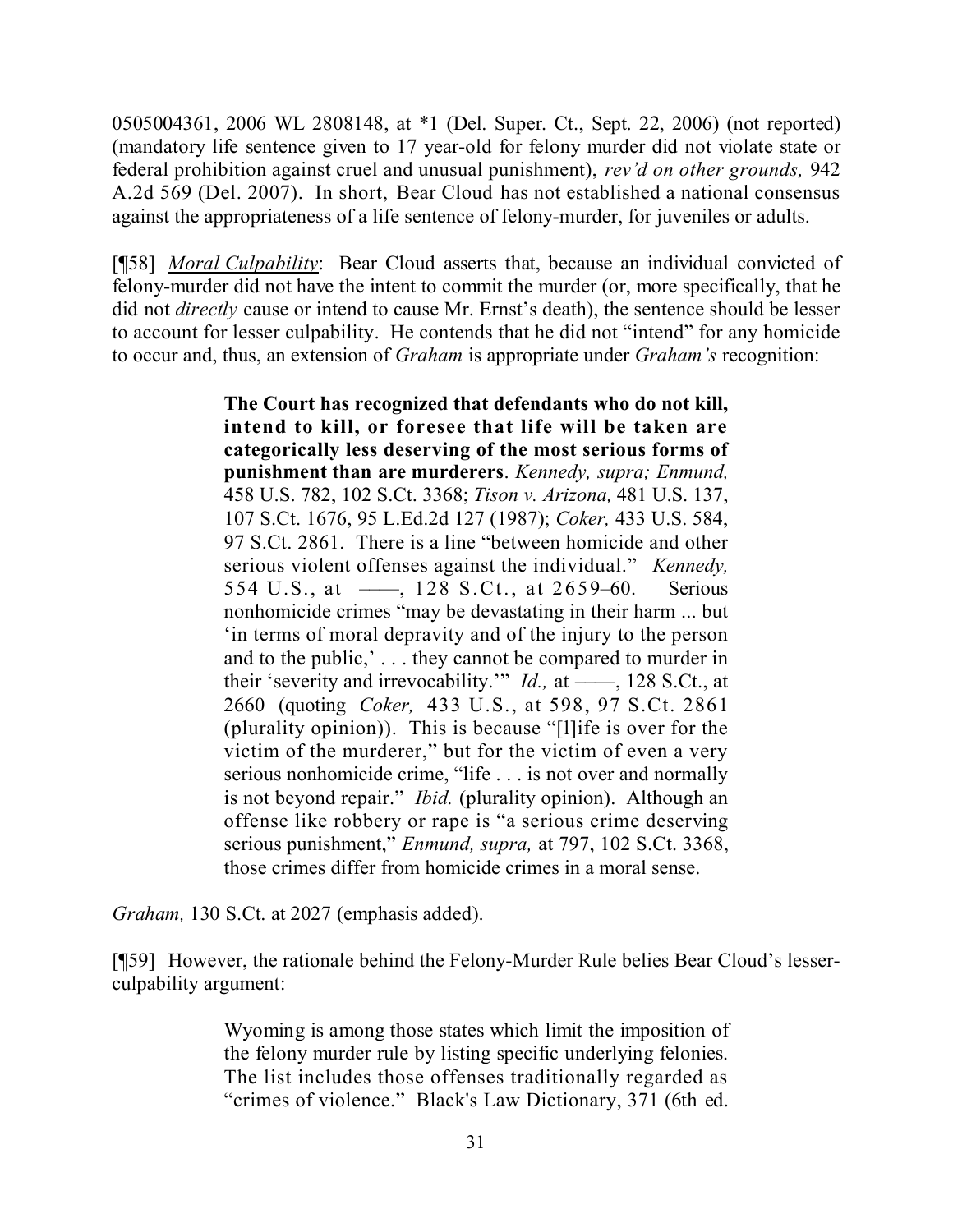1990). The legislature's selection of sexual assault, arson, robbery, burglary, escape, resisting arrest or kidnapping discloses a purpose of providing a more significant punishment for the *negligent or accidental* killing which may occur during the commission of one of these crimes. **The enumerated felonies are those which the legislature found to involve "a significant prospect of violence**." LaFave & Scott, *supra,* § 7.5(b) (citing W.S. 6-2-101 (1977)).

*Cook v. State*, 841 P.2d 1345, 1351 (Wyo. 1992) (emphasis added).

The lesson to be taken from Wyoming's adoption of the Felony-Murder Rule is that, where a crime involves a "significant prospect of violence," it is reasonable to impute the knowledge and foreseeability of a victim's death. As a result, a co-defendant who is engaged in the commission of the underlying offense is chargeable with the murder and *equally as culpable* as the individual brandishing the murder weapon. *See Mares*, 939 P.2d 724; *Harris v. State*, 933 P.2d 1114 (Wyo. 1997); *Cloman v. State*, 574 P.2d 410 (Wyo. 1978); *Jones v. State*, 568 P.2d 837 (Wyo. 1977).

[¶60] While a "mere" accomplice may not have had the specific intent to kill the victim, where he was a major participant in a violent felony under circumstances likely to result in the loss of innocent human life, he is equally culpable. To argue that the resulting murder is not foreseeable or that the accomplice did not act with reckless indifference to human life is specious, particularly where, as here, the accomplice's involvement in the crime is substantial. *See Tison,* 481 U.S. at 154, 107 S.Ct. at 1686. *See also Harmelin*, 501 U.S. at 1004, 111 S.Ct. at 2706 (Kennedy, J., concurring) (quoting *Solem v. Helm,* 463 U.S. 277, 290, n.15 (1983)) (additional citation omitted) ("the crime of felony murder without specific intent to kill . . . [is] a crime for which 'no sentence of imprisonment would be disproportionate.'"). This concept holds particularly true where the actors planned the crime in advance and armed themselves in order to have the ability to inflict death or serious injury during the course of the crime. Such was the case here.

[¶61] *The Punishment*: Life imprisonment *with* the possibility of parole is the *least severe* penalty permitted by Wyoming law for a felony-murder conviction. *See* Wyo. Stat. Ann. § 6-2-101(b). While this Court recognizes the inherent severity of this punishment, in the context of first-degree murder and felony-murder, virtually every court that has considered the issue has recognized the appropriateness of this sentence, even where the offender did not intend the homicide.<sup>8</sup> See, e.g., Jensen, No. 08-CV-

 $\overline{a}$ 

<sup>8</sup> Notably, in *Tison v. Arizona,* 481 U.S. 137, 107 S.Ct. 1676 (1987), the United States Supreme Court held that it was not cruel and unusual punishment to impose the *death penalty* upon a defendant who played a significant role in the felony that resulted in murder and who acted with reckless indifference to human life. Where a defendant "contemplated" that lethal force would be used, it is permissible to impose the death penalty. *See also White v. Wainwright,* 809 F.2d 1478, 1484 (11th Cir.1987). Yet, Bear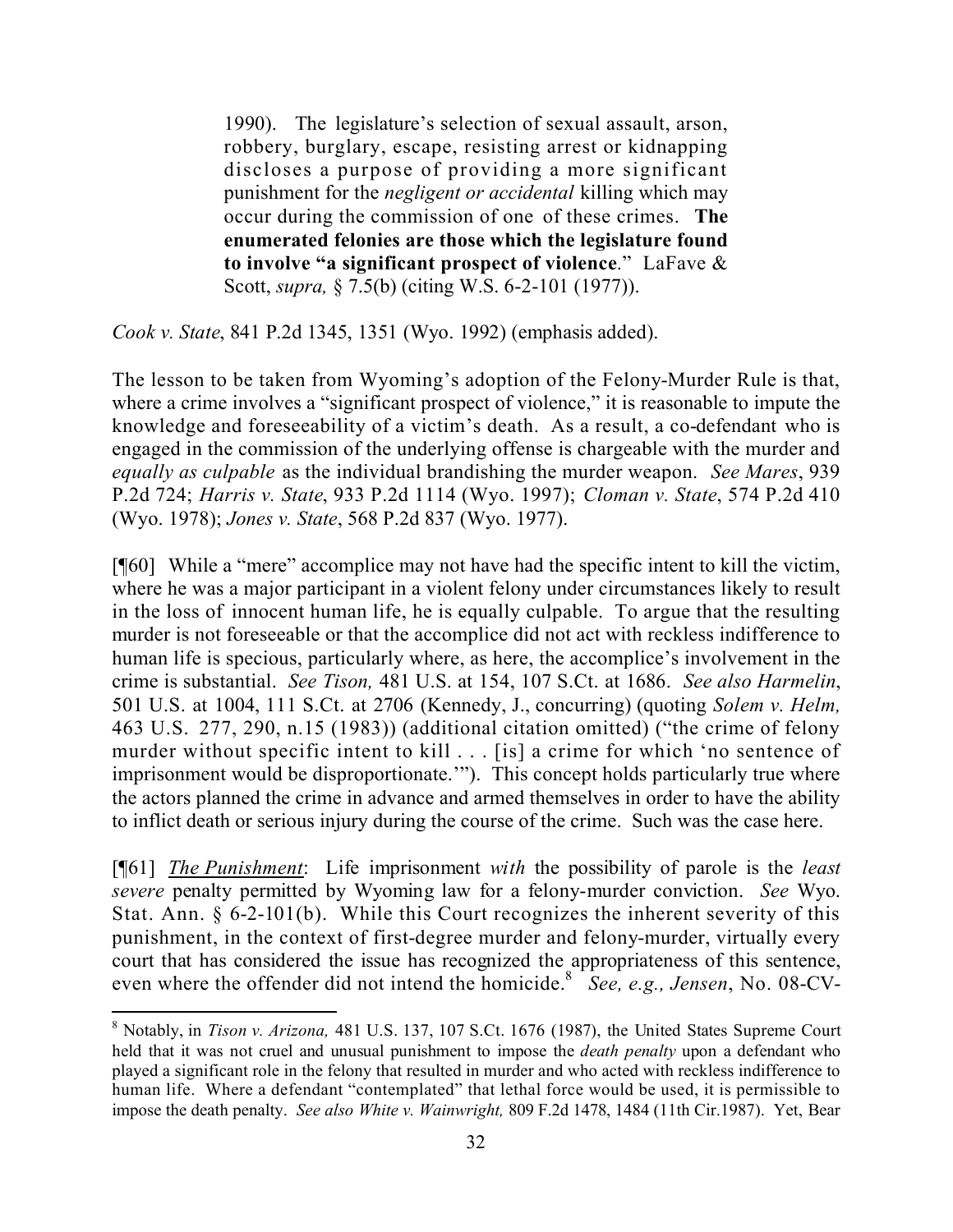01670-RPM, 2010 WL 2825666 (not reported) (where life imprisonment was upheld where the juvenile contended he was simply a complicitor who did not actually kill the victim); *People v. Hernandez*, No. B223310, 2011 WL 539448 (Cal. Ct. App. Feb. 17, 2011) (not reported) (where life imprisonment was upheld where juvenile did not perform the act that ultimately resulted in the victim's death); *Bell v. State*, No. CR 10-1262, 2011 WL 4396975 (Ark. Sept. 22, 2011) (not reported) ("there is no distinction between principals on the one hand and accomplices on the other").

[¶62] Bear Cloud has not presented this Court with any authority that rejects the imposition of a life sentence in felony-murder cases, even where there is an argument as to lesser culpability. In fact, this Court has specifically declined to adopt a rule, without legislative action, that would allow a defendant to escape liability for murder even if he could prove that: (1) he did not commit the homicidal act; (2) he had no reason to believe that another participant would commit the homicide; (3) he was not armed; and (4) he had no reason to believe another participant was armed. *See Mares*, 939 P.2d at 727-28. Without commenting upon whether Bear Cloud could have satisfied the *Mares* test, this Court concludes that the punishment of a life sentence is severe, but warranted, for felony-murder, even where the offender did not commit the act that directly caused the homicide.

[¶63] *Penalogical Goals:* Finally, this Court considers the four goals of penal sanctions that have been recognized as legitimate: retribution, deterrence, incapacitation, and rehabilitation. *See Graham,* 130 S.Ct. at 2028.

> Criminal punishment can have different goals, and choosing among them is within a legislature's discretion. See *Harmelin, supra,* at 999, 111 S.Ct. 2680 (opinion of Kennedy, J.) ("[T]he Eighth Amendment does not mandate adoption of any one penological theory"). It does not follow, however, that the purposes and effects of penal sanctions are irrelevant to the determination of Eighth Amendment restrictions. A sentence lacking any legitimate penological justification is by its nature disproportionate to the offense.

*Id.* at 2028-30.

 $\overline{a}$ 

[¶64] Before engaging in a consideration of the appropriateness of the penalogical goals for life sentences for felony-murder, this Court recalls that, first, the fixing of prison terms for specific crimes involves a substantive penalogical judgment that, as a general matter, is properly within the province of legislatures, not the courts. *See Harmelin,* 501

Cloud was not subjected to the death penalty, nor does his argument extend so far as to encompass such a sentence.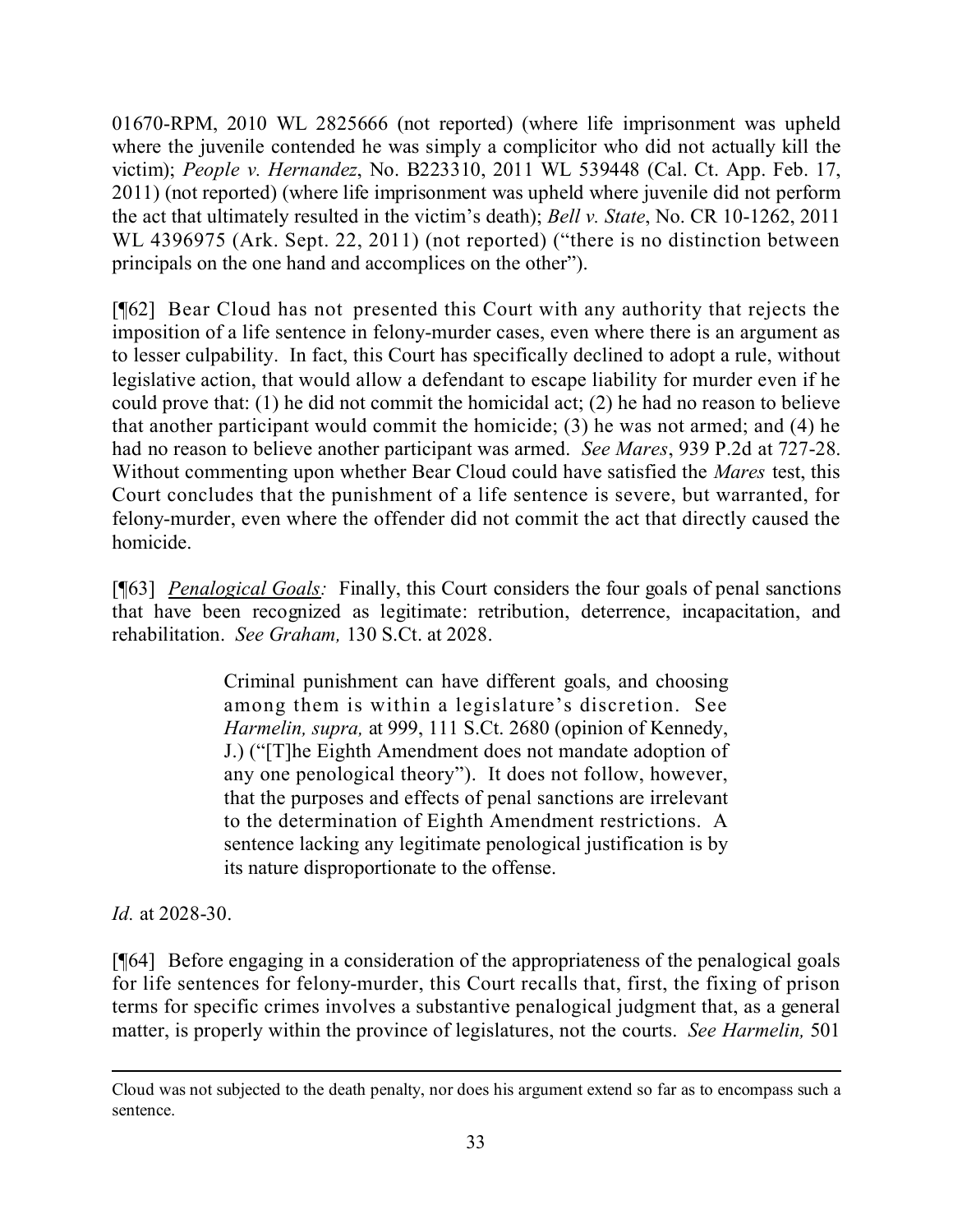U.S. at 998, 111 S.Ct. at 2703. Second, "the Eighth Amendment does not mandate adoption of any one penological theory." *Id*. at 999, 111 S.Ct. at 2704. Rather, "[t]he federal and state criminal systems have accorded different weights at different times to the penological goals of retribution, deterrence, incapacitation, and rehabilitation." *Id*. "Third, marked divergences among the different states both in underlying theories of sentencing and in the length of prescribed prison terms are an inevitable, often beneficial, result." *Id*. Thus, the circumstance that a State has the most severe punishment for a particular crime does not, by itself, render the punishment grossly disproportionate, even if that State treats the crime more severely than any other state. *See Harmelin*, 501 U.S. at 1000, 111 S.Ct. at 2704. Fourth, reviewing courts "should be informed by objective factors to the maximum possible extent. *Id. See also State v. Higgins*, 826 A.2d 1126, 1145-47 (Conn. 2003). With that guidance in mind, this Court considers the penalogical goals at issue here.

[¶65] The goal of retribution reflects society's and the victim's interests in seeing that the offender is repaid for the hurt he caused. *See Kennedy v. Louisiana*, 554 U.S. 407, 442, 128 S.Ct. 2641, 2662 (2008). Retribution has long been recognized as a "legitimate reason to punish." *Graham*, 130 S.Ct. at 2028. "The heart of the retribution rationale is that a criminal sentence must be directly related to the personal culpability of the criminal offender." *Tison,* 481 U.S. at 149, 107 S.Ct. at 1683. Participants in violent felonies, such as armed burglaries, frequently can anticipate that lethal force might be used in accomplishing the underlying felony. "Indeed, the possibility of bloodshed is inherent in the commission of any violent felony and this possibility is generally foreseeable and foreseen; it is one principal reason that felons arm themselves." *Tison*, 481 U.S. at 150- 51, 107 S.Ct. at 1684. While the case is somewhat weaker for a criminal defendant who served as an "accomplice" to murder during the commission of a violent felony, life imprisonment, *with* the possibility of parole, is a recognizably lesser sentence than the alternatives of life without parole or death. Where a life was taken, and the offender played a role in that taking, society may express its moral outrage and attempt to right the balance for the wrong to the victim. Retribution certainly justifies imposition of the *least* severe penalty on the less-culpable felony-murder accomplice. Other courts have considered the appropriateness of the imposition even of the death penalty for felonymurder upon an accomplice in light of penalogical goals. *See State v. Gamble,* 63 So.3d 707, 725-26 (Ala. Crim. App. 2010). Because this case does not involve death penalty considerations, there is less emphasis upon the individual defendant's culpability as opposed to the culpability of those who committed the murder. *See Tison*, 481 U.S. at 149, 107 S.Ct. at 1683. The sentence of life imprisonment, with the possibility of parole, is not excessive in light of retributive penalogical goals.

[¶66] Recognizing that the death penalty will not likely deter "if a person does not intend that life be taken or contemplate that lethal force will be employed by others," *Enmund v. Florida,* 458 U.S. 782, 799, 102 S.Ct. 3368, 3377 (1982), the same cannot be said of a sentence of life with the possibility of parole under felony-murder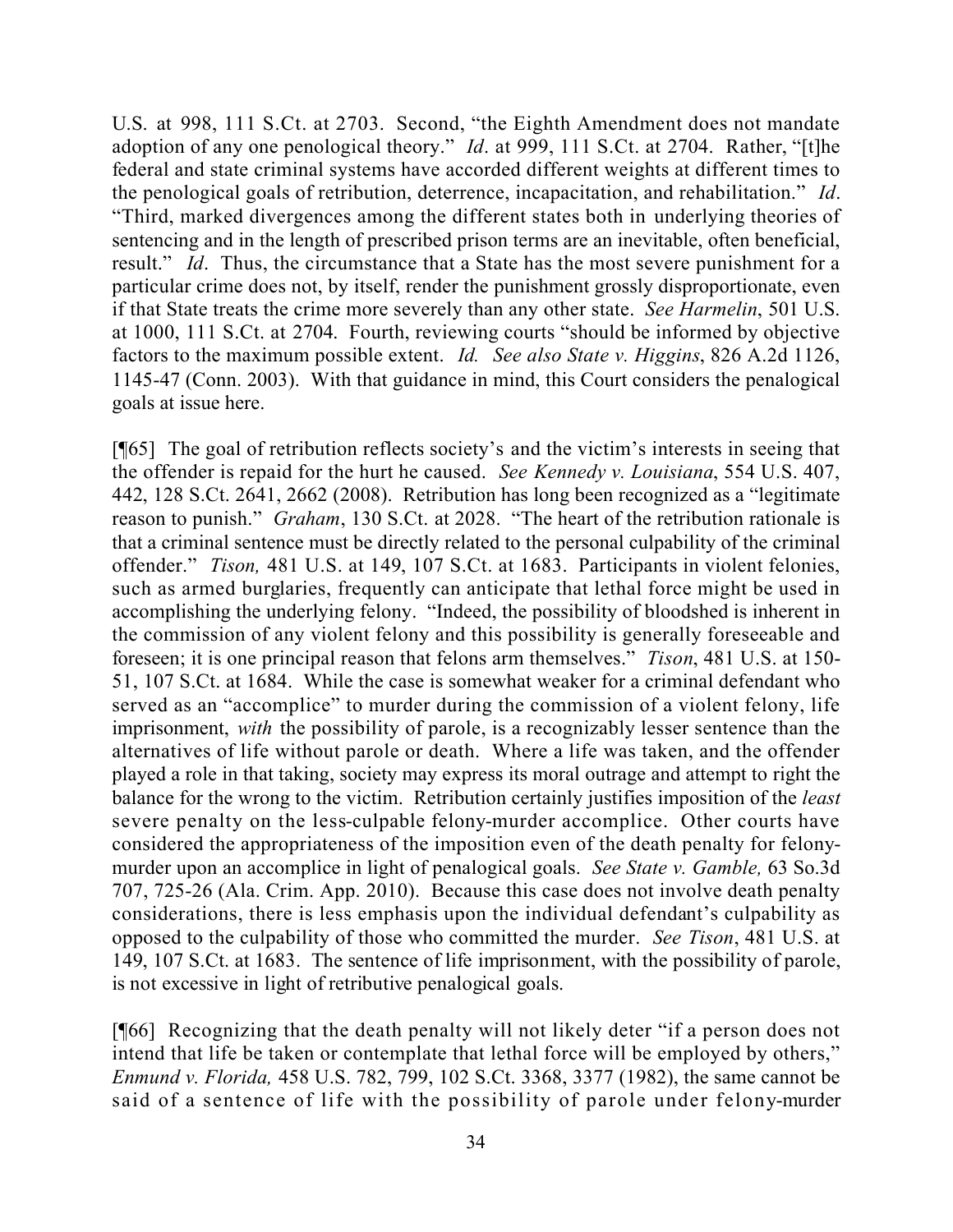circumstances, particularly under Wyo. Stat. Ann. § 6-2-101(a), which limits the application of felony-murder to certain crimes. Legislatures have "broad discretion to fashion a sentence that fits within the scope of the proportionality principle." *See Andrade,* 538 U.S. at 76, 123 S.Ct. at 1175. An appropriate consideration with respect to determining whether a particular penalty may be considered cruel and unusual is whether, in light of the nature and seriousness of the offense, a state legislature had a rational basis for imposing a greater punishment. *See Harmelin,* 501 U.S. at 1003-05, 111 S.Ct. at 2706-07. For example, in *Harmelin,* the Supreme Court stated that, with respect to the penalty in the case before it, the state legislature "could with reason conclude that the threat posed to the individual and society by possession of [a] large . . . amount of cocaine-in terms of violence, crime, and social displacement-is momentous enough to warrant the deterrence and retribution of a life sentence without parole," and concluded that Michigan's mandatory penalty of a term of life *without* parole for possession of more than 650 grams of cocaine was not so disproportionate as to violate the Eighth Amendment. *Id.* at 1003, 1005, 111 S.Ct. at 2706, 2707 (citations omitted). But for his age, Bear Cloud could arguably have faced a sentence of death. The punishment of life imprisonment *with* the possibility of parole is a severe sanction and, thus, will serve as an adequate deterrent. But it is not so severe or disproportionate in the case of felonymurder as to cause this Court to conclude that the Wyoming Legislature did not have a rational basis for its imposition. This Court concludes that the potential for life imprisonment has a sufficient deterrent effect to meet this legitimate penalogical goal.

[¶67] Incapacitation, a third legitimate reason for imprisonment, also justifies a sentence of life with the possibility of parole for felony-murder. Recidivism is a serious risk to public safety, and so incapacitation is an important goal. *See Ewing v. California,* 538 U.S. 11, 26, 123 S.Ct. 1179, 1188 (2003) (plurality opinion). Accordingly, incapacitation is a legitimate penalogical goal sufficient to justify life imprisonment with the possibility of parole, even where a murder was committed by a co-defendant, particularly in the limited situations where the Felony-Murder Rule is applied in Wyoming. Under the facts before it, this Court is not called upon to consider the justification of life imprisonment *without* parole on the assumption that an offender forever will be a danger to society because parole *is* a possibility in this instance. Co-defendants, even those serving as mere "accomplices" to these violent crimes pose an immediate risk to society. While they deserve "to be separated from society for some time," by allowing the possibility of parole, the Wyoming Legislature is not requiring that separation to be for the rest of an offender's life. *Compare Graham*, 130 S.Ct. at 2028-30.

[¶68] The final penalogical consideration is rehabilitation.

Finally there is rehabilitation, a penological goal that forms the basis of parole systems. See *Solem,* 463 U.S., at 300, 103 S.Ct. 3001; *Mistretta v. United States,* 488 U.S. 361, 363, 109 S.Ct. 647, 102 L.Ed.2d 714 (1989). The concept of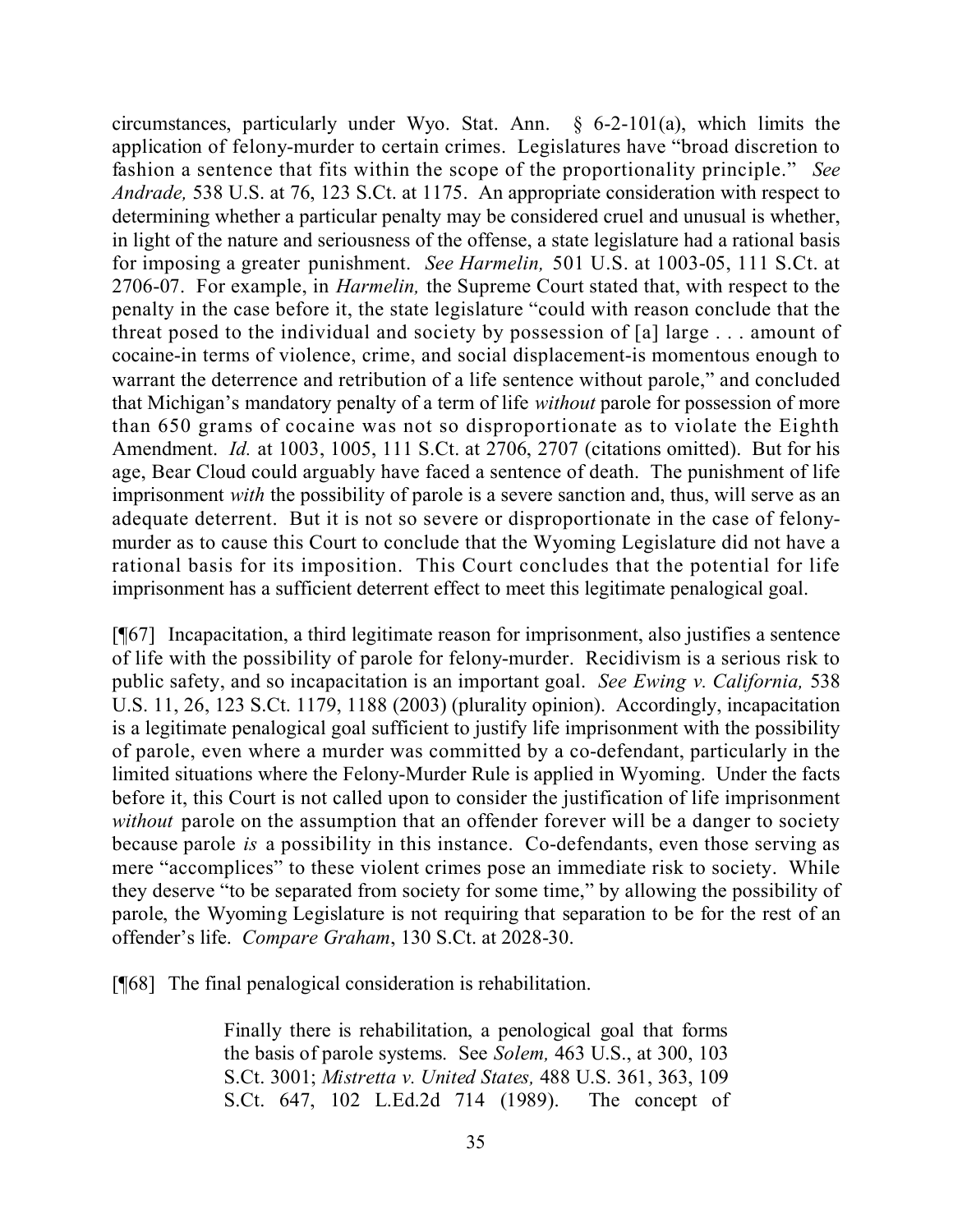rehabilitation is imprecise; and its utility and proper implementation are the subject of a substantial, dynamic field of inquiry and dialogue. See, *e.g.,* Cullen & Gendreau, Assessing Correctional Rehabilitation: Policy, Practice, and Prospects, 3 Criminal Justice 2000, pp. 119-133 (2000) (describing scholarly debates regarding the effectiveness of rehabilitation over the last several decades). It is for legislatures to determine what rehabilitative techniques are appropriate and effective.

*Graham*, 130 S.Ct. at 2028-30. Because courts have held that, in the felony-murder context, both life imprisonment without the possibility of parole and the death penalty may be appropriate, largely on deterrent and retribution grounds, this Court is not inclined to devote significant time to the issue that rehabilitation is not served by a sentence of life imprisonment with the possibility of parole in the felony-murder context. Suffice it to say that, as is discussed later herein, rehabilitation is a factor that enters into the equation. To conclude, a sentence as serious as life imprisonment with the possibility of parole supports the penalogical interests in protecting society from the defendant; serves as a deterrent to others who engage, or plan to engage in, serious crimes; addresses society's need for retribution for a felony-murder offender's participation in the murder; and still provides the offender with an opportunity for rehabilitation. *See generally Brown v. Horel*, 2011 WL 900547, 13 (N.D. Cal. 2011) (not reported). Penalogical theory adequately justifies a life sentence, with the possibility of parole, for felonymurder convictions, even where the offender did not directly commit the murder.

## *b. Extension of Graham: Life Imprisonment for Juveniles*

[¶69] Having upheld the state and federal constitutionality of a life sentence under the Felony-Murder Rule, even where the offender did not directly commit the murder, we next consider the identical factors as applied to *juvenile* offenders facing a life sentence. Relying upon the "significant psychological differences" between juveniles and adults, Bear Cloud mounts an alternative argument that a life sentence for a juvenile is *different* than a life sentence for an adult and, thus, constitutes cruel or unusual punishment. *See generally Workman v. Com.*, 429 S.W.2d 374, 377 (Ky. 1968). Again, the analysis requires this Court to consider: (1) whether there is a national consensus against imposing the punishment for the offense; (2) the moral culpability of the offenders at issue in light of their crimes and characteristics; (3) the severity of the punishment; and (4) whether the punishment serves legitimate penalogical goals. *Graham,* 130 S.Ct. at 2022, 2026.

[¶70] *National Consensus*: Without belaboring the point, and in light of this Court's earlier analysis in the context of felony-murder, Bear Cloud simply has not established that there is presently a national consensus against imposing life imprisonment *without* the possibility of parole on a juvenile convicted of a homicide offense, much less life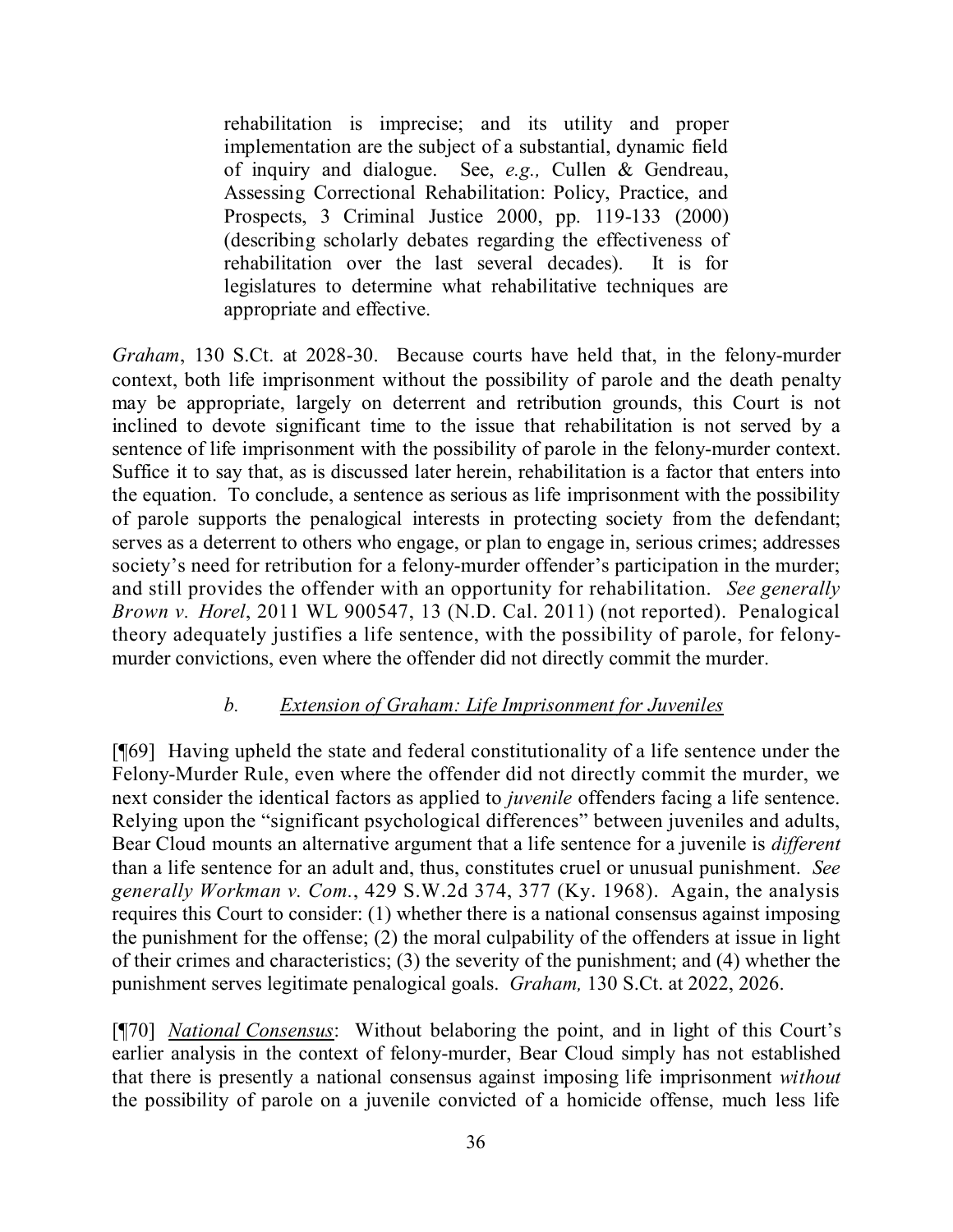imprisonment *with* the possibility of parole. Although *Graham* underscores the concept that youth are more impetuous; are more vulnerable or susceptible to negative and outside pressures, and the personality traits of a juvenile are less fixed and more transitory, case law does not mandate that lengthy sentences are *per se* excessive in all cases involving juveniles. *See People v. Demirdjian*, 144 Cal.App.4th 10, 15, 50 Cal.Rptr.3d 184, 187 (Cal. App. 2 Dist. 2006); *Andrews*, 329 S.W.3d at 376-78 ("*Roper* expressly and *Graham* implicitly recognize that life without parole is not cruel and unusual punishment for a minor who is convicted of a homicide."); Sally Terry Green, *Realistic Opportunity for Release Equals Rehabilitation: How the States Must Provide Meaningful Opportunity for Release*, 16 Berkeley J. of Crim. Law 1, 3 (Spring 2011) ("*Graham* does not generally preclude sentencing juveniles to life in prison"). There is "nothing inherently unconstitutional about imposing sentences of life *without* parole on juvenile offenders." *Graham*, 130 S.Ct. at 2041 (Roberts, C.J., concurring) (emphasis added). *See also People v. Bentley*, No. 214170, 2000 WL 33519653, at 1-3 (Mich. App. April 11, 2000) (not reported); *Com. v. Carter*, 855 A.2d 885, 892 (Pa. Super. 2004); *State v. Pittman*, Nos. 04-GS-12-571, 04-GS-12-572, 2005 WL 831970, at 4 (S.C. Gen. Sess. April 11, 2005) (not reported); *Bell v. State*, No. CR 10-1262, 2011 WL 4396975 (not reported); *Jones v. State*, \_\_\_ So. 3d. \_\_\_, No. 2009-CA-02033-COA, 2011 WL 3671890 (Miss. App. Aug. 23, 2011); *Paolillav. State*, 342 S.W.3d 783 (Tex. Ct. App. 2011); *Hernandez*, No. B223310, 2011 WL 539448 (not reported); *People v. Adderley*, No. B217620, 2011 WL 817751 (Cal. Ct. App. March 10, 2011) (not reported); *Jackson*, 2011 Ark. 49, 5, \_\_\_ S.W.3d at \_\_\_; *Andrews*, 329 S.W.3d 369; *Miller v. State*, 63 So.3d 676 (Ala. Crim. App. 2010); *Jensen*, No. 08-CV-01670-RPM, 2010 WL 2825666 (not reported); *Bell v. Haws*, No. CV09-3346-JFW, 2010 WL 3447218 (not reported). It would defy logic, then, for this Court to conclude that the imposition of life *with* the possibility of parole for juveniles is inherently unconstitutional.

[¶71] Bear Cloud argues that this Court should be guided by "evolving standards" invoked in the application of the cruel or unusual analysis. However, defining crime and determining punishment are matters uniquely legislative in nature. *See People v. Lewis*, 21 Cal.App.4th 243, 251, 25 Cal.Rptr.2d 827 (1993). A defendant must overcome a considerable burden in challenging a penalty as cruel or unusual, and this Court will not lightly encroach on matters that are more properly in the domain of the Wyoming Legislature. "The validity of such enactments will not be questioned unless their unconstitutionality clearly, positively, and unmistakably appears." *See People v. Sullivan*, 151 Cal.App.4th 524, 569, 59 Cal.Rptr.3d 876 (2007) (internal citations omitted); *Contreras v. Harrington*, 2011 WL 3740850, at 5-8 (E.D. Cal. Aug. 24, 2011). Quite simply, "there is no constitutional guarantee of special treatment for juvenile offenders." *Carter*, 855 A.2d at 892. Thus, if a juvenile's substantive due process rights are not violated for being tried for murder in adult/criminal court, it follows that it cannot be cruel and unusual punishment to sentence the juvenile as an adult would be sentenced. "It would be preposterous for the Legislature to mandate that a juvenile who commits murder be prosecuted in the criminal system but also be protected from its sanctions."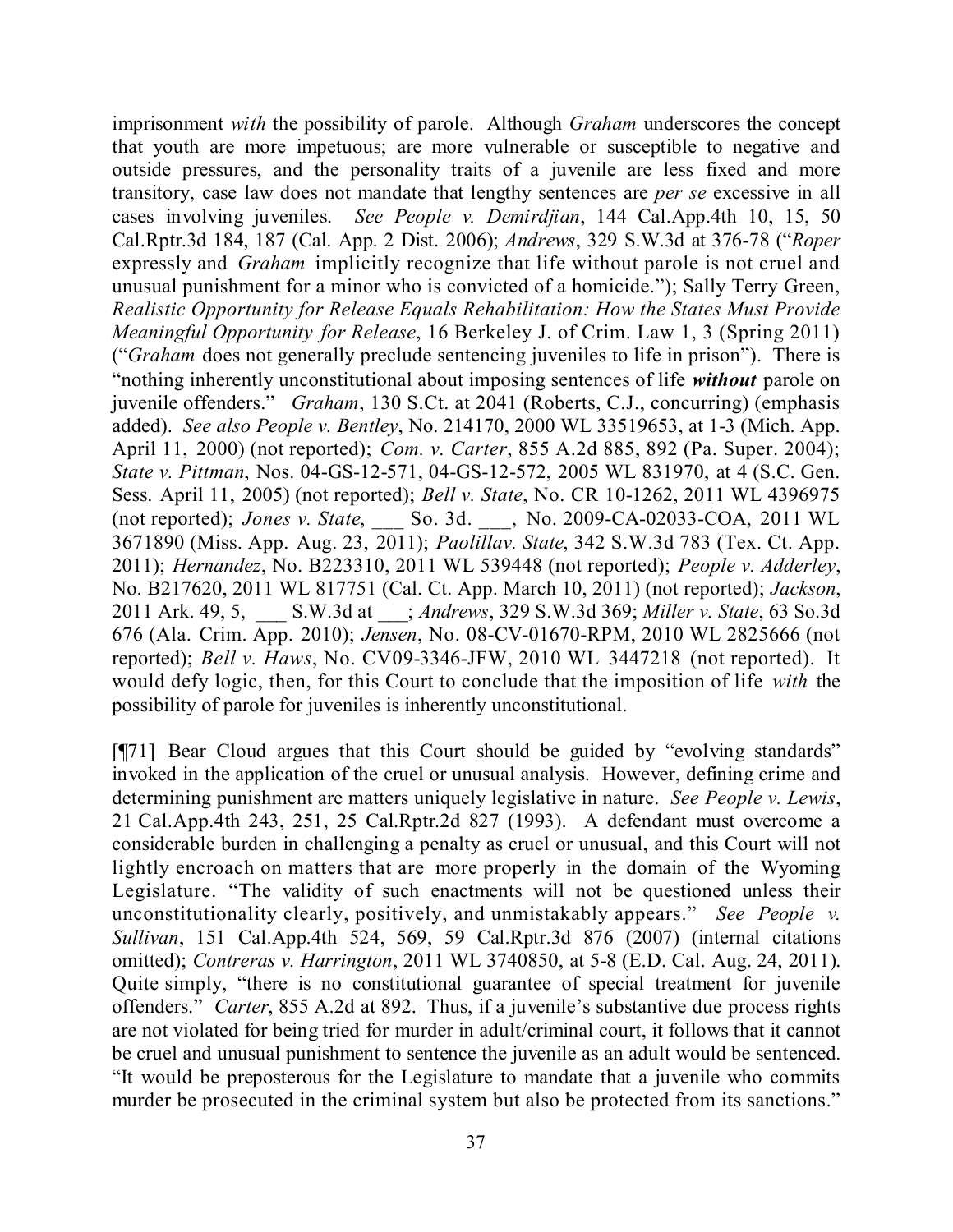*Id.* at 892. Ultimately, this Court cannot conclude that a "national consensus" warrants a declaration that imposition of life with the possibility of parole as a sentence for juvenile offenders is unconstitutional.

[¶72] *Moral Culpability*: Relying heavily upon *Graham*, Bear Cloud argues that a juvenile offender's moral culpability is diminished as compared to that of an adult offender. This argument is similar to that which he made regarding the lesser culpability of an accomplice to murder who is convicted of felony-murder. In *Graham*, the United States Supreme Court stated:

> *"Roper* [*v. Simmons,* 543 U.S. 551, 125 S.Ct. 1183, 161 L.Ed.2d 1 (2005),] established that because juveniles have lessened culpability they are less deserving of the most severe punishments. As compared to adults, juveniles have a lack of maturity and an underdeveloped sense of responsibility; they are more vulnerable or susceptible to negative influences and outside pressures, including peer pressure; and their characters are not as well formed. These salient characteristics mean that it is difficult even for expert psychologists to differentiate between the juvenile offender whose crime reflects unfortunate yet transient immaturity, and the rare juvenile offender whose crime reflects irreparable corruption. Accordingly, juvenile offenders cannot with reliability be classified among the worst offenders. A juvenile is not absolved of responsibility for his actions, but his transgression is not as morally reprehensible as that of an adult.

*Graham*, 130 S.Ct. at 2026 (citations and internal quotation marks omitted). On the other hand, juvenile defendants who kill are categorically more deserving of even the most serious forms of punishment than are defendants who do not kill, intend to kill, or foresee that life will be taken. Still, this Court is not asked to consider the *most serious* punishment to which Bear Cloud might have been subjected, but only to consider the constitutionality of life imprisonment with the possibility of parole. A juvenile homicide offender's moral culpability is still great even if it is diminished as compared to that of an adult offender, and this Court cannot conclude that the diminished moral culpability of a juvenile offender necessarily negates the potential for life imprisonment.

[¶73] *The Punishment*: Again, life imprisonment according to law, at issue here, unquestionably is a serious punishment. But, it is not the most severe penalty to which Bear Cloud might have been subjected for his commission of felony-murder, *see* Wyo. Stat. Ann. § 6-2-101(a), and, for the reasons stated above, this Court does not believe the punishment is so severe as to render it unconstitutional.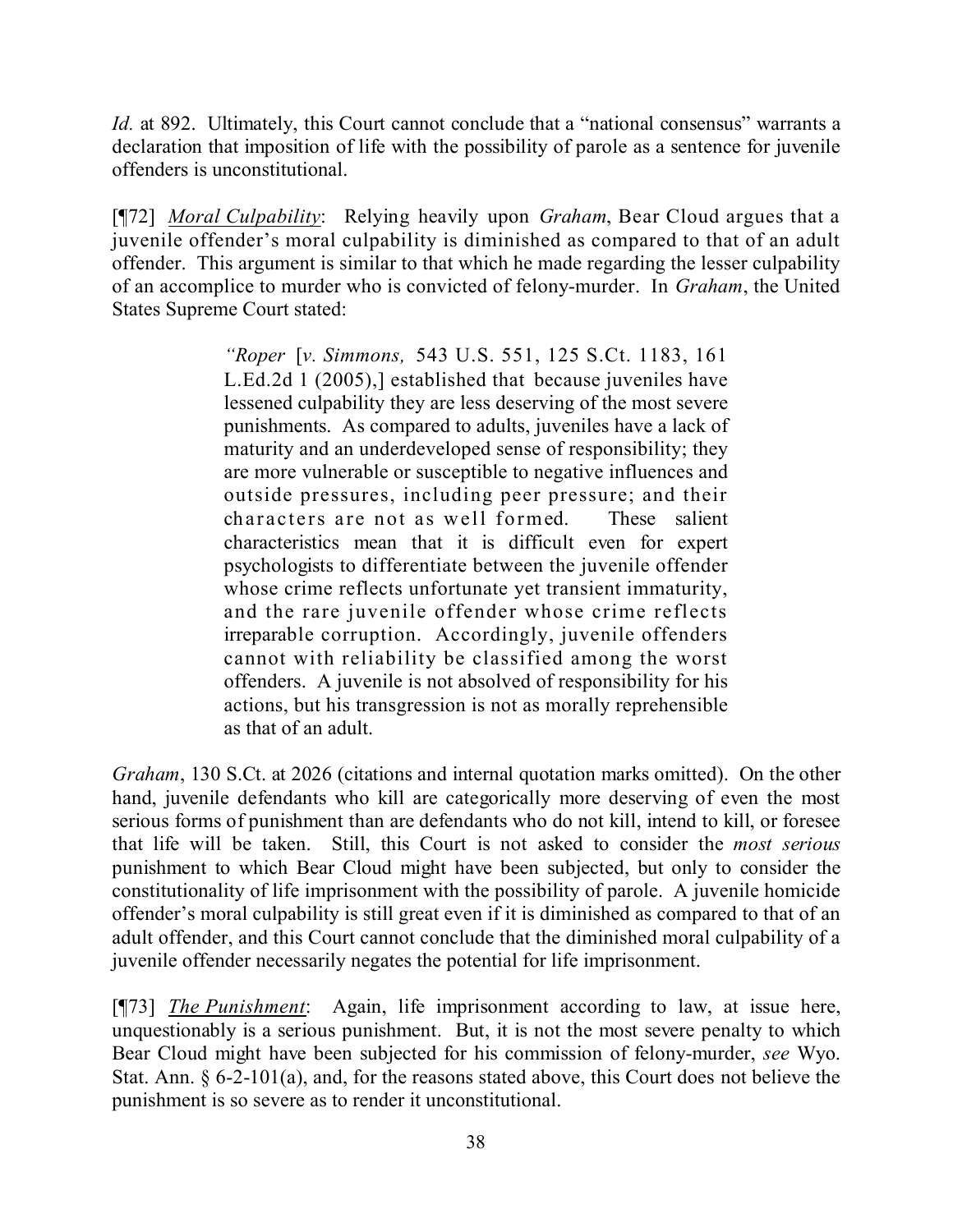[¶74] *Penalogical Goals:* Again considering the named penalogical goals of retribution, deterrence, incapacitation, and rehabilitation, this Court notes that society is entitled to impose severe sanctions on a juvenile offender to express its condemnation of their crimes and to seek restoration of the moral imbalance caused by the offense. Even with a juvenile homicide offender, the case for retribution remains strong, perhaps not lessened at all by the youth of the offender in light of the nature of the crime. In considering the goal of deterrence, the United States Supreme Court commented that "[d]eterrence, on the other hand, is not served by imposing life without parole, as opposed to imposing life with parole, on a juvenile capital offender." *Meadoux v. State*, 325 S.W.3d 189, 195 (Tex. Crim. App. 2010). Here, while recognizing that juveniles are less susceptible to deterrence given their lack of maturity and undeveloped sense of responsibility, *see Graham*, 130 S.Ct. at 2022, 2026, this Court also notes that the United States Supreme Court made a specific distinction between the imposition of life *without* the possibility of parole and life *with* said possibility. *Id.* "To the extent that any punishment has a deterrent effect on a teenager, the punishment of life with parole is itself a severe sanction, especially for a youth." *Meadoux*, 325 S.W.3d at 196. Regarding the penalogical goal of incapacitation, public safety can be ensured with life sentences and the parole system. The Wyoming Legislature has agreed, reasonably concluding that the separation of juveniles for a period of time is appropriate but that their ability to return to society should be considered. Finally, considering the goal of rehabilitation, *Graham*  recognized only that a sentence of life imprisonment *without* parole cannot be justified in the context of *non-homicide* cases. *Id.* at 2029-30. "By denying the defendant the right to reenter the community, the State makes an irrevocable judgment about that person's value and place in society." *Id.* at 2030. Yet, Bear Cloud asks this Court to broaden that notion to Wyoming's sentence of life *with* the possibility of parole given that *Graham*  specifically imposed upon the States only the obligation to afford juvenile offenders "some meaningful opportunity to obtain release." *Id.*

[¶75] Ignoring, for the moment and for the sake of argument, the distinction between homicide and non-homicide convictions, the *Graham* Court specifically opined:

> A State is not required to guarantee eventual freedom to a juvenile offender convicted of a nonhomicide crime. What the State must do, however, is give defendants like Graham some meaningful opportunity to obtain release based on demonstrated maturity and rehabilitation. It is for the State, in the first instance, to explore the means and mechanisms for compliance. It bears emphasis, however, that while the Eighth Amendment forbids a State from imposing a life without parole sentence on a juvenile nonhomicide offender, it does not require the State to release that offender during his natural life. Those who commit truly horrifying crimes as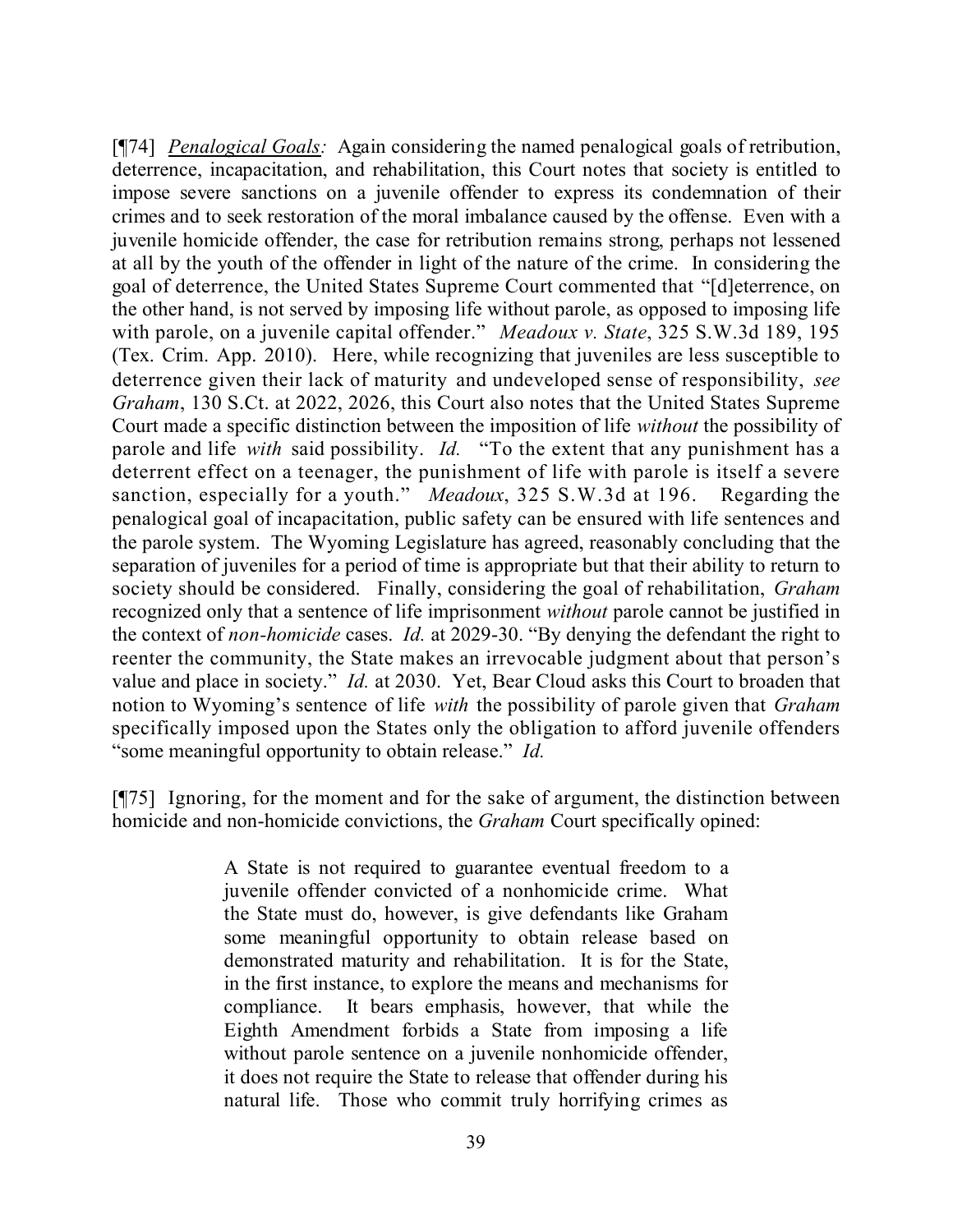juveniles may turn out to be irredeemable, and thus deserving of incarceration for the duration of their lives. The Eighth Amendment does not foreclose the possibility that persons convicted of nonhomicide crimes committed before adulthood will remain behind bars for life. It does forbid States from making the judgment at the outset that those offenders never will be fit to reenter society.

*Id.* at 2030.

Comparing Wyoming's sentencing system with the practice of executive clemency, frowned upon in *Graham*, *see id*. at 2027, Bear Cloud asserts that Wyoming's sentencing scheme for life *with* the possibility of parole is comparable to life *without* parole.

> The structure of Wyoming law creates a total life sentence which is unaffected by parole or good time reductions. Consequently, only the Governor's constitutional authority under Wyo. Const. art. 4, § 5, as recognized by W.S. 7-13- 801 through 7-13-806, can serve to release the incarcerated individual before he dies in prison. Therefore, under present and long existent Wyoming law, the only remission except death that can be provided from the life sentence is by action through the executive power of commutation.

*Weldon v. State*, 800 P.2d 513, 514 (Wyo. 1990).

More specifically, Wyo. Stat. Ann.  $\S$ § 6-2-101 and 6-10-301(c),<sup>9</sup> providing for life imprisonment with the possibility of parole, permit the consideration of parole *only* upon a commutation by the Governor of Wyoming of the life sentence into a term-of-years sentence. *Id. See also Booth v. State*, 2008 WY 3, 174 P.3d 171 (Wyo. 2008). Bear Cloud argues that, because commutation is "rare," it does not provide a "meaningful opportunity for release." The *Graham* Court took particular offense to the notion that juveniles serving life without parole are often denied access to vocational training and other rehabilitative services that are available to other inmates, thereby negating the

 $\overline{a}$ 

Wyo. Stat. Ann. § 6-10-301(c).

<sup>&</sup>lt;sup>9</sup> That provision states, in part:

A sentence of life or life imprisonment which is not specifically designated as a sentence of life imprisonment without parole is subject to commutation by the governor. A person sentenced to life or life imprisonment is not eligible for parole unless the governor has commuted the person's sentence to a term of years.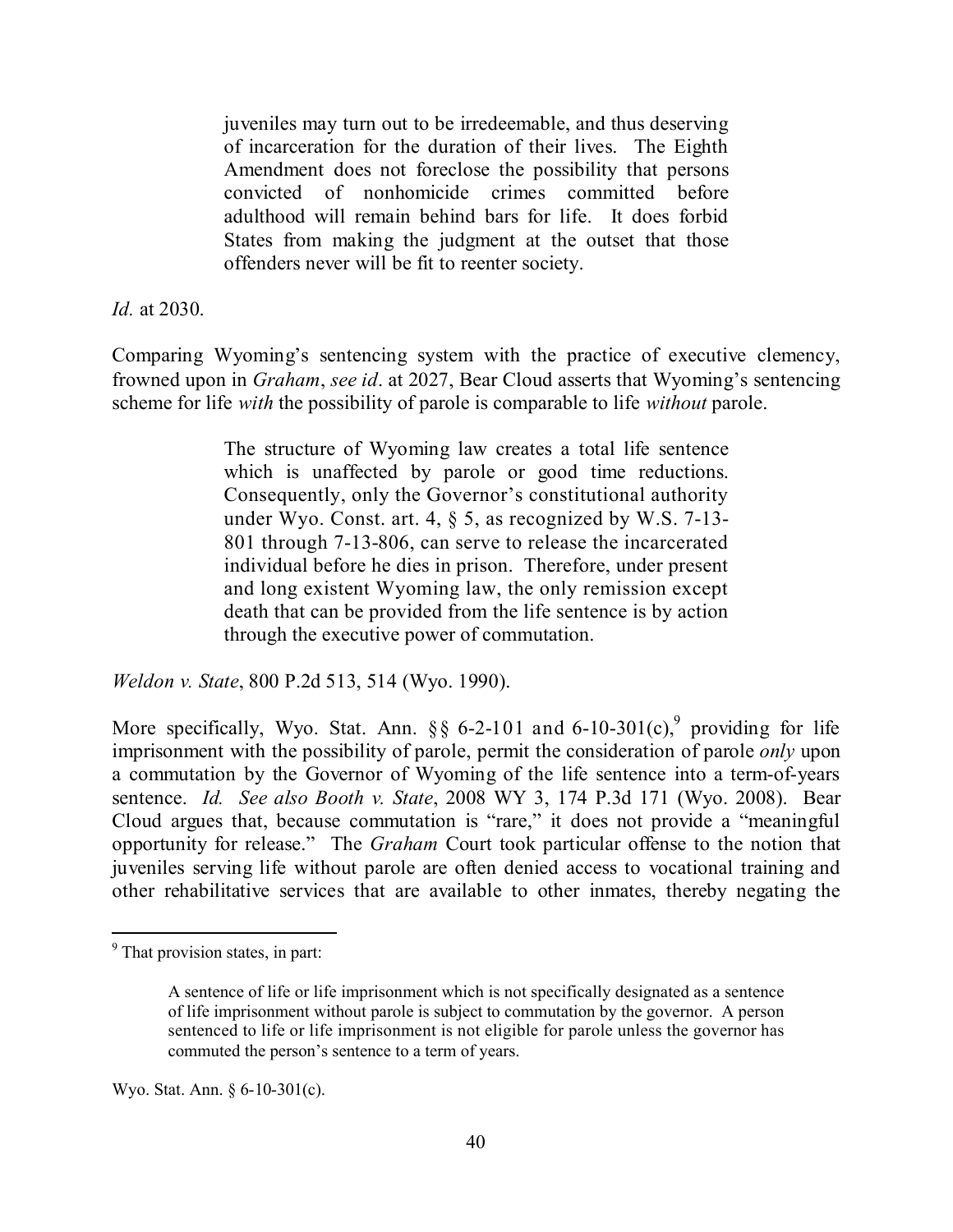potential for rehabilitation and making disproportionality of the sentence all the more evident. *See Graham*, 130 S.Ct. at 2028-30. However, the Court left it to the States to devise methods of allowing juvenile offenders an opportunity for release based on maturity and rehabilitation. *Id. See, e.g., Angel v. Com*., 704 S.E.2d 386, 402 (Va. 2011).

[¶76] A more in-depth review of Wyoming's commutation system reassures this Court that Wyoming has met the challenge provided by *Graham*. More specifically, a Wyoming juvenile offender sentenced to life imprisonment is eligible for parole upon a commutation of his sentence by the Governor. *See* Wyo. Stat. Ann. §§ 6-2-101 and 6-10- 301(c). The Governor considers commutation requests only upon the recommendation of the Wyoming Board of Parole. *See Wyoming Board of Parole, Policy and Procedure Manual*, at 31-32 (effective July 1, 2011). In determining whether to recommend commutation to the Governor, the Board of Parole employs a specific procedure that considers, among other factors, an offender's personal history, institutional history, and parole plan. *Id.* at 32. The Board is charged with the mission of considering "public safety, victims and the treatment and control of the offender" in all its decisions. *Id.* at 2. In sum, commutation decisions are made after having afforded *all* offenders, including juveniles, an opportunity to demonstrate maturity and rehabilitation.<sup>10</sup> The Board of Parole has delineated specific factors to consider for commutation recommendations:

> The primary considerations of the Board are public safety, victim concerns, and treatment and control of the offender. The ultimate goal is successful reentry of appropriate offenders into society while minimizing the risk of reoffending through appropriate treatment and supervision.

> Parole is granted only with the best interests of society being considered and not as an award of clemency.

> The Board considers whether there is a reasonable probability that the inmate is able and willing to fulfill obligations as a law abiding citizen.

 $\overline{a}$ 

 $10$  Notably, the Wyoming Department of Corrections provides numerous programs and classes available to all incarcerated individuals, including those serving life sentences. *See* http://www.boardofparole.wy.gov/institutionsandprograms/institutionalprograms.htm. Some of the http://www.boardofparole.wy.gov/institutionsandprograms/institutionalprograms.htm. available services include: GED, educational, and vocational programs; Therapeutic Community (Casper); Intensive Treatment Unit; Thinking for a Change; Thinking Errors; Criminal Thinking; TACT (Treatment of Addiction and Criminal Thinking); Sex Offender Programming; Substance Abuse Programming; Parenting Programs; Mental Health Therapy; Relationship Skills; Life Without a Crutch; Vocational Programs; Correspondence Courses; Career Planning; Life Skills; and others. *Id.*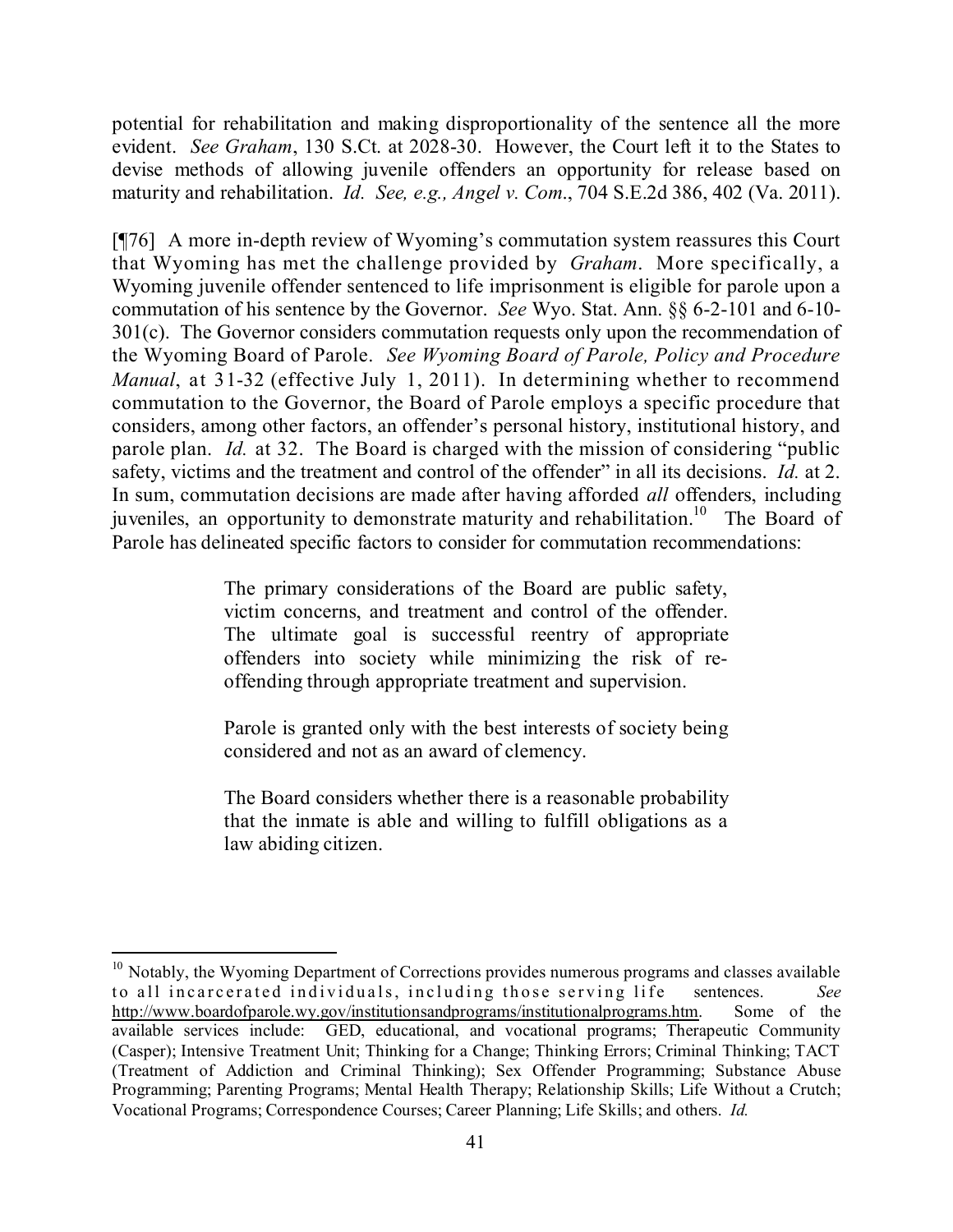The Board takes into account that sentences are usually imposed for the purposes of punishment, rehabilitation, general deterrence and removal from society.

Factors reviewed to make these determinations include social background and history, criminal record, facts of the current offense and its continuing impact on victims, institutional behavior and rehabilitative efforts, medical and mental health issues and treatment needs, and suitability of proposed parole plans to assure successful reentry.

Input from certified victims is always sought and considered prior to parole hearings.

Input from certified victims, prosecutors and judges is always sought and considered before making commutation recommendations.

### http://boardofparole.wy.gov/faq/faq.htm

[¶77] In Wyoming, there is no basis to conclude that juveniles sentenced to life imprisonment are *not* afforded a meaningful opportunity to obtain release based on demonstrated maturity and rehabilitation. Wyoming provides juveniles the opportunity, while incarcerated, to develop emotionally, socially, and psychologically. This is sufficient to meet constitutional standards. *See* Sally Terry Green, *Realistic Opportunity for Release Equals Rehabilitation: How the States Must Provide Meaningful Opportunity for Release*, 16 Berkeley J. of Crim. Law 1, 6 (Spring 2011). Juvenile offenders sentenced to life imprisonment have access to institutional programs so as to mature and rehabilitate and may so demonstrate to the Wyoming Board of Parole which, in turn, may recommend a commutation of the sentence to the Governor. While release is, by no means, guaranteed, States are not required to guarantee that a juvenile offender, particularly one convicted of a homicide offense, will re-enter society. This Court concludes that, to the extent the mandates of *Graham* might apply to juvenile offenders convicted of homicide crimes, Wyoming has met the requirements of providing some meaningful opportunity to obtain release based on demonstrated maturity and rehabilitation. In sum, while life *with* the possibility of parole is a severe sentence, it finds particular justification in the penalogical goals of retribution and incapacitation, particularly in cases involving a homicide. And, while, in the case of juvenile offenders, there may be somewhat lesser justification in the goals of deterrence or rehabilitation, even those goals are met by imposing the least severe penalty upon juveniles. Considering and balancing these four factors together, this Court concludes that Bear Cloud has not carried his burden of showing that, according to contemporary national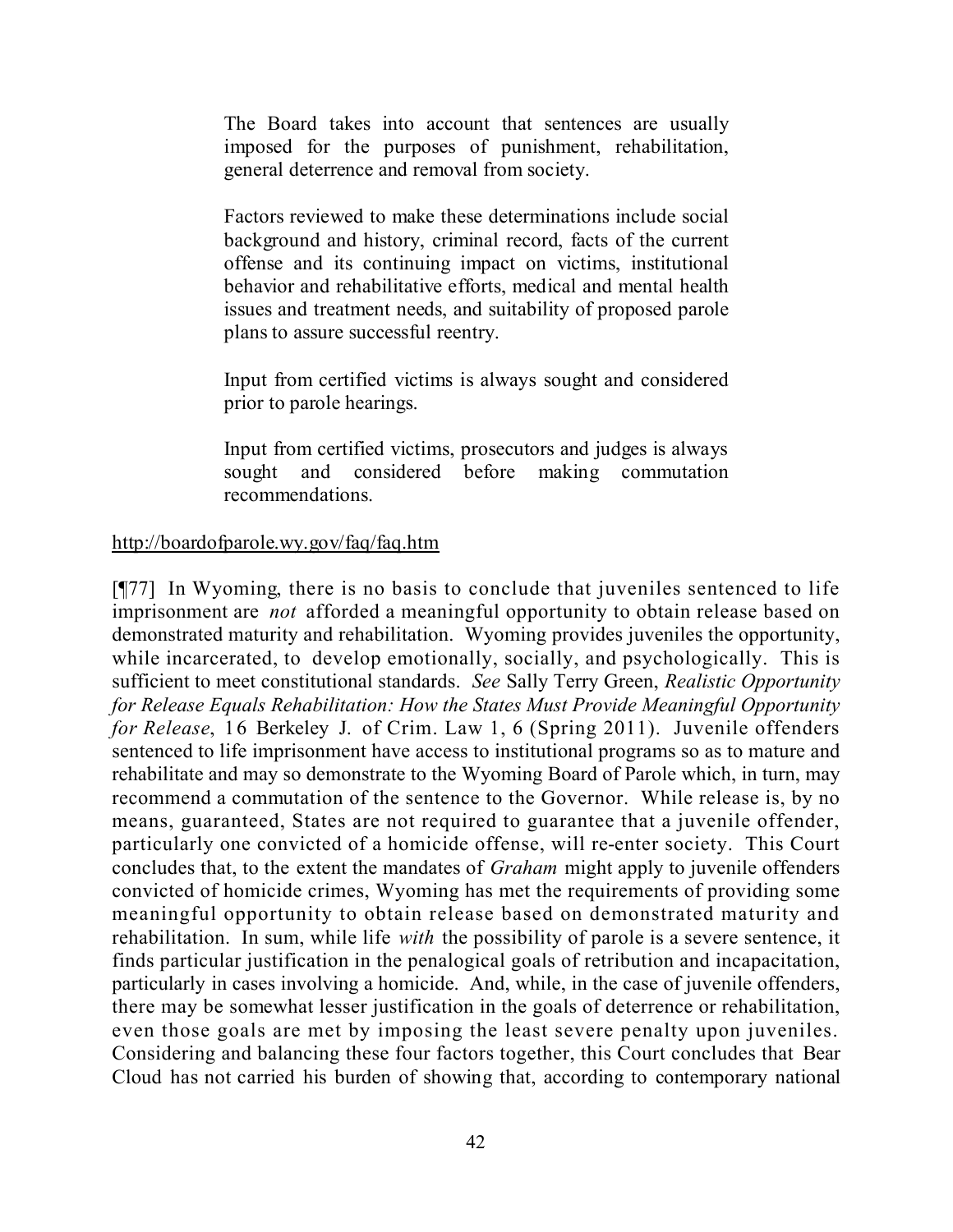standards of decency, the punishment of life with the possibility of parole for juvenile offenders is grossly disproportionate to the offense as a categorical challenge.

### ii. As-Applied Constitutional Challenge

[¶78] While Bear Cloud spends considerably less time arguing that his life sentence is unconstitutional "as applied" to him, this contention warrants some attention and analysis: In considering a state-law constitutional challenge under Article 1, § 14, this Court historically has adopted the same proportionality analysis expressed by the United States Supreme Court in *Solem v. Helm*, 463 U.S. 277, 292, 103 S.Ct. 3001, 3011, 77 L.Ed.2d 637 (1983) and utilized in assessing an Eighth Amendment challenge:

> In *Solem v. Helm,* the U.S. Supreme Court adopted the following proportionality analysis, which the Wyoming Supreme Court has followed since *Oakley v. State,* 715 P.2d 1374, 1376-77 (Wyo. 1986):

**In sum, a court's proportionality analysis under the Eighth Amendment should be guided by objective criteria, including (i) the gravity of the offense and the harshness of the penalty; (ii) the sentences imposed on other criminals in the same jurisdiction; and (iii) the sentences imposed for commission of the same crime in other jurisdictions.**

*Solem,* 463 U.S. 277, 292, 103 S.Ct. 3001, 3011, 77 L.Ed.2d 637 (1983). In *Oakley,* **we stated that a proportionality analysis under** *Solem* **is only necessary where the sentence is grossly disproportionate to the crime**.

**We will not engage in a lengthy analysis under all three of the** *Solem* **criteria, including a consideration of the sentences imposed on similarly situated defendants in this and other jurisdictions, except in cases where the mode of punishment is unusual or where the relative length of sentence to imprisonment is extreme when compared to the gravity of the offense (the first of the** *Solem* **criteria). Oakley's sentence does not merit that kind of in-depth** *Solem* **analysis, and the**  *Solem* **opinion does not require that kind of analysis in a case such as this.**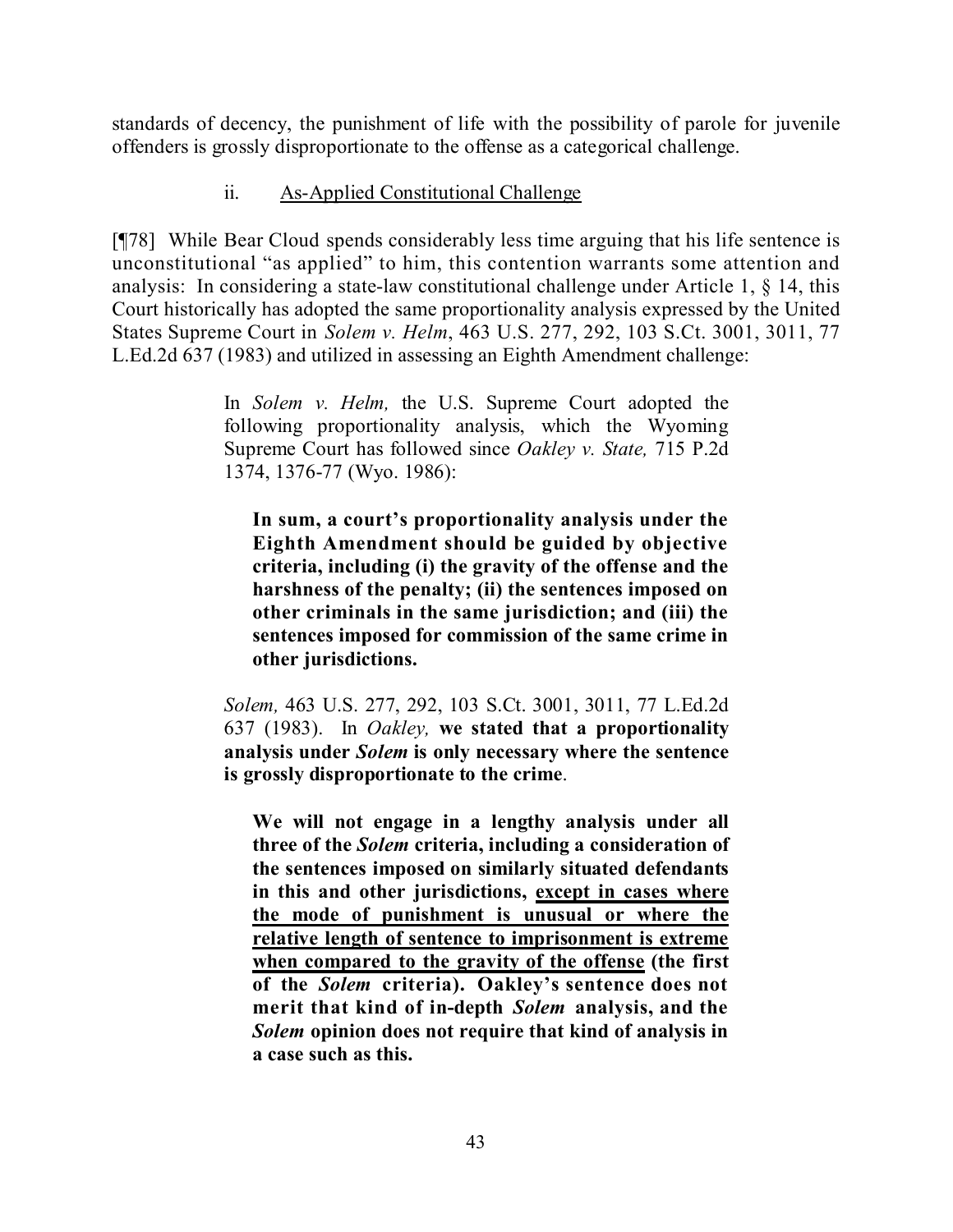*Oakley,* 715 P.2d at 1379. In subsequent cases, we reiterated this principle, stating:

Our rule is in accord with the approach taken by the United States Supreme Court in *Harmelin v. Michigan*, where the court concluded that the *Solem* proportionality analysis is appropriate only "in the rare case in which a threshold comparison of the crime committed and the sentence imposed leads to an inference of **gross disproportionality**." [*Harmelin*], 501 U.S. 957, 1005, 111 S.Ct. 2680, 2707, 115 L.Ed.2d 836 (1991) (Kennedy, J., concurring).

*Dodge v. State,* 951 P.2d 383, 385 (Wyo. 1997). This application of *Oakley* is still followed by this Court. *Suval v. State,* 6 P.3d 1272, 1274 (Wyo. 2000).

*Sampsell,* ¶ 10, 17 P.3d at 728. *See also Graham,* 130 S.Ct. at 2021(the Eighth Amendment proportionality principle "forbids only extreme sentences that are 'grossly disproportionate' to the crime").

In this case, we do not need to engage in a proportionality analysis because the length of Appellant's sentence is not extreme or unusual when compared to the gravity of the offense. Instead, we will use our standard rubric for assessing the reasonableness of the sentence, which gives consideration to the crime, its circumstances, and the character of the defendant. *Frederick v. State,* 2007 WY 27, ¶ 32, 151 P.3d 1136, 1146 (Wyo. 2007). . . .

*Tucker*, ¶¶ 49-50, 245 P.3d at 314-15 (emphasis added). *See also Sampsell v. State*, 2001 WY 12, ¶ 10, 17 P.3d 724, 728 (Wyo. 2001); *Oakley*, 715 P.2d 1374, 1379 (Wyo. 1986). In analyzing an as-applied challenge, this Court must consider the nature of the offense and the offender "in the concrete rather than the abstract." *In re Nunez*, 173 Cal.App.4th 709, 731, 93 Cal.Rptr.3d 242, 259–60 (Cal. App. 4 Dist. 2009) (internal citations omitted).

[¶79] The first step in an as-applied challenge, then, is the consideration of whether Bear Cloud's sentence is extreme or unusual when compared to the gravity of the offense. This Court already has concluded that the imposition of a life sentence, in and of itself, is not cruel *nor* is it unusual in the context of a homicide case. *See Johnson*, ¶ 36, 61 P.3d at 1248-49 ("The imposition of a life sentence for a homicide is a time honored and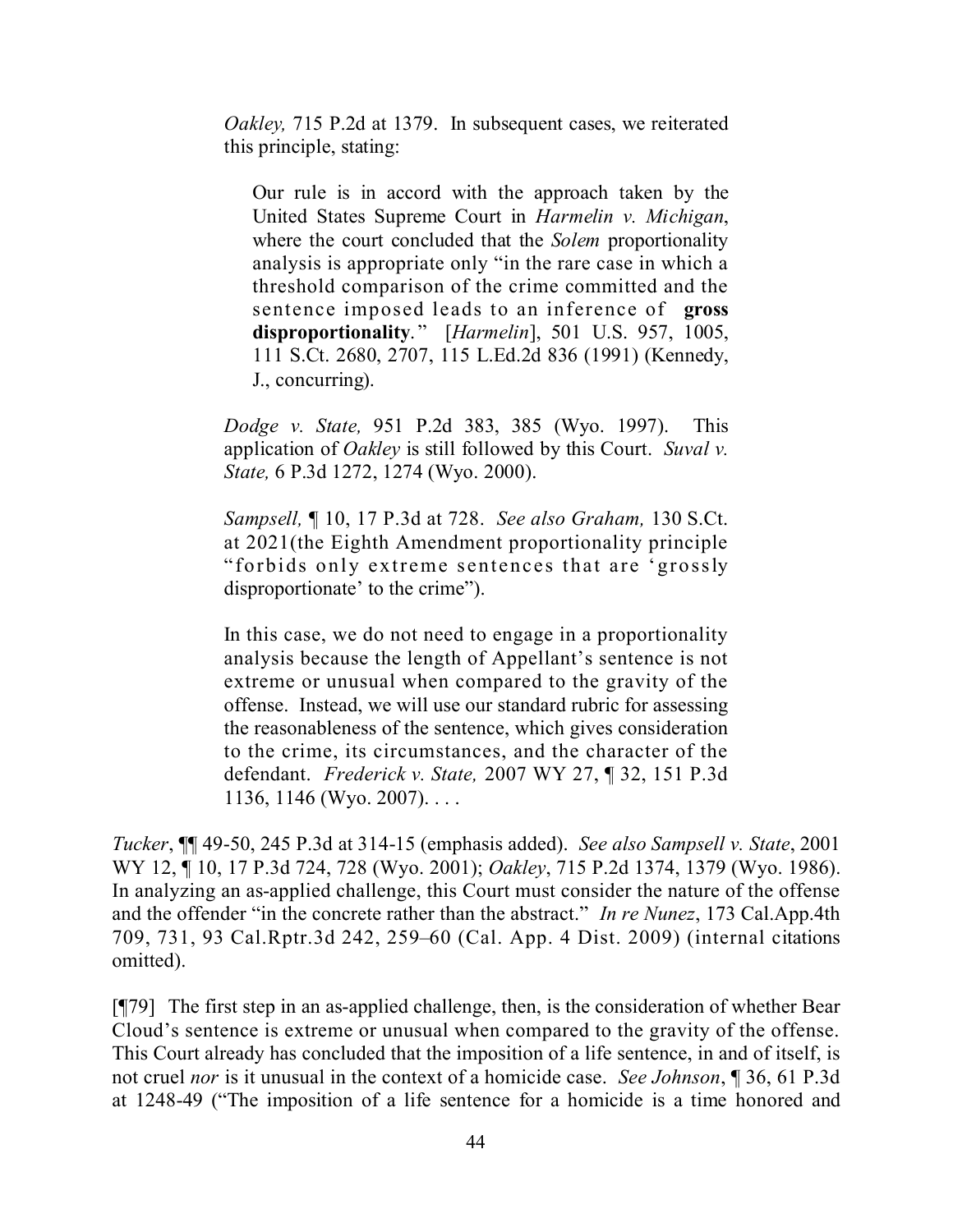entirely humane method of punishing that crime."). It is clear that the mode of punishment imposed on Bear Cloud is not unusual, as a sentence of life with the possibility of parole is the *least* severe sentence available for a felony-degree murder conviction. Further, this Court is satisfied that the relative length of the sentence is not extreme in light of the circumstances disclosed by the record. Here, Bear Cloud was substantially involved in the planning of this armed burglary, even to the point of committing a prior vehicle burglary to obtain the murder weapon and securing dark clothing to conceal the identities of the three co-defendants. While he was not in possession of the murder weapon and did not shoot the victim, he was equally responsible for the planning, preparation, and commission of the underlying crimes. To assert that the use of the 9mm handgun was *not* foreseeable is specious: What other purpose would the acquisition of a deadly weapon serve than to have it available for possible use? Further, when Sen indicated that he wanted to "intimidate" or "interrogate" Mr. Ernst, Bear Cloud had ample notice of the likely sequence of events. While Bear Cloud contends he was not in the bedroom at the time of the murder, he has admitted that he understood that Sen was returning to the Ernst bedroom with the intent to confront Mr. Ernst and that he followed Sen and Poitra to the first floor. The evidence from the crime subsequently was found in Bear Cloud's residence and, finally, Bear Cloud volunteered that the consequences would have been even more egregious had he been the one to commit the murder. Without reason, excuse, explanation, or justification, these three codefendants planned and committed the armed burglary of an occupied residence and killed a sleeping homeowner without provocation. The punishment here fits both the crime and the criminal. Bear Cloud's individual culpability, shown by his age, prior experiences with the justice system and law enforcement, personal characteristics, and state of mind, compared with the circumstances of the crimes committed, including such factors as motive, the way the crime was committed, the extent of Bear Cloud's involvement, and the consequences of his acts, also mark an objective relation between culpability and punishment. Considering and comparing all of the circumstances, this Court does not find gross disproportionality between the crime and the sentence.

[¶80] So finding, Bear Cloud's sentence simply does not merit an in-depth proportionality analysis for this Court to resolve his challenge to constitutionality. *See Suval v. State,* 6 P.3d 1272, 1274 (Wyo. 2000); *Oakley v. State,* 715 P.2d 1374, 1379 (Wyo. 1986); *Smith v. State,* 922 P.2d 846, 849 (Wyo. 1996). The sentence of life imprisonment with the possibility of parole is not unconstitutional under these circumstances.

### **V. Constitutionality of Imposition of a** *Mandatory* **Life Imprisonment on a Juvenile**

[ $[$ [81] Finally, Bear Cloud argues that Wyo. Stat. Ann.  $\frac{6}{5}$  6-2-101(b) is unconstitutional because it *requires* the imposition of nothing less than a life sentence for juveniles who are charged as adults and who commit felony murder, without the consideration of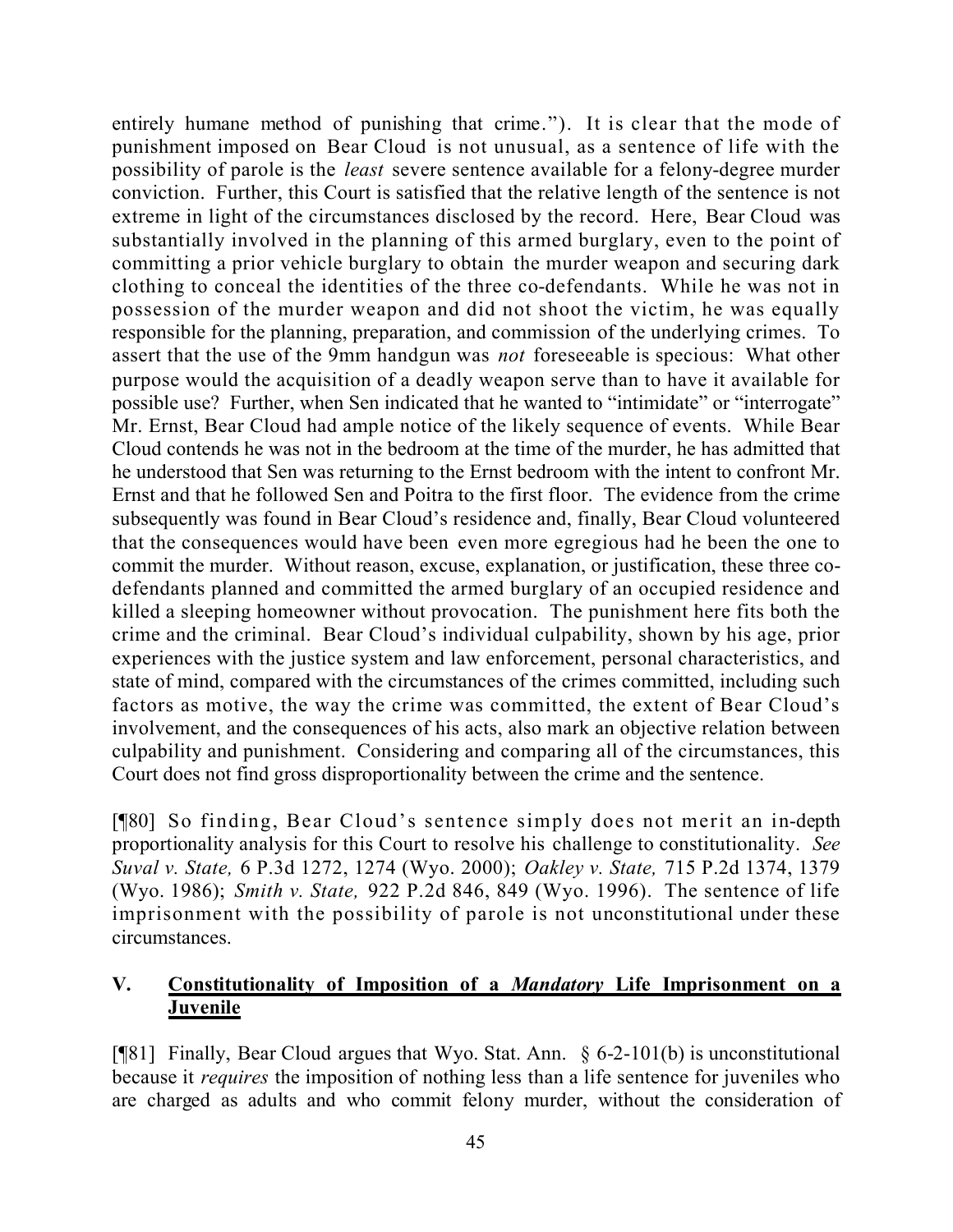mitigating factors. *See generally* Alison Powers, *Cruel and Unusual Punishment: Mandatory Sentencing of Juveniles Tried as Adults Without the Possibility of Youth as a Mitigating Factor*, 62 Rutgers L. Rev. 241 (2009). Wyoming's sentencing scheme does not allow the sentencing court to consider the offender's age, culpability, life history, ability to reform, life potential, or other factors to impose a sentence for felony-murder.

# **A. Standard of Review**

[¶82] As set forth above, the standard of review for constitutional challenges is *de novo*. *See Reiter*, ¶ 7, 36 P.3d at 589.

## **B. Constitutionality of the Mandatory Nature of Wyo. Stat. Ann. § 6-2- 101(b)**

[¶83] Wyo. Stat. Ann. § 6-2-101(b) states

A person convicted of murder in the first degree **shall** be punished by death, life imprisonment without parole or life imprisonment according to law, except that no person shall be subject to the penalty of death for any murder committed before the defendant attained the age of eighteen (18) years.

*Id.* (emphasis added).

Because Bear Cloud was sixteen years old at the time of the crime, the statute mandated that he receive a sentence of life imprisonment with or without the possibility of parole. Bear Cloud contends that the mandatory nature of the statute renders it unconstitutional. His argument must fail for two reasons: first, mandatory non-death sentencing schemes are not *per se* unconstitutional and, second, the district court *was* afforded the opportunity to consider mitigating factors when it heard and declined Bear Cloud's motion to transfer his case to juvenile court.

## i. Constitutionality of Mandatory Sentencing Schemes

[¶84] It is well established that the Eighth Amendment of the United States Constitution does not require "individualized sentencing" or consideration of mitigating factors in noncapital cases, *see Harmelin*, 501 U.S. at 994-95 (Scalia, J.), 1006 (Kennedy, J., concurring), and, thus, the mandatory nature of a sentence will not render it a cruel and unusual penalty. *See Ward v. Evans*, No. CV 03-2076-DSF (JWJ), 2009 WL 3045752, at 17 (C.D. Cal. Sept. 21, 2009) (not reported); *Rodriguez v. Peters*, 63 F.3d 546, 567-68 (7th Cir. 1995) (holding that the Eighth Amendment does not require the sentencing court to consider mitigation before sentencing a juvenile to life in prison for murder because the Eighth Amendment individualized-sentencing requirement applies only in cases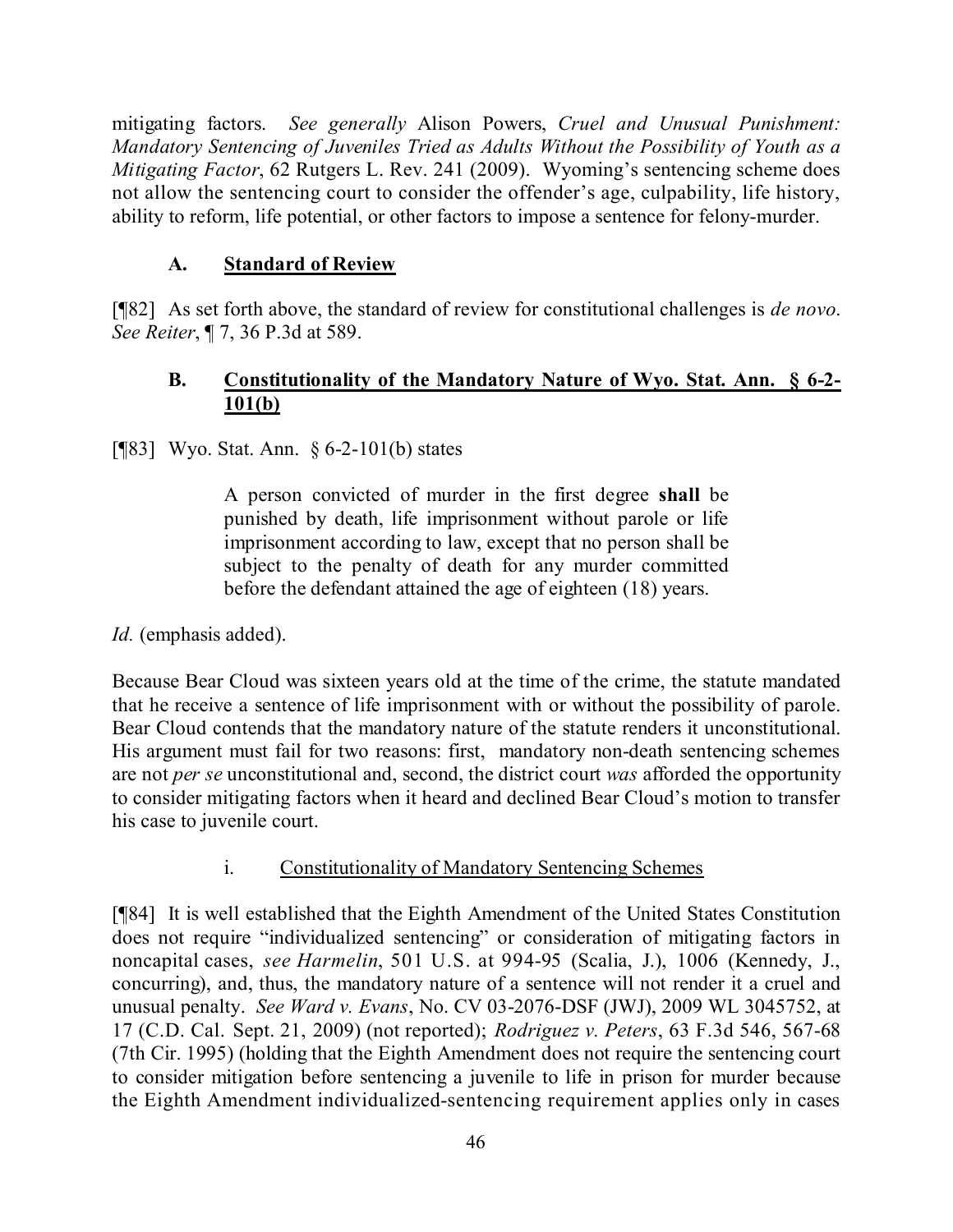involving the death penalty). As a constitutional matter, mandatory life sentences for first-degree murder are treated no differently than optional life sentences for that crime. *See Harmelin*, 501 U.S. 957, 111 S.Ct. 2680. Simply because a life sentence is "mandatory" does not make it cruel and unusual. *Id. See also Johnson*, ¶¶ 35-36, 61 P.3d at 1249; *Miller v. State*, 63 So.3d 676, 691 (Ala. Crim. App. 2010); *Torres v. State*, No. 504,2008, 2009 WL 1175048, at 1 (Del. Supr. May 1, 2009) (not reported). Bear Cloud makes no compelling argument, particularly in light of *Graham*, that the result should be different when a mandatory sentence is applied to a juvenile. *See Andrews*, 329 S.W.3d 369 at 376-78. *But compare Illinois v. Miller*, 781 N.E.2d 300, 309 (Ill. 2002) (where court found the sentencing scheme unconstitutional). Numerous other states allow the imposition of mandatory, nonparolable life sentences on minors. *See Bentley*, No. 214170, 2000 WL 33519653, at 1-3 (not reported). And, in this case, Bear Cloud is afforded the possibility of parole. Rehabilitation and even release are still possible. Accordingly, his sentence does not constitute cruel or unusual punishment in contravention of Wyoming's constitution.

[¶85] Bear Cloud essentially asks this Court to act as a "super legislature" to rewrite the laws of this State under the guise of constitutional mandate. The Wyoming Legislature has discretion to prescribe penalties for defined offenses, and that discretion necessarily includes the power to prescribe mandatory sentences, even if these mandatory sentences restrict the judiciary's discretion in imposing sentences. Because the Wyoming Constitution does not mandate such a result, any change in policy desired by the will of the people must be resolved legislatively, not by judicial decree, consistent with the delicate balance of power placed upon the three branches of government. *See Pittman*, Nos. 04-GS-12-571, 04-GS-12-572, 2005 WL 831970, at 4 (not reported); *People v. Miller*, 781 N.E.2d 300, 306 (Ill. 2002).

### ii. Juvenile Court Considerations

[¶86] Next, despite Bear Cloud's argument that he was sentenced without consideration of any mitigating circumstances, such was not the case. In contemplating the motion to transfer Bear Cloud's case to juvenile court, the district court specifically considered those factors enumerated in Wyo. Stat. Ann. § 14-6-237(b), namely:

> (i) The seriousness of the alleged offense to the community and whether the protection of the community required waiver;

> (ii) Whether the alleged offense was committed in an aggressive, violent, premeditated or willful manner;

> (iii) Whether the alleged offense was against persons or against property, greater weight being given to offenses against persons especially if personal injury resulted;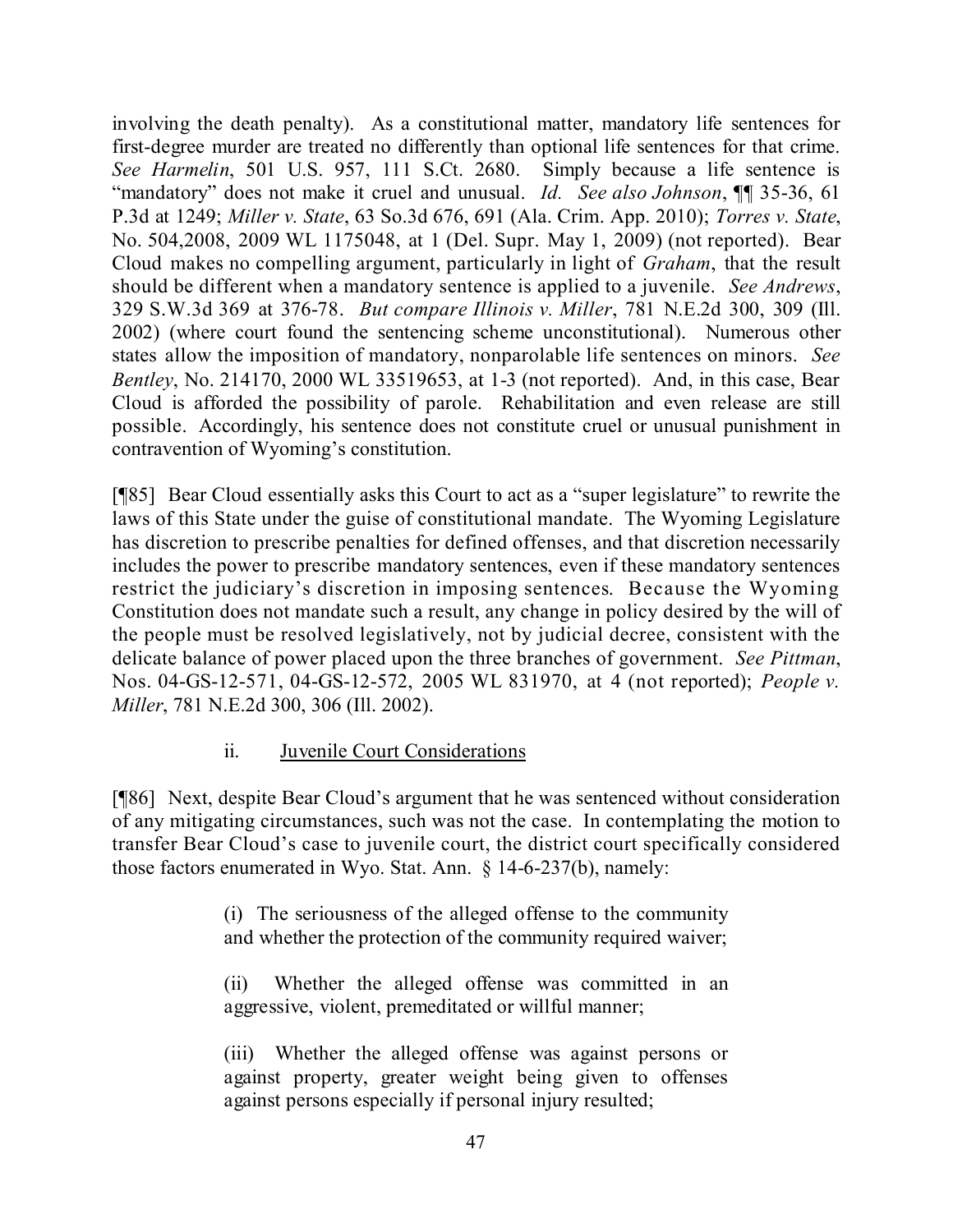(iv) The desirability of trial and disposition of the entire offense in one (1) court when the juvenile's associates in the alleged offense are adults who will be charged with a crime;

(v) The sophistication and maturity of the juvenile as determined by consideration of his home, environmental situation, emotional attitude and pattern of living;

(vi) The record and previous history of the juvenile, including previous contacts with the law enforcement agencies, juvenile courts and other jurisdictions, prior periods of probation to this court, or prior commitments to juvenile institutions;

(vii) The prospects for adequate protection of the public and the likelihood of reasonable rehabilitation of the juvenile (if he is found to have committed the alleged offense) by the use of procedures, services and facilities currently available to the juvenile court.

*Id.*

In its enactment of the pertinent juvenile statutes, the Wyoming Legislature gave discretion to the district courts to determine whether a case warrants treatment in juvenile court based upon mitigating circumstances and other relevant factors. Obviously, any decision to transfer a case in which a juvenile is charged as an adult to the juvenile court necessarily means that the juvenile would be subject to lesser sanctions in the event of adjudication. The district court appropriately exercised its discretion and determined that this case did not so warrant. Here, then, Bear Cloud *was* permitted specific sentencing considerations, in advance of his guilty pleas, when the district court thoroughly considered and denied his motion to transfer his case to juvenile court. Once a juvenile's case is vested in the criminal courts, the public policies affording a juvenile different treatment than adults are no longer applicable. *See Carter*, 855 A.2d at 892; *Commonwealth v. Berry,* 785 A.2d 994 (Pa. Super. 2001). In this case, Bear Cloud's attempts to transfer his case to juvenile court were unsuccessful. He ultimately pleaded guilty in adult/criminal court and was sanctioned in accordance with the legislativelymandated punishment. The mandatory nature of his sentence was not unconstitutional and his age does not entitle him to differential treatment in that regard.

# **CONCLUSION**